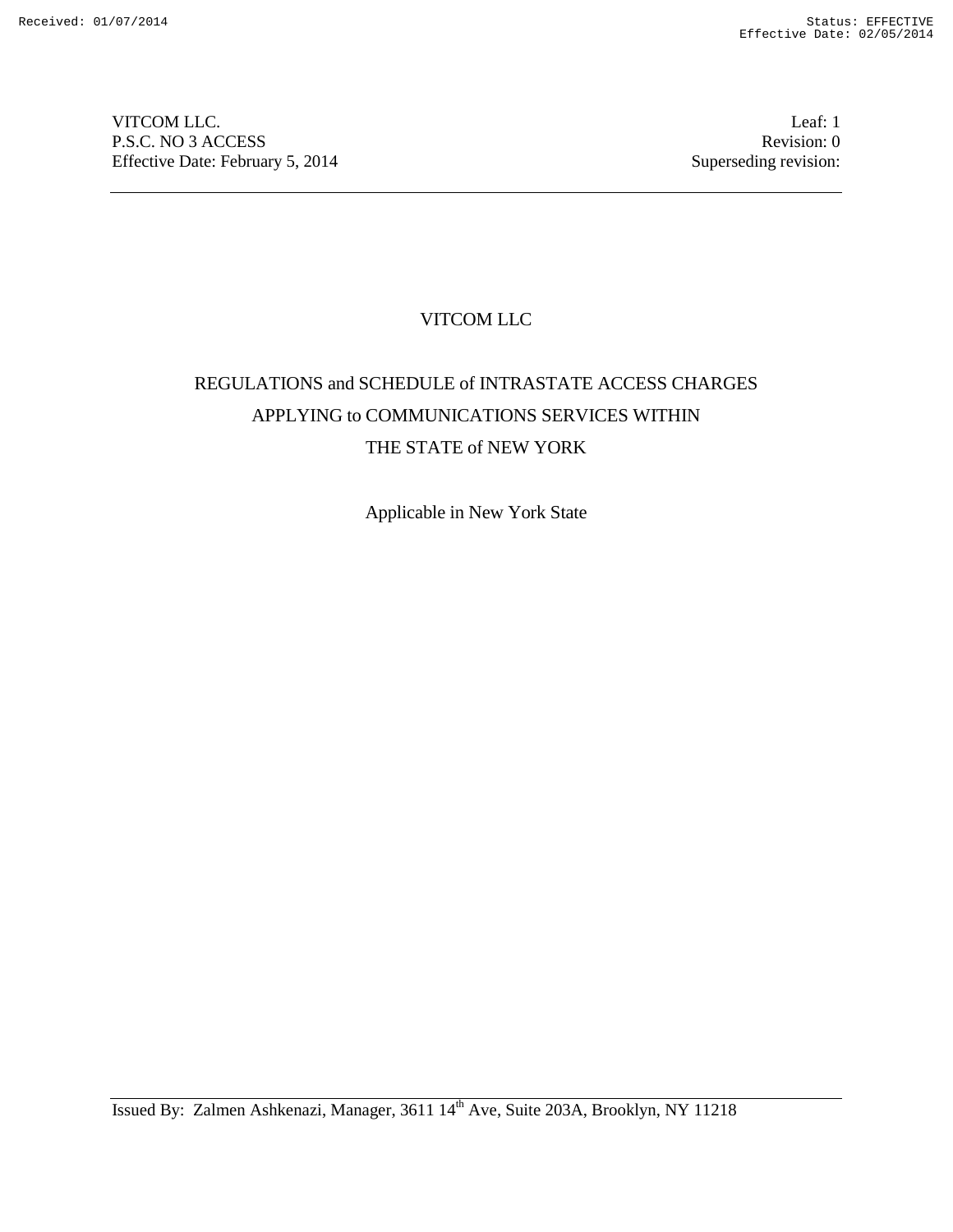VITCOM LLC.<br>
P.S.C. NO 3 ACCESS<br>
Revision: 0 P.S.C. NO 3 ACCESS Revision: 0<br>Effective Date: February 5, 2014 Superseding revision: 0 Effective Date: February 5, 2014

# **TABLE OF CONTENTS**

| SECTION 7 - CONTRACTS AND INDIVIDUAL CASE BASIS ARRANGEMENTS 54 |  |
|-----------------------------------------------------------------|--|
|                                                                 |  |
|                                                                 |  |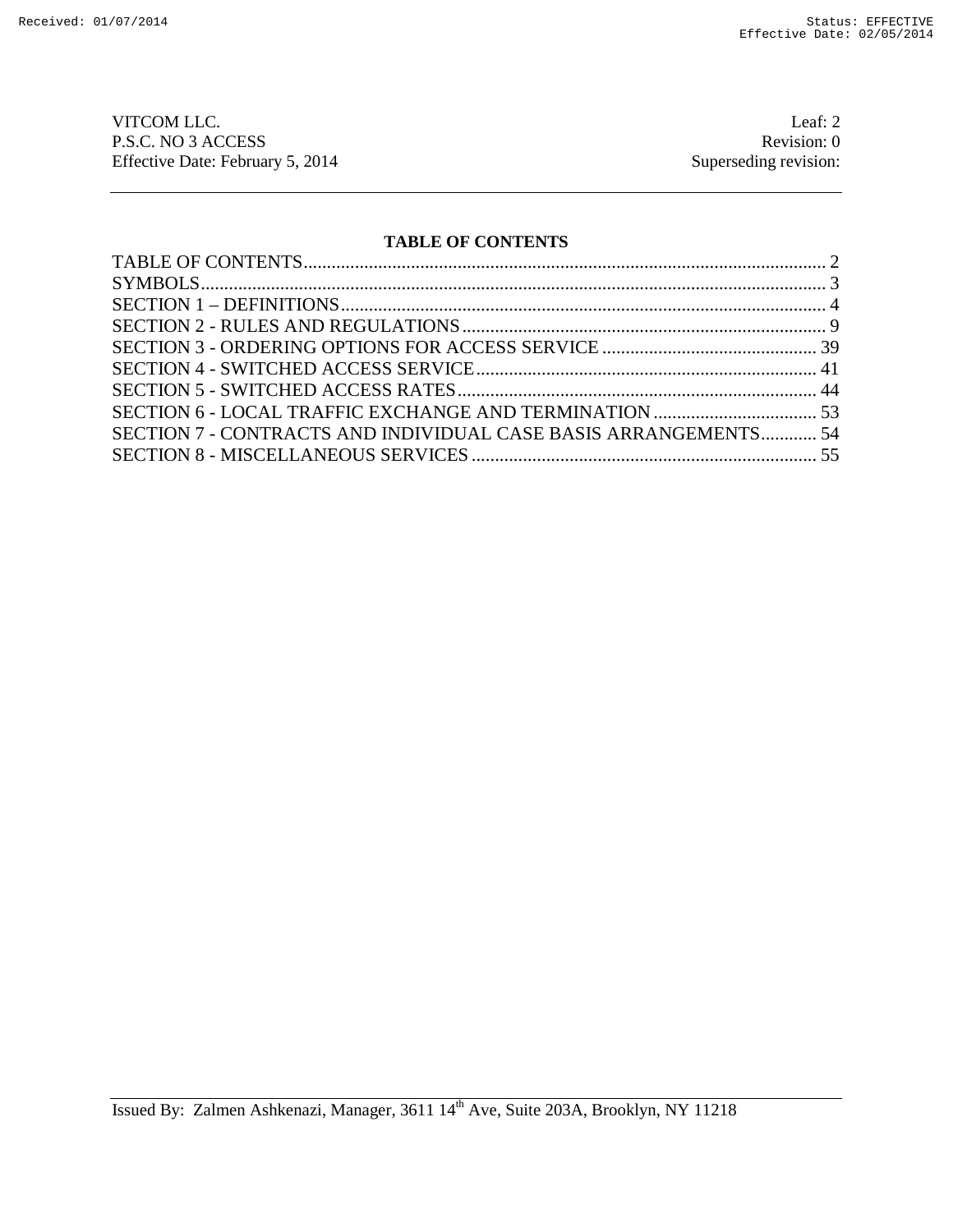VITCOM LLC. Leaf: 3 P.S.C. NO 3 ACCESS Revision: 0 Effective Date: February 5, 2014 Superseding revision:

# **SYMBOLS**

The following are the only symbols used for the purposes indicated below:

- D Delete or discontinue.
- I Change resulting in an increase to a customer's bill.
- M Moved from another rate sheet location.
- N New.
- R Change resulting in a reduction to a customer's bill.
- T Change in text or regulation but no change in rate or charge.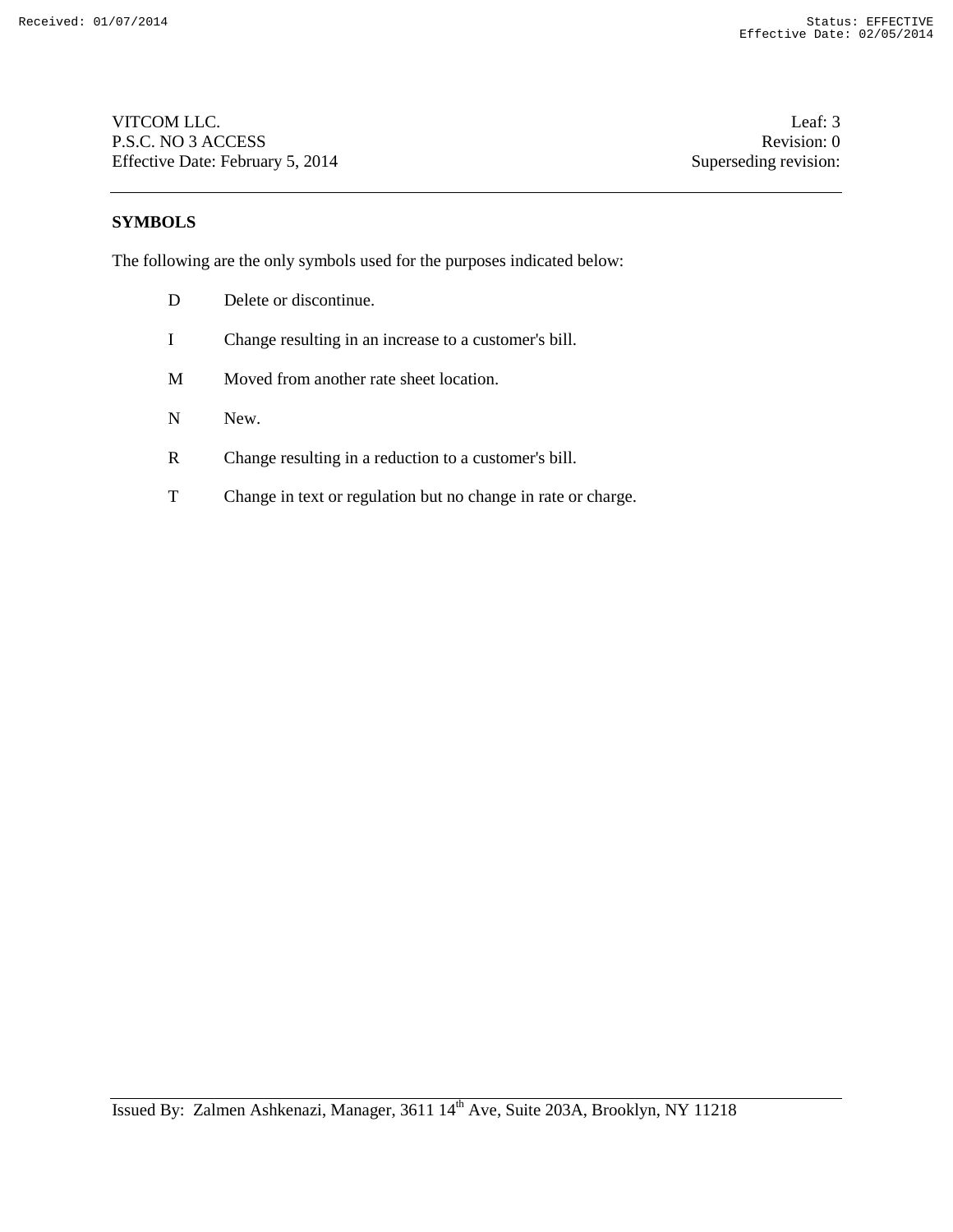VITCOM LLC. Leaf: 4 P.S.C. NO 3 ACCESS Revision: 0 Effective Date: February 5, 2014 Superseding revision:

#### **SECTION 1 – DEFINITIONS**

Certain terms used generally throughout this rate sheet for the Access Services of this Company are defined below.

Access Code: A uniform seven digit code assigned by the Company to an individual Customer. The seven digit code has the form 950-XXXX or 101XXXX.

Access Service: Switched Access to the network of an InterExchange Carrier for the purpose of originating or terminating communications.

Access Service Request (ASR): The industry service order format used by Access Service Customers and access providers as agreed to by the Ordering and Billing Forum.

Access Tandem: An Exchange Carrier's switching system that provides a concentration and distribution function for originating or terminating traffic between local switching centers and Customers' premises.

Authorized User: A person, firm, corporation or other entity that either is authorized by the Customer to use Access Services or is placed in a position by the Customer, either through acts or omissions, to use Access Services.

Carrier or Common Carrier: See Interexchange Carrier or Exchange Carrier.

Commission: The New York Department of Public Service

Co-Carrier: Any other Telecommunications provider authorized by the Commission to provide local exchange service in the state.

Common Channel Signaling (CCS): A high-speed packet switched communications network which is separate (out of band) from the public packet switched and message networks. It is used to carry addressed signaling messages for individual trunk circuits and/or database related services between signaling points in the CCS network.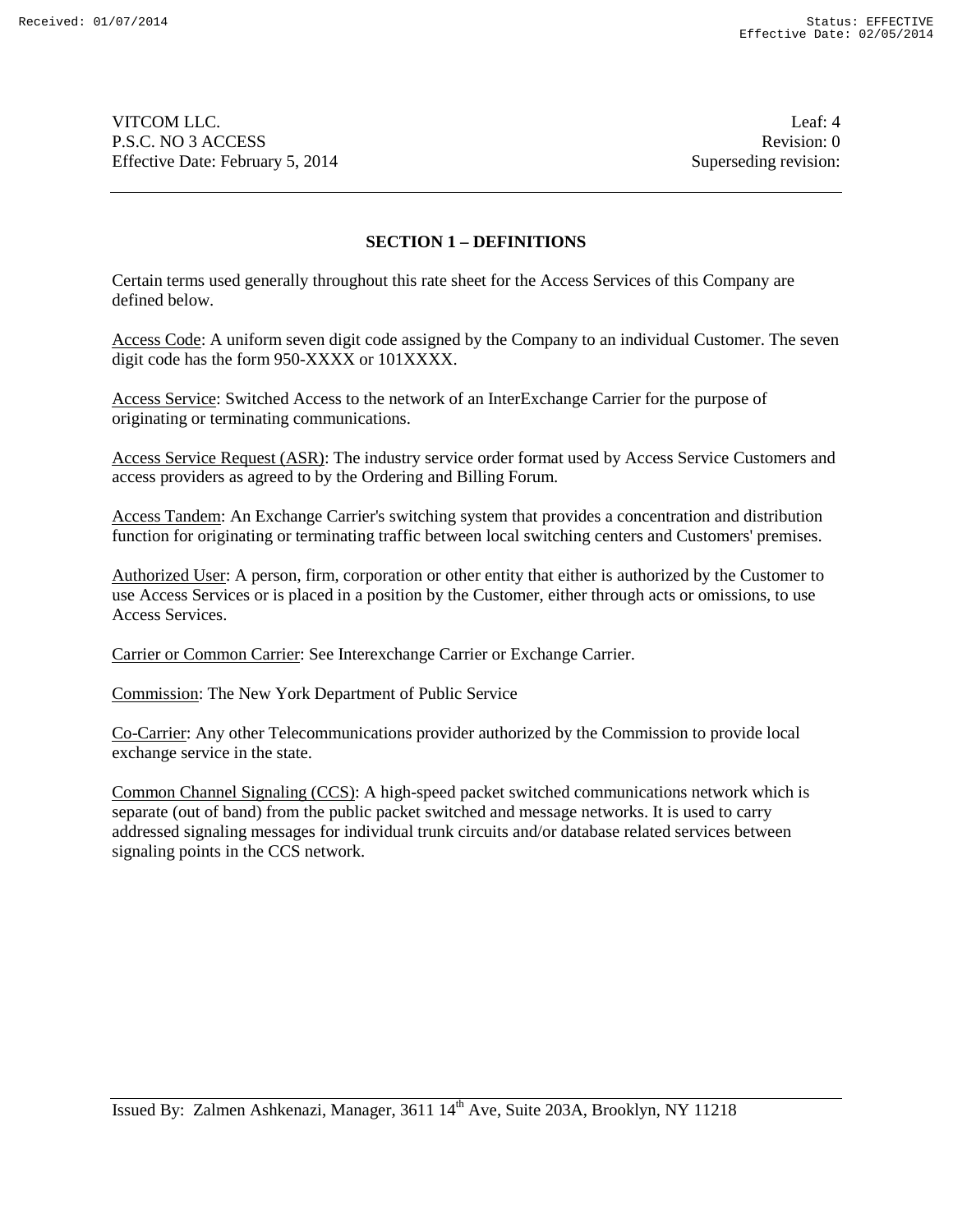VITCOM LLC. Leaf: 5 P.S.C. NO 3 ACCESS Revision: 0 Effective Date: February 5, 2014 Superseding revision:

### **SECTION 1 - DEFINITIONS, (Cont'd.)**

Company: VITCOM LLC , or VITCOM, issuer of this rate sheet

Constructive Order: Delivery of calls to or acceptance of calls from the Company's End User locations over Company-switched local exchange services constitutes a Constructive Order by the Customer to purchase switched access services as described herein. Similarly the selection by a Company's End User of the Customer as the presubscribed IXC constitutes a Constructive Order of switched access by the Customer.

Customer: The person, firm, corporation or other entity which orders Service and is responsible for the payment of charges and for compliance with the Company's rate sheet regulations. The Customer could be an interexchange carrier, a wireless provider, or any other carrier authorized to operate in the state.

8XX Data Base Access Service: The term "8XX Data Base Access Service" denotes a toll-free originating Trunk side Access Service when the 8XX Service Access Code (i.e., 800, 822, 833, 844, 855, 866, 877, or 888 as available) is used.

End User: Any individual, association, corporation, governmental agency or any other entity other than an Interexchange Carrier which subscribes to intrastate service provided by an Exchange Carrier.

Entrance Facility: A trunk facility connecting the Customer's point of presence with the local switching center.

Exchange Carrier: Any individual, partnership, association, joint-stock company, trust, governmental entity or corporation engaged in the provision of local exchange telephone service.

Firm Order Confirmation (FOC): Acknowledgment by the Company of receipt of an Access Service Request from the Customer and commitment by the Company of a Service Date.

Individual Case Basis: A service arrangement in which the regulations, rates and charges are developed based on the specific circumstances of the Customer's situation.

Inter-MTA Traffic - Wireless traffic originating on the network of a CMRS provider within one MTA and terminating to the Company's end-user subscribers in another MTA.

Intra-MTA Traffic - Wireless traffic originating on the network of a CMRS provider within a MTA and terminating to the Company's end-user subscribers in the same MTA.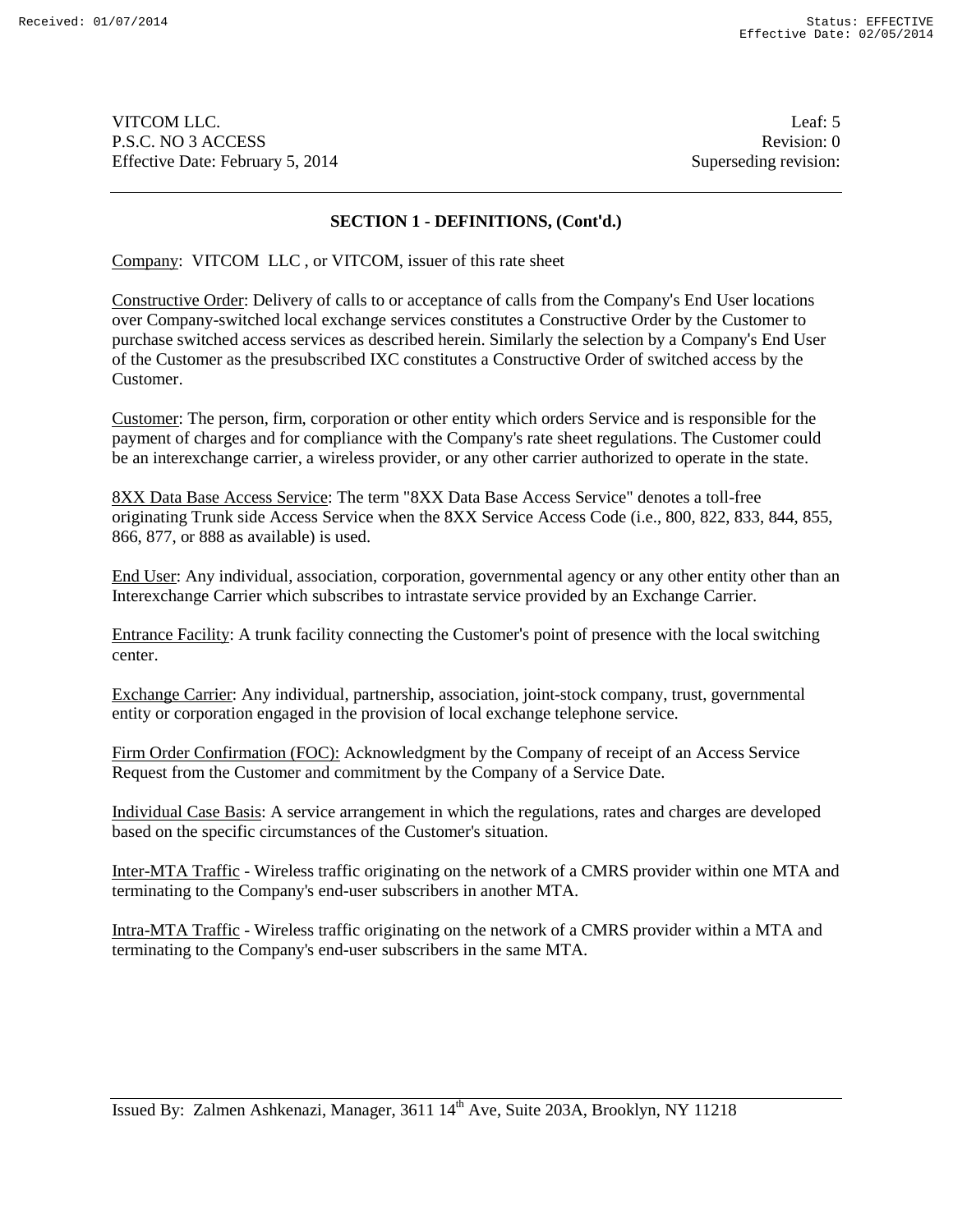VITCOM LLC. Leaf: 6 P.S.C. NO 3 ACCESS Revision: 0 Effective Date: February 5, 2014 Superseding revision:

# **SECTION 1 - DEFINITIONS, (Cont'd.)**

Interexchange Carrier (IXC) or Interexchange Common Carrier: Any individual, partnership, association, joint stock company, trust, governmental entity or corporation engaged in state or foreign communication for hire by wire or radio, between two or more exchange s.

LATA: A local access and transport area established pursuant to the Modification of Final Judgment entered by the United States District Court for the District of Columbia in Civil Action No. 82-0192 for the provision and administration of communications services.

Line Information Data Base (LIDB) : The data base which contains base information such as telephone numbers, calling card numbers and associated billed number restriction data used in connection with the validation and billing of calls.

Local Access: The connection between a Customer's premises and a point of presence of the Exchange Carrier.

Local Switching Center: The switching center where telephone exchange service Customer station Channels are terminated for purposes of interconnection to each other and to interoffice Trunks.

Local Traffic: Traffic is "Local Traffic" under this rate sheet is: (i) the call originates and terminates in the same exchange area; or (ii) the call originates and terminates within different Exchange Exchange's that share a common mandatory local calling area, e.g., a mandatory Extended Local Calling Service (ELCS) or Extended Area Service areas (EAS) or other like types of mandatory local calling scopes.

Meet Point: A point of interconnection that is not an end office or tandem.

Meet Point Billing: The arrangement through which multiple Exchange Carriers involved in providing Access Services, divide the ordering, rating, and billing of such services on a proportional basis, so that each Exchange Carrier involved in providing a portion of the Access Service agrees to bill under its respective rate sheet.

Mobile Telephone Switching Office: Location where the wireless Customer maintains a facility for purposes of interconnecting to the Company's Network.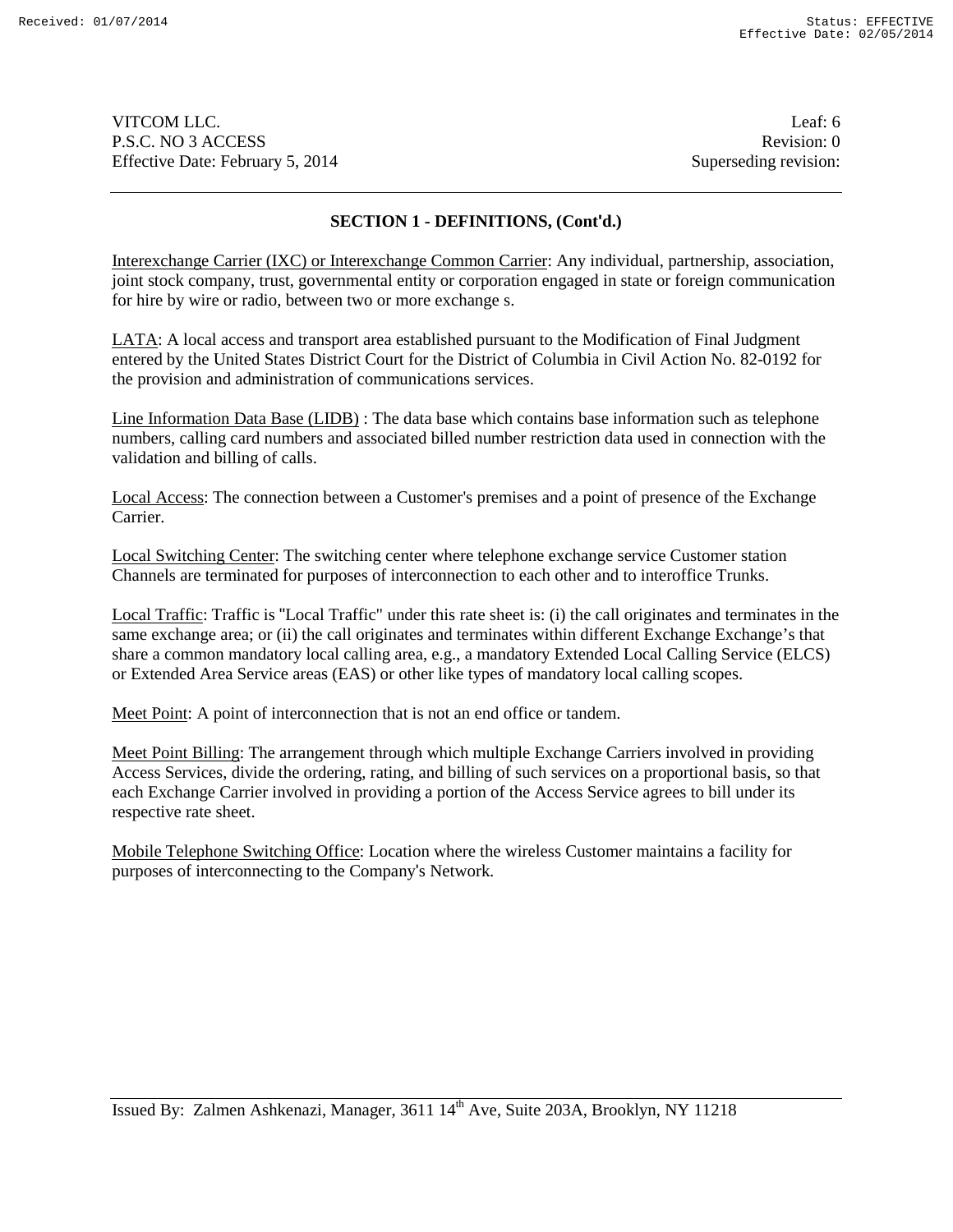VITCOM LLC. Leaf: 7 P.S.C. NO 3 ACCESS Revision: 0 Effective Date: February 5, 2014 Superseding revision:

### **SECTION 1 - DEFINITIONS, (Cont'd.)**

Mutual Traffic Exchange : A compensation arrangement between certified local exchange service providers where local exchange service providers pay each other "in kind" for terminating local exchange traffic on the other's network.

Network Services: The Company's telecommunications Access Services offered on the Company's Network.

Non-Recurring Charges: The one-time initial charges for services or facilities, including but not limited to charges for construction, installation, or special fees, for which the Customer becomes liable at the time the Service Order is executed.

Off-Hook: The active condition of Switched Access or a telephone exchange service line.

Optional Expanded Area Service Traffic (OEAS): Optional service found in large urban areas financed by separate charge on end users that elect service as defined by a tariffed approved by the Commission.

On-Hook: The idle condition of switched access or a telephone exchange service line.

Out of Band Signaling: An exchange access signaling feature which allows customers to exchange call control and signaling information over a communications path which is separate from the message path.

Point of Presence: Location where the Customer maintains a facility for purposes of interconnecting to the Company's Network.

Premises: The space occupied by a Customer or Authorized User in a building or buildings or on contiguous property (except railroad rights-of-way, etc.).

Presubscription: An arrangement whereby an End User may select and designate to the Company an Interexchange Carrier (IXC) or Carriers it wishes to access, without an Access Code, for completing both intraLATA toll calls and/or interLATA calls. The selected IXC(s) are referred to as the End User's Primary Interexchange Carrier (PIC).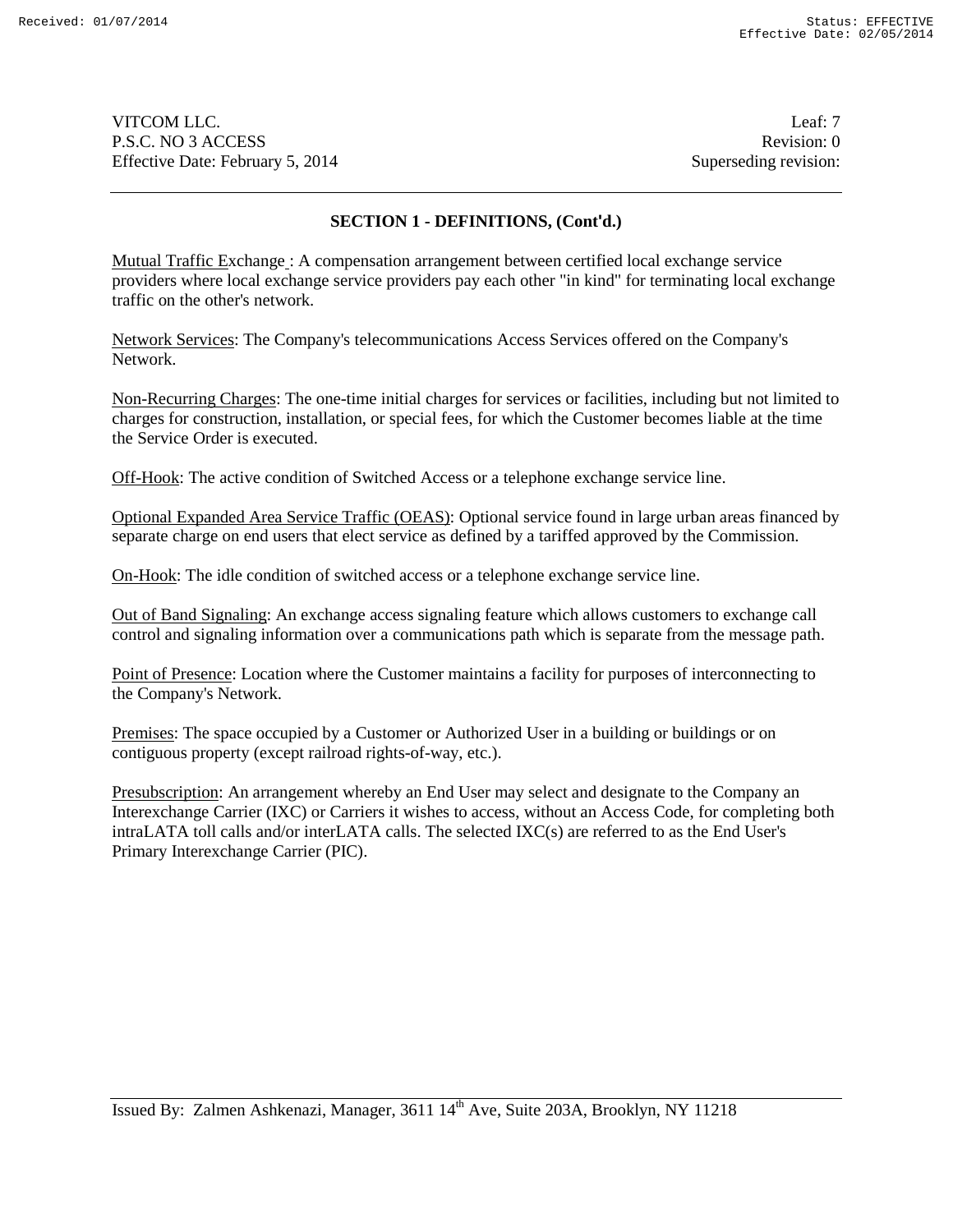VITCOM LLC. Leaf: 8 P.S.C. NO 3 ACCESS Revision: 0 Effective Date: February 5, 2014 Superseding revision:

### **SECTION 1 - DEFINITIONS, (Cont'd.)**

Recurring Charges: The monthly charges to the Customer for services, facilities and equipment, which continue for the agreed upon duration of the service.

Service Order: The written request for Network Services executed by the Customer and the Company in a format devised by the Company; or, in the alternative, the submission of an Access Service Request by the Customer in the manner specified in this rate sheet.

Service(s): The Company's telecommunications Access Services offered on the Company's Network.

Signaling Point of Interface: The Customer designated location where the SS7 signaling information is exchange d between the Company and the Customer.

Signaling System 7 (SS7): The common Channel Out of Band Signaling protocol developed by the Consultative Committee for International Telephone and Telegraph (CCITT) and the American National Standards Institute (ANSI).

Switched Access Service: Access to the switched network of an Exchange Carrier for the purpose of originating or terminating communications. Switched Access is available to carriers, as defined in this rate sheet.

Toll VoIP-PSTN Traffic: The term "Toll VoIP-PSTN Traffic" denotes a customer's interexchange voice traffic exchanged with the Telephone Company in Time Division Multiplexing format over PSTN facilities, which originates and/or terminates in Internet Protocol (IP) format. "Toll VoIP-PSTN Traffic" originates and/or terminates in IP format when it originates from and/or terminates to an end user customer of a service that requires IP-compatible customer premises equipment.

Trunk: A communications path connecting two switching systems in a network, used in the establishment of an end-to-end connection.

Wireless Provider: Any carrier authorized to operate as a provider of cellular, personal communications, paging or any other form of wireless transmission.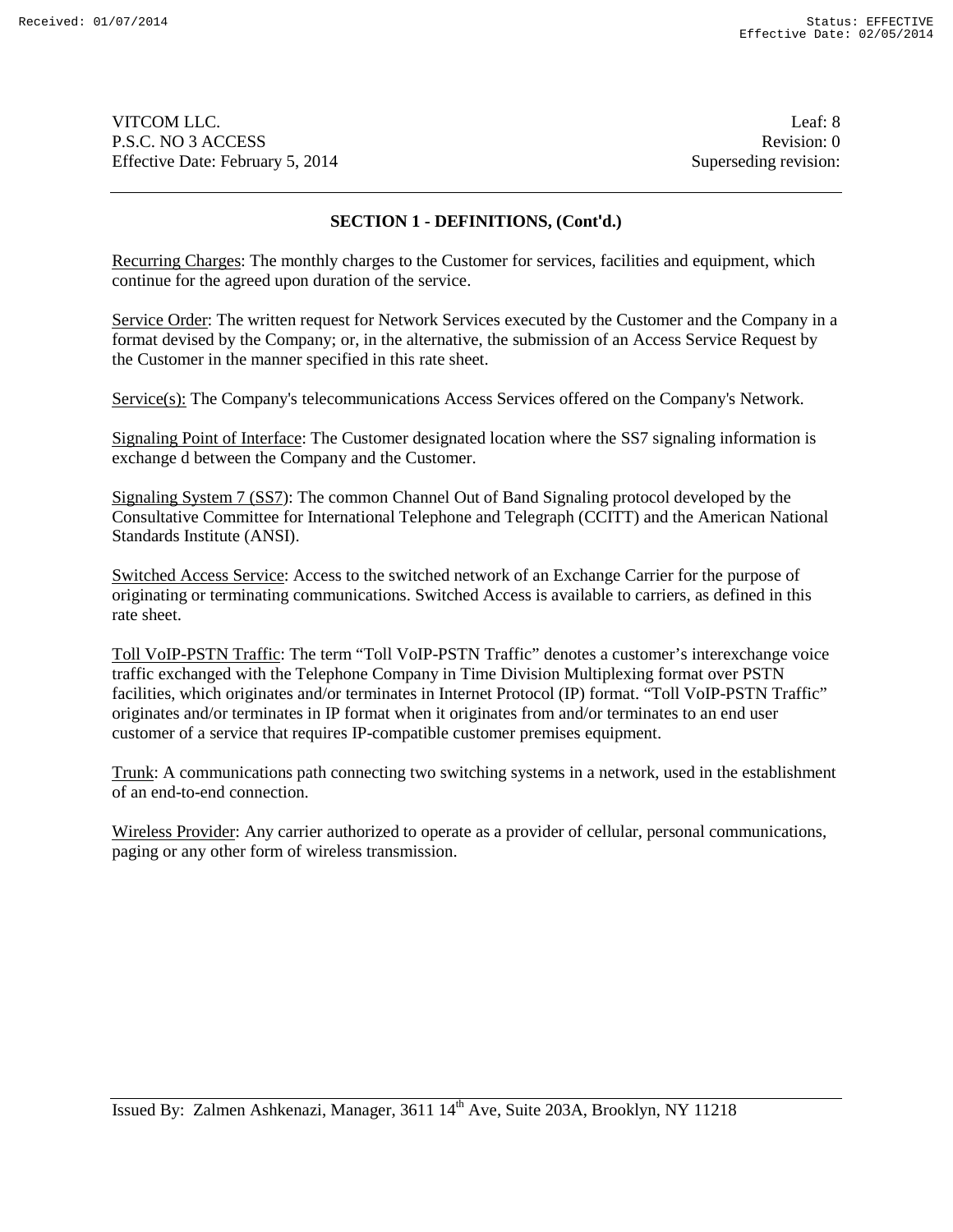VITCOM LLC. Leaf: 9 P.S.C. NO 3 ACCESS Revision: 0 Effective Date: February 5, 2014 Superseding revision:

### **SECTION 2 - RULES AND REGULATIONS**

#### **2.1 Undertaking of VITCOM LLC**

2.1.1 Scope

VITCOM's services offered pursuant to this Rate Sheet are furnished for Switched Access Service. VITCOM may offer these services over its own or resold facilities.

VITCOM installs, operates, and maintains the communications services provided herein in accordance with the terms and conditions set forth under this Rate Sheet. VITCOM may act as the Customer's agent for ordering access connection facilities provided by other carriers or entities as required in the Board's rules and orders, when authorized by the Customer, to allow connection of a Customer's location to the VITCOM network. The Customer shall be responsible for all charges due for such service agreement.

The Company's services and facilities are provided on a monthly basis unless otherwise indicated, and are available twenty-four hours per day, seven days per week.

- 2.1.2 Shortage of Equipment or Facilities
	- A. The Company reserves the right to limit or to allocate the use of existing facilities, or of additional facilities offered by the Company when necessary because of lack of facilities or due to some other cause beyond the Company's control.
	- B. The furnishing of service under this rate sheet is subject to the availability on a continuing basis of all the necessary facilities and is limited to the capacity of the Company's facilities as well as facilities the company may obtain from other Carriers from time to time, to furnish service as required at the sole discretion of the Company.
	- C. The provisioning and restoration of service in emergencies shall be in accordance with Part 64, Subpart D, Appendix A of the Federal Communications Commission's Rules and Regulations, which specifies the priority system for such activities.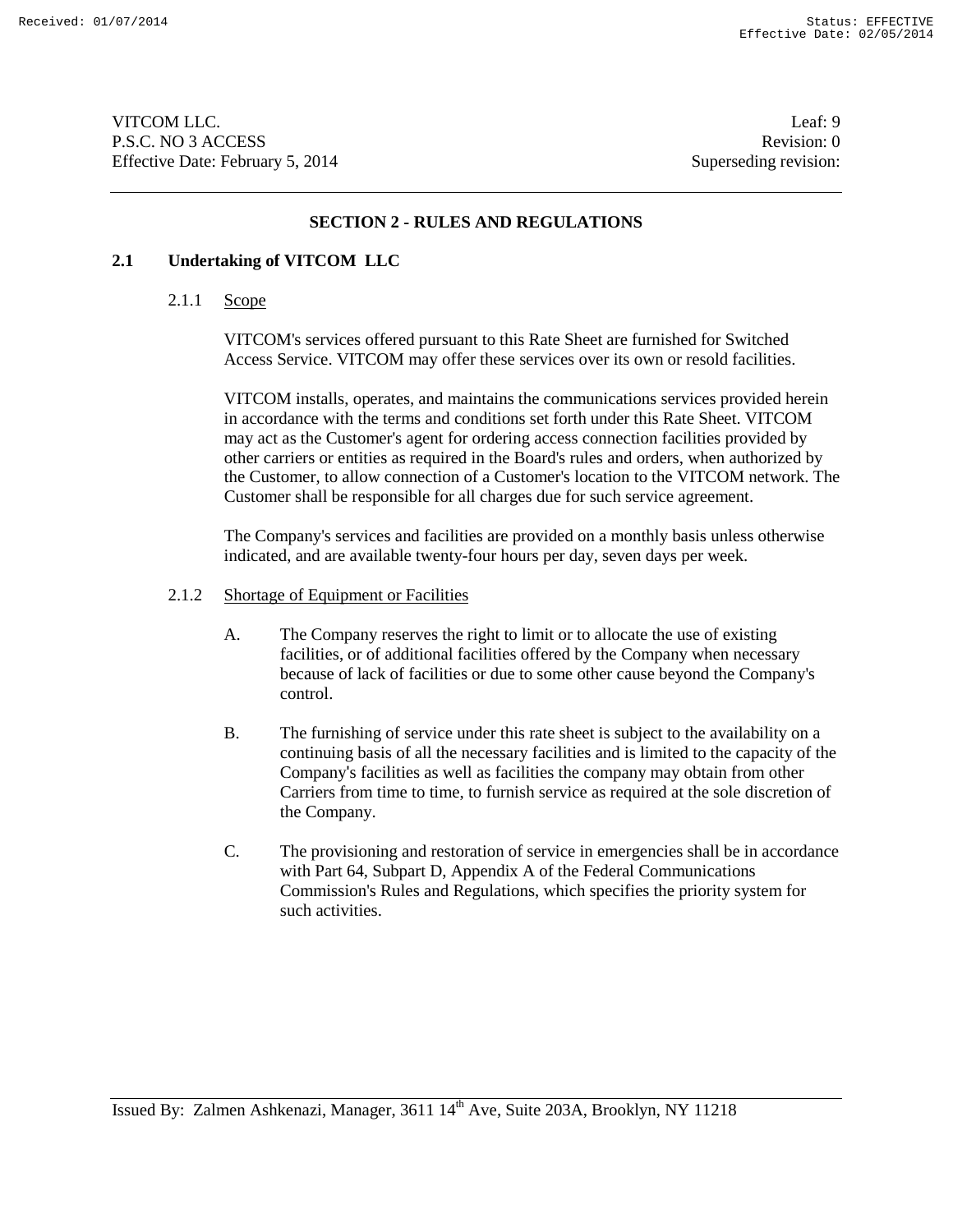VITCOM LLC. Leaf: 10 P.S.C. NO 3 ACCESS Revision: 0 Effective Date: February 5, 2014 Superseding revision:

#### **SECTION 2 - RULES AND REGULATIONS, (Cont'd.)**

### **2.1 Undertaking of VITCOM LLC (Cont'd.)**

#### 2.1.3 Terms and Conditions

- A. Except as otherwise provided herein, service is provided and billed on the basis of a minimum period of at least one month, and shall continue to be provided until canceled by the Customer, in writing, on not less than 30 days notice. Unless otherwise specified herein, for the purpose of computing charges in this rate sheet, a month is considered to have 30 days.
- B. Customers seeking to cancel service have an affirmative obligation to block traffic originating from or terminating to the Company's network. By originating traffic from or originating traffic to the Company's network, the Customer will have constructively ordered the Company's switched access service.
- C. The Customer agrees to operate Company-provided equipment in accordance with instructions of the Company or the Company's agent. Failure to do so will void Company liability for interruption of service and may make the Customer responsible for damage to equipment pursuant to section 2.1.3.D below.
- D. The Customer agrees to return to the Company all Company-provided equipment delivered to Customer within five (5) days of termination of the service in connection with which the equipment was used. Said equipment shall be in the same condition as when delivered to Customer, normal wear and tear only excepted. Customer shall reimburse the Company, upon demand, for any costs incurred by the Company due to Customer's failure to comply with this provision.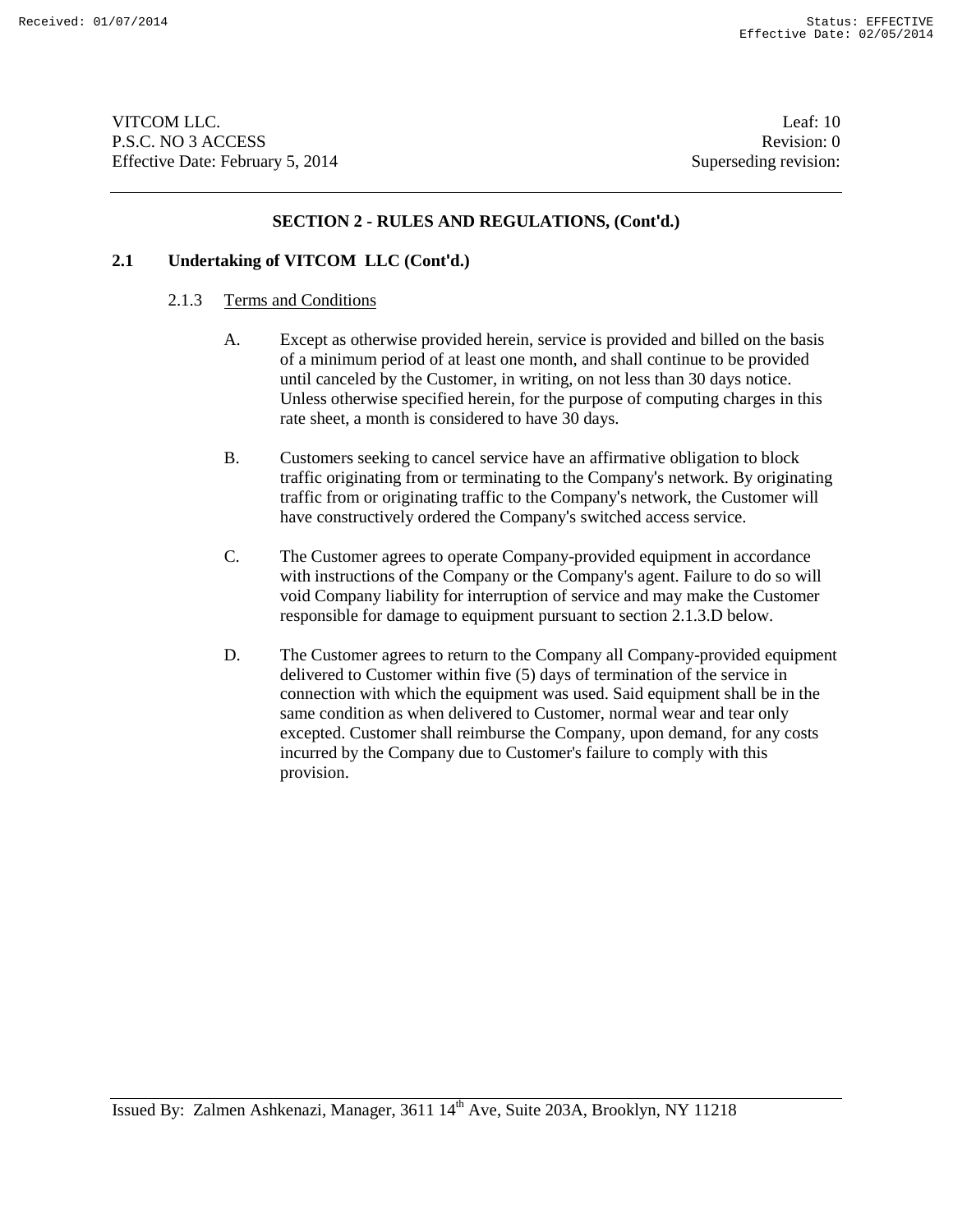VITCOM LLC. Leaf: 11 P.S.C. NO 3 ACCESS Revision: 0 Effective Date: February 5, 2014 Superseding revision:

#### **SECTION 2 - RULES AND REGULATIONS, (Cont'd.)**

# **2.1 Undertaking of VITCOM LLC (Cont'd.)**

# 2.1.4 Liability of the Company

- A. The liability of the Company for damages arising out of the furnishing of its Services, including but not limited to mistakes, omissions, interruptions, delays, errors, other defects, or representations by the Company, or use of these services or damages arising out of the failure to furnish the service whether caused by act or omission, shall be limited to the extension of allowances for interruption as set forth in 2.6 below. The extension of such allowances for interruption shall be the sole remedy of the Customer and the sole liability of the Company. The Company will not be liable for any direct, indirect, incidental, special, consequential, exemplary or punitive damages to Customer as a result of any Company service, equipment or facilities, or the acts or omissions or negligence of the Company's employees or agents.
- B. With respect to any other claim or suit, by a Customer or by any others, for damages associated with the ordering (including the reservation of any specific number for use with a service), installation (including delays thereof), provision, termination, maintenance, repair interruption or restoration of any service or facilities offered under this rate sheet, and subject to the provisions of the Company's liability, if any, shall be limited as provided herein.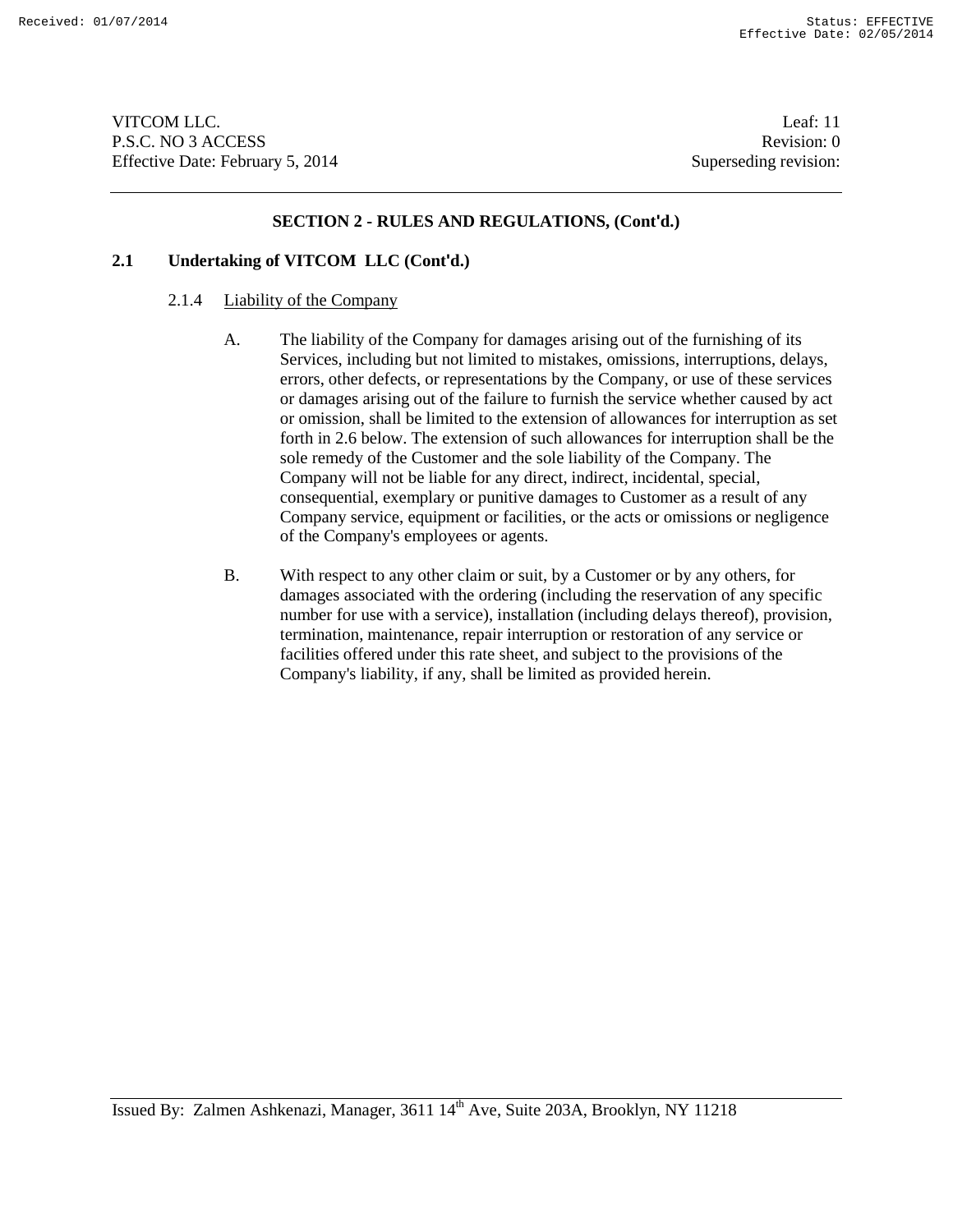VITCOM LLC. Leaf: 12 P.S.C. NO 3 ACCESS Revision: 0 Effective Date: February 5, 2014 Superseding revision:

#### **SECTION 2 - RULES AND REGULATIONS, (Cont'd.)**

# **2.1 Undertaking of VITCOM LLC (Cont'd.)**

- 2.1.4 Liability of the Company (cont'd.)
	- C. The Company shall not be liable for any delay or failure of performance or equipment due to causes beyond its control, including but not limited to: acts of God, fire, flood, explosion or other catastrophes; any law, order, regulation, direction action, or request of The United States government or of any other government, including state and local governments having or claiming jurisdiction over the Company, or of any department, agency, commission, bureau, corporation, or other instrumentality of any one or more of these federal, state, or local governments, or of any military authority; preemption of existing service in compliance with national emergencies; insurrections; riots; wars; unavailability of rights-of-way or materials; or strikes, lockouts work stoppages, or other labor difficulties.
	- D. The Company shall not be liable for (a) any act or omission of any entity furnishing the Company or the Company's Customers facilities or equipment used for the interconnection with Access Services; or (b) for the acts or omissions of other Common Carriers.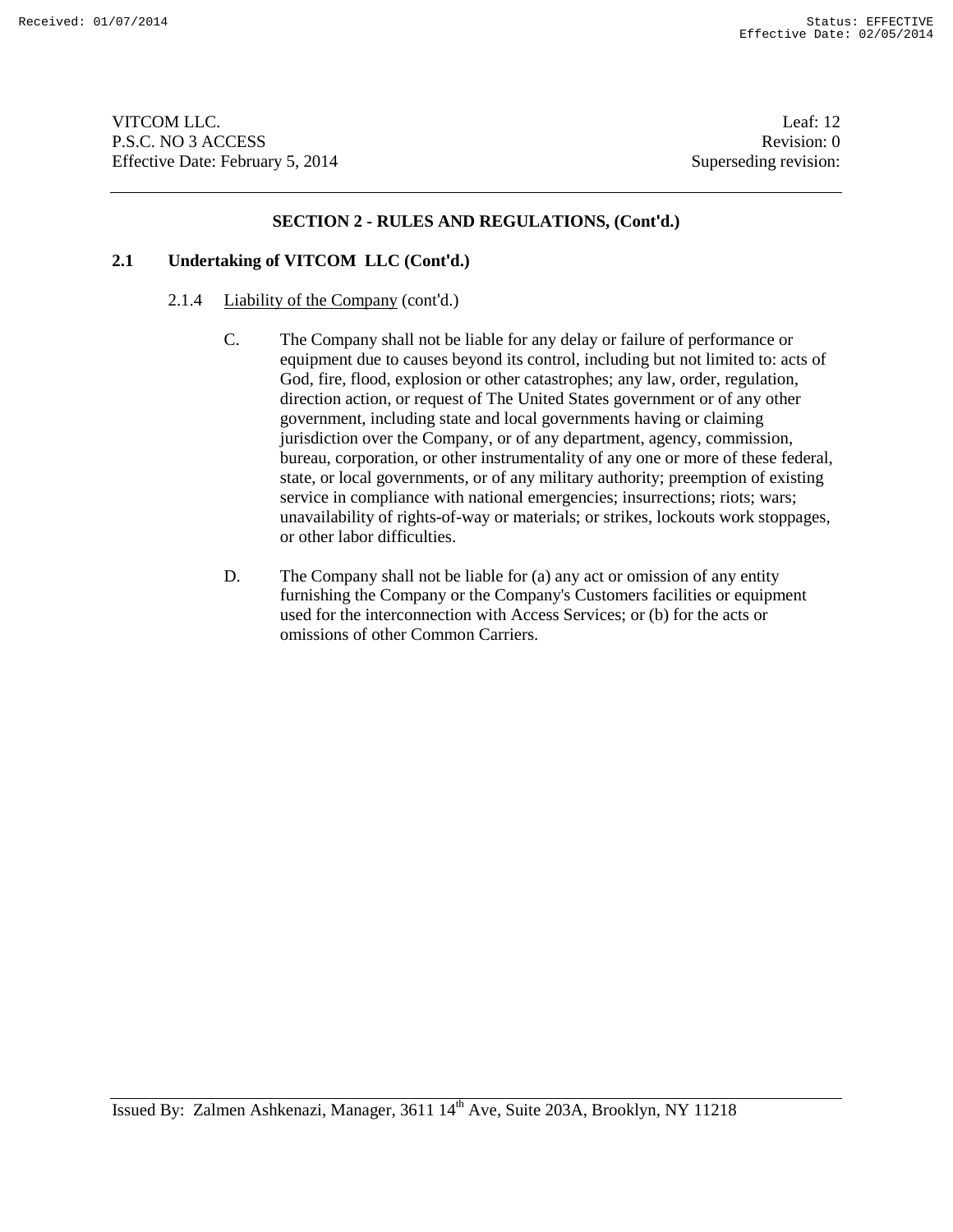VITCOM LLC. Leaf: 13 P.S.C. NO 3 ACCESS Revision: 0 Effective Date: February 5, 2014 Superseding revision:

#### **SECTION 2 - RULES AND REGULATIONS, (Cont'd.)**

### **2.1 Undertaking of VITCOM LLC (Cont'd.)**

- 2.1.4 Liability of the Company (cont'd.)
	- E. The Company shall not be liable for any damages or losses due to the fault or negligence of the Customer or due to the failure or malfunction of Customerprovided equipment or facilities.
	- F. The Customer shall indemnify and hold the Company harmless from any and all loss, claims, demands, suits, or other actions, or any liability whatsoever, whether suffered, made, instituted, or asserted by any other party or person(s), and for any loss, damage, or destruction of any property, whether owned by the Customer or others, caused or claimed to have been caused directly or indirectly by the installation, operation, failure to operate, maintenance, removal, condition, location, or use of any installation or equipment provided by the Company. The Company reserves the right to require each Customer to sign an agreement acknowledging acceptance of the provisions of this Section 2.1.4.F as a condition precedent to such installations.
	- G. The Company shall not be liable for any defacement of or damage to Customers Premises resulting from the furnishing of services or equipment on such Premises or the installation or removal thereof, unless such defacement or damage is caused by the gross negligence or willful misconduct of the Company's agents or employees. No agents or employees of other participating Carriers shall be deemed to be agents or employees' of the Company.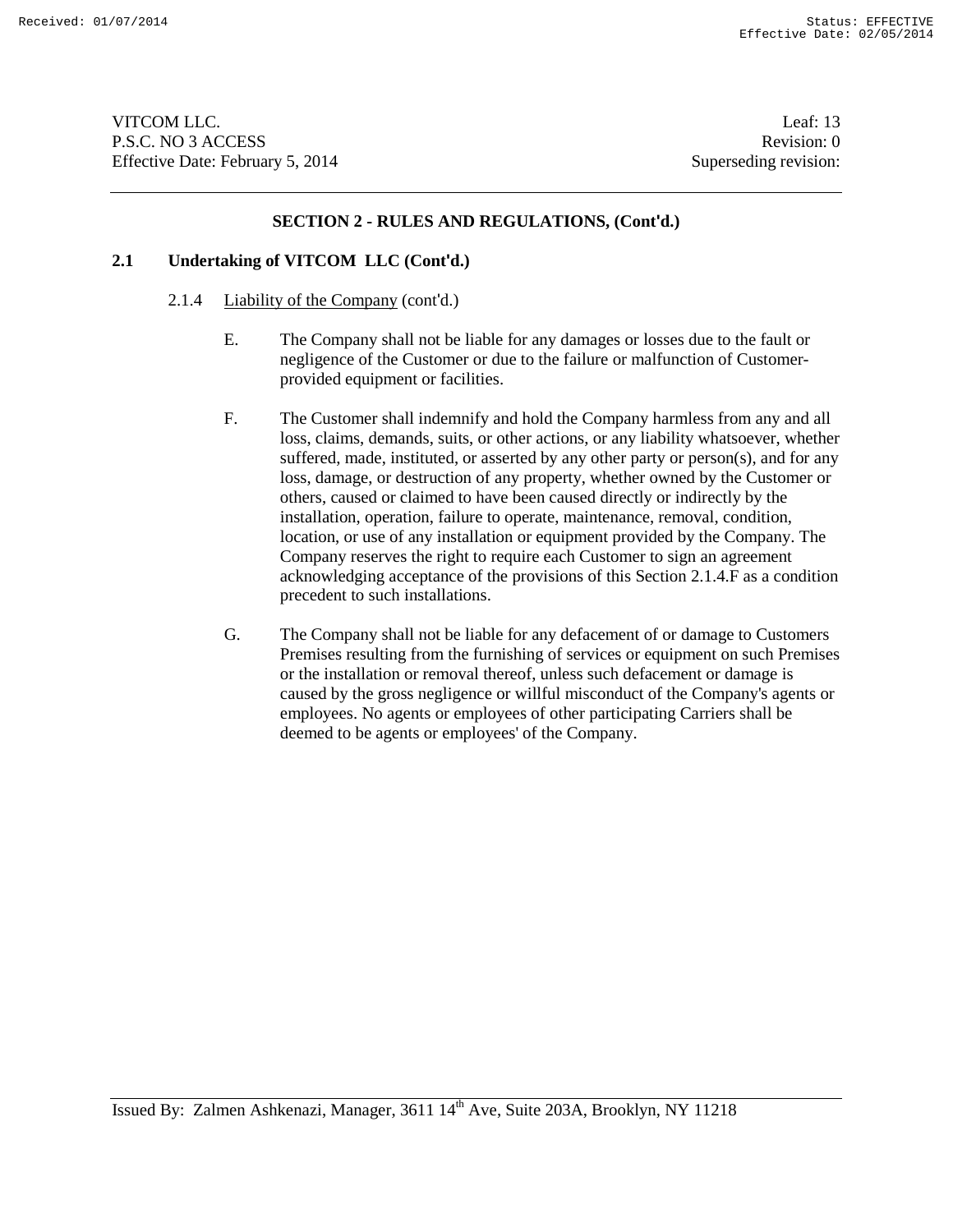VITCOM LLC. Leaf: 14 P.S.C. NO 3 ACCESS Revision: 0 Effective Date: February 5, 2014 Superseding revision:

#### **SECTION 2 - RULES AND REGULATIONS, (Cont'd.)**

# **2.1 Undertaking of VITCOM LLC (Cont'd.)**

# 2.1.4 Liability of the Company (cont'd.)

- H. Notwithstanding the Customer's obligations as set forth in Section 2.3 below, the Company shall be indemnified, defended and held harmless by the Customer, or by others authorized by it to use the service, against any claim, loss or damage arising from Customer's use of services furnished under this rate sheet, including: claims for libel, slander, invasion of privacy or infringement of copyright arising from the material, data, information, or other content transmitted via the Company's service; and patent infringement claims arising from combining or connecting the service offered by the Company with apparatus and systems of the Customer or others; all other claims arising out of any act or omission of the Customer or others, in connection with any service provided by the Company pursuant to this rate sheet.
- I. The Company shall be indemnified and held harmless by the End User against any claim, loss or damage arising from the End User's use of services offered under this rate sheet including: claims for libel, slander, invasion of privacy or infringement of copyright arising from the End User's own communications; patent infringement claims arising from the End User's combining or connecting the service offered by the Company with facilities or equipment furnished by the End User of another Interexchange Carrier; or all other claims arising out of any act or omission of the End User in connection with any service provided pursuant to this rate sheet.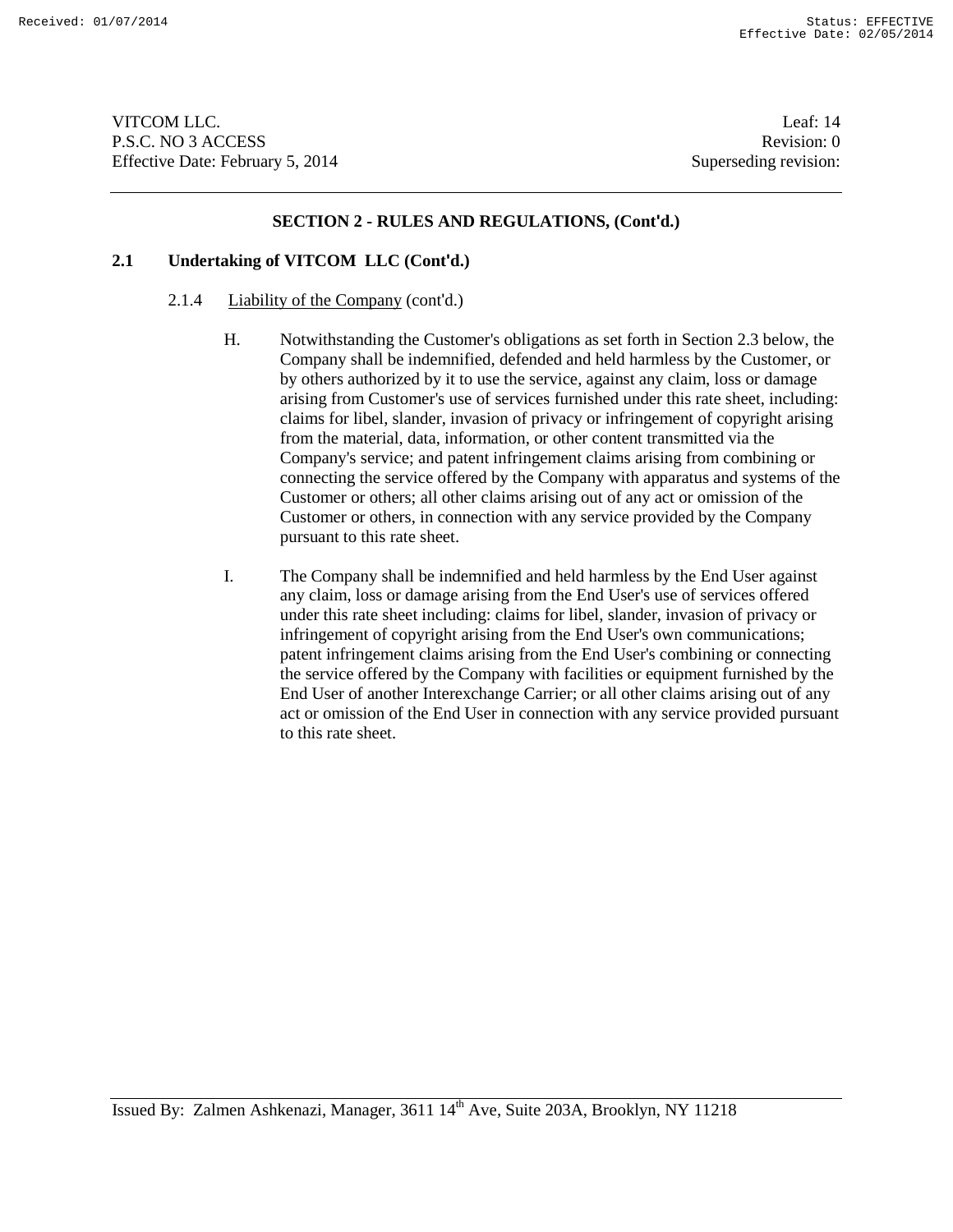VITCOM LLC. Leaf: 15 P.S.C. NO 3 ACCESS Revision: 0 Effective Date: February 5, 2014 Superseding revision:

#### **SECTION 2 - RULES AND REGULATIONS, (Cont'd.)**

# **2.1 Undertaking of VITCOM LLC (Cont'd.)**

#### 2.1.4 Liability of the Company (cont'd.)

- J. The entire liability of the Company for any claim, loss, damage or expense from any cause whatsoever shall in no event exceed sums actually paid to the Company by the Customer for the specific services giving rise to the claim, and no action or proceeding against the Company shall be commenced more than one year after the service is rendered.
- K. The Company makes no warranties or representation, express or implied, including warranties or merchant's ability or fitness for a particular use, except those expressly set forth herein.
- L. The Company shall not be liable for any act or omission of any other company or companies furnishing a portion of the service, or for damages associated with service, Channels, or equipment which result from the operation of Customerprovided systems, equipment, facilities or service which are interconnected with Company services.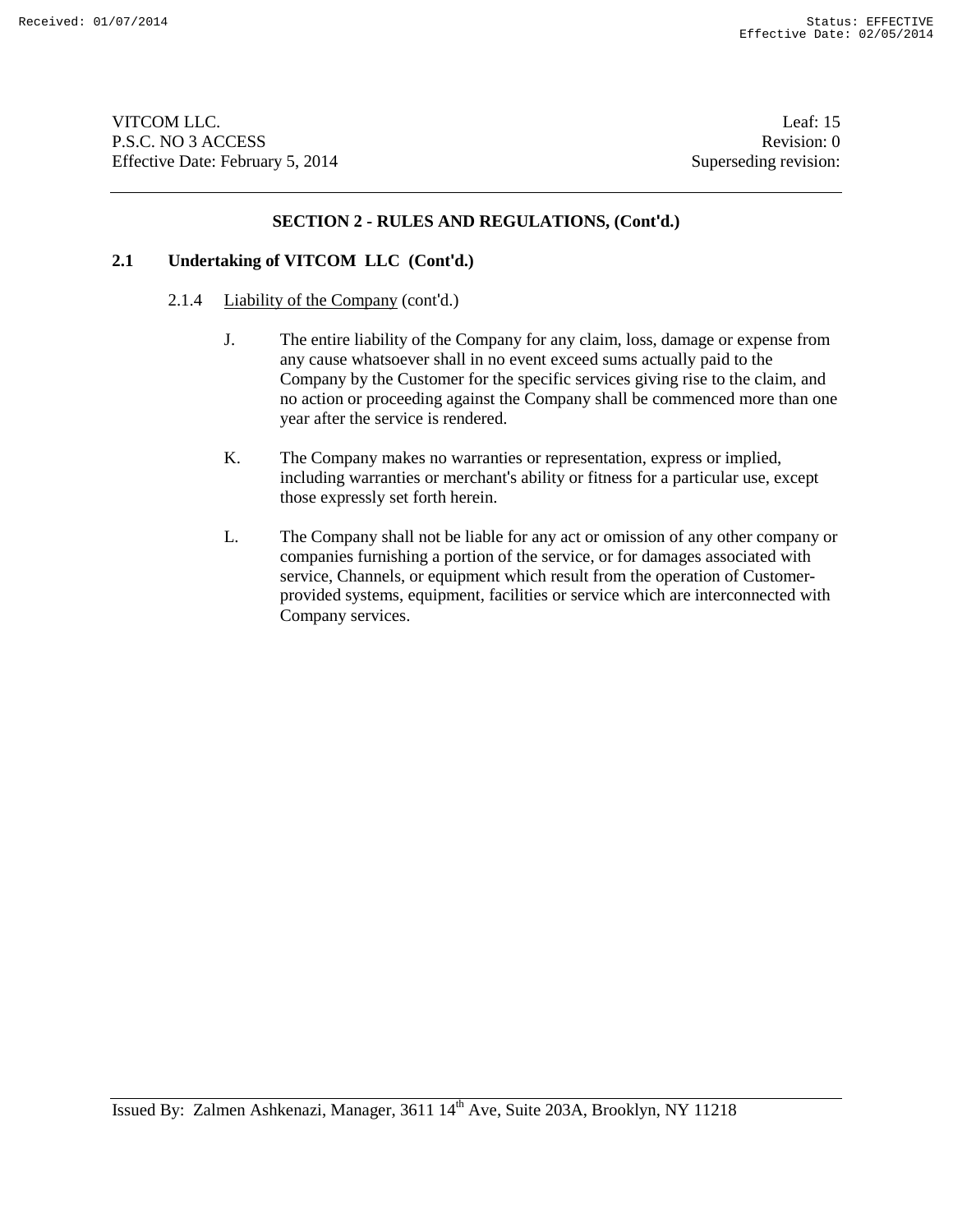VITCOM LLC. Leaf: 16 P.S.C. NO 3 ACCESS Revision: 0 Effective Date: February 5, 2014 Superseding revision:

#### **SECTION 2 - RULES AND REGULATIONS, (Cont'd.)**

# **2.1 Undertaking of VITCOM LLC (Cont'd.)**

#### 2.1.4 Liability of the Company (cont'd.)

- M. The Company does not guarantee nor make any warranty with respect to service installations at locations at which there is present an atmosphere that is explosive, prone to fire, dangerous or otherwise unsuitable for such installations. The Customer and End User shall indemnify and hold the Company harmless from any and all loss, claims, demands, suits or other actions, or any liability whatsoever, whether suffered, made, instituted or asserted by the Customer or by any other party, for any personal injury to, or death of, any person or persons, or for any loss, damage or destruction of any property, whether owned by the Customer or others, caused or claimed to have been caused directly or indirectly, by the installation, operation, failure to operate, maintenance, removal, presence, condition, locations or use of service furnished by the Company at such locations.
- N. The Company shall not be liable for the Customer's failure to fulfill its obligations to take all necessary steps including, without limitation, obtaining, installing and maintaining all necessary equipment, materials and supplies, for interconnecting the terminal equipment or communications system of the Customer, or any third party acting as its agent, to the Company's Network. The Customer shall secure all licenses, permits, rights-of-way, and other arrangements necessary for such interconnection. In addition, the Customer shall ensure that its equipment and/or system or that of its agent is properly interfaced with the Company's service, that the signals emitted into the Company's Network are of the proper mode, band-width, power, data speed, and signal level for the intended use of the Customer and in compliance with the criteria set forth in Section 2.1.6 following, and that the signals do not damage Company equipment, injure its personnel or degrade service to other Customers. If the Customer or its agent fails to maintain and operate its equipment and/or system or that of its agent properly, with resulting imminent harm to Company equipment, personnel, or the quality of service to other Customers, the Company, may, upon written notice, require the use of protective equipment at the Customer's expense. If this fails to produce satisfactory quality and safety, the Company may, upon written notice, terminate the Customer's service without liability.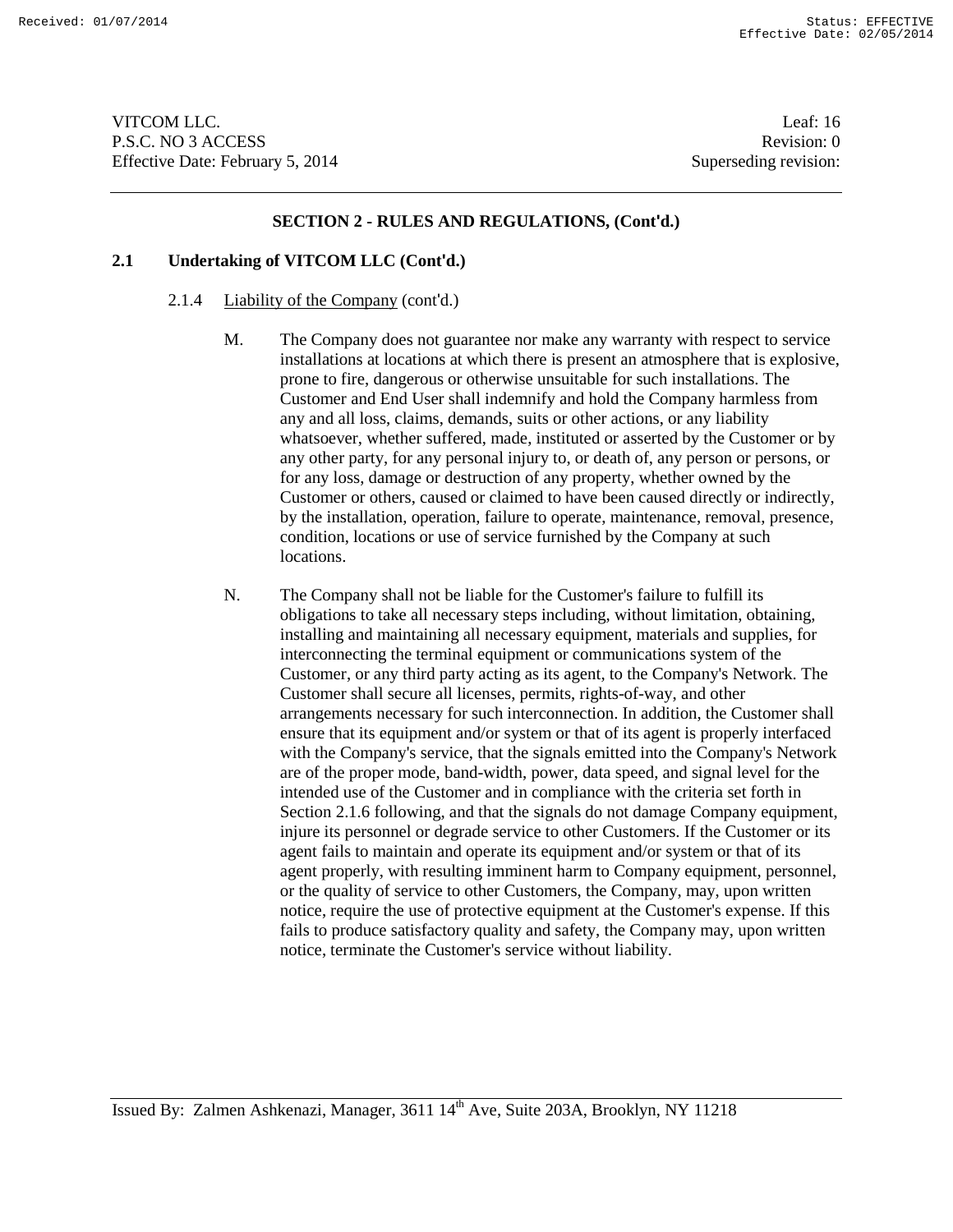VITCOM LLC. Leaf: 17 P.S.C. NO 3 ACCESS Revision: 0 Effective Date: February 5, 2014 Superseding revision:

#### **SECTION 2 - RULES AND REGULATIONS, (Cont'd.)**

# **2.1 Undertaking of VITCOM LLC (Cont'd.)**

# 2.1.5 Notification of Service-Affecting Activities

The Company will provide the Customer reasonable notification of service-affecting activities within its control that may occur in normal operation of its business. Such activities may include, but are not limited to, equipment or facilities additions, removals or rearrangements and routine preventative maintenance. Generally, such activities are not specific to an individual Customer but affect many Customers' services. No specific advance notification period is applicable to all service activities. The Company will work cooperatively with the Customer to determine the reasonable, notification requirements. With some emergency or unplanned service-affecting conditions, such as an outage resulting from cable damage, notification to the Customer may not be possible.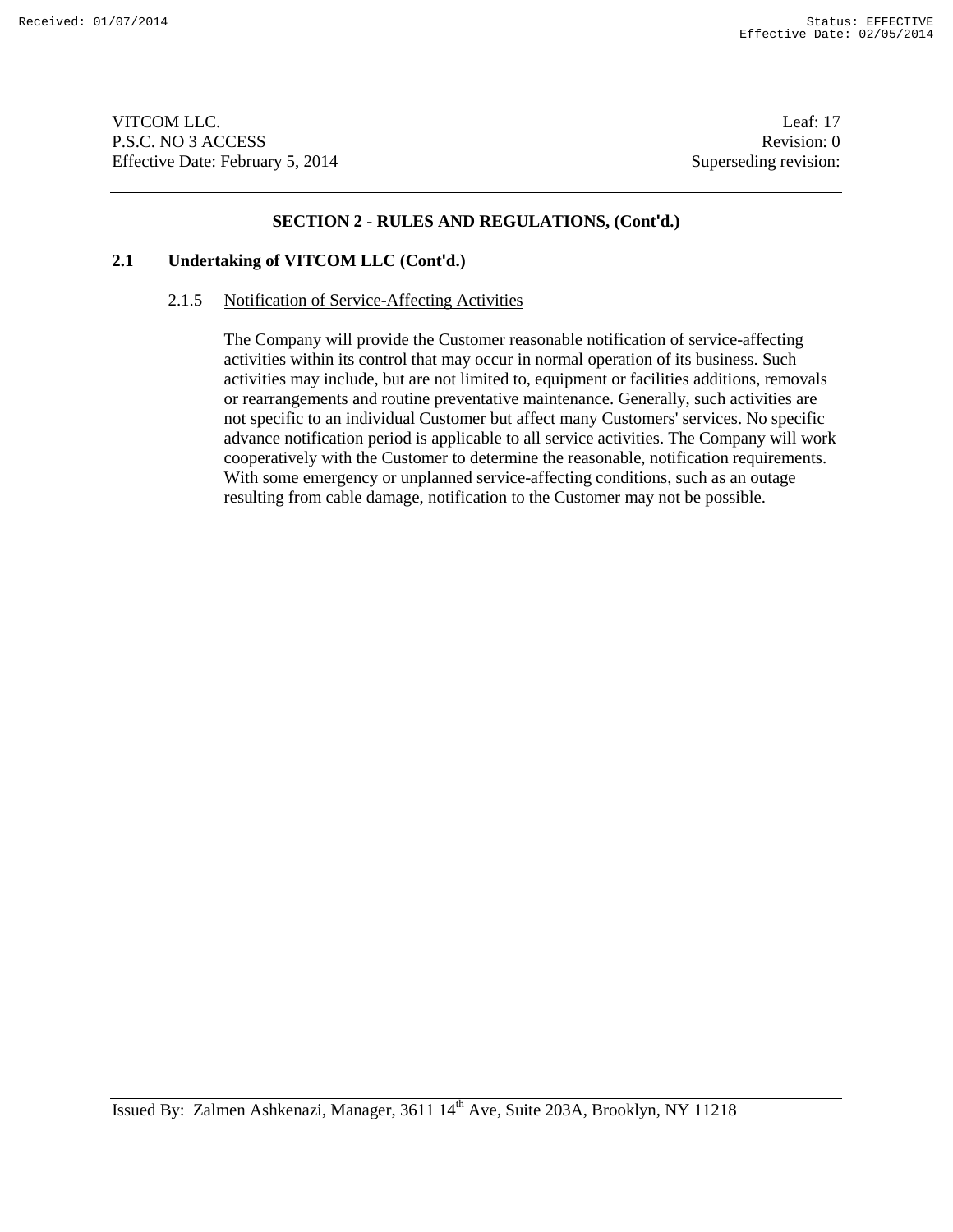VITCOM LLC. Leaf: 18 P.S.C. NO 3 ACCESS Revision: 0 Effective Date: February 5, 2014 Superseding revision:

#### **SECTION 2 - RULES AND REGULATIONS, (Cont'd.)**

### **2.1 Undertaking of VITCOM LLC (Cont'd.)**

#### 2.1.6 Provisions of Equipment and Facilities

- A. The Company shall use reasonable efforts to make available services to a Customer on or before a particular date, subject to the provisions of and compliance by the Customer with, the regulations contained in this rate sheet. The Company does not guarantee availability by any such date and shall not be liable for any delays in commencing service to any Customer.
- B. The Company shall use reasonable efforts to maintain facilities and equipment that it furnishes to the Customer. The Customer may not, nor may the Customer permit others to, rearrange, disconnect, remove, attempt to repair or otherwise interfere with any of the facilities or equipment installed by the Company, except upon the written consent of the Company.
- C. The Company may substitute, change or rearrange any equipment or facility at any time and from time to time, but shall not thereby alter the technical parameters of the service provided the Customer.
- D. Equipment the Company provides or installs at the Customer Premises for use in connection with the services the Company offers shall not be used for any purpose other than that for which the Company provided it.
- E. The Customer shall be responsible for the payment of service charges imposed on the Company by another entity, for visits to the Customer Premises when the service difficulty or trouble report results from the use of equipment or facilities provided by any party other than the Company, including but not limited to the Customer.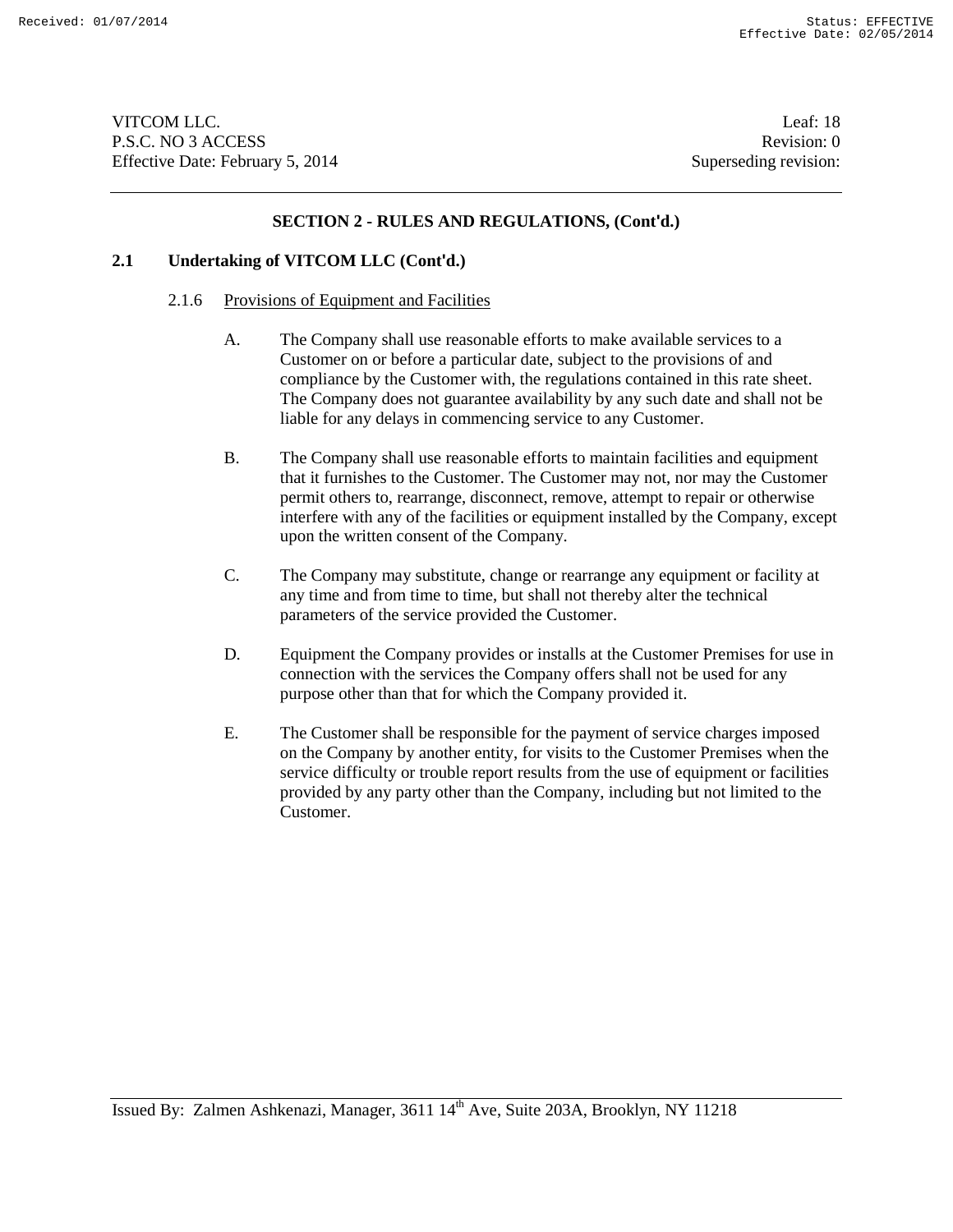VITCOM LLC. Leaf: 19 P.S.C. NO 3 ACCESS Revision: 0 Effective Date: February 5, 2014 Superseding revision:

#### **SECTION 2 - RULES AND REGULATIONS, (Cont'd.)**

### **2.1 Undertaking of VITCOM LLC (Cont'd.)**

- 2.1.6 Provisions of Equipment and Facilities (cont'd.)
	- F. The Company shall not be responsible for the installation, operation, or maintenance of any Customer provided communications equipment. Where such equipment is connected to the facilities furnished pursuant to this rate sheet, the responsibility of the Company shall be limited to the furnishing of facilities offered under this rate sheet and to the maintenance and operation of such facilities. Notwithstanding the above, the Company shall not be responsible for:
		- 1. the transmission of signals by Customer-provided equipment or for the quality of, or defects in, such transmission;
		- 2. the reception of signals by Customer-provided equipment; or
		- 3. network control signaling where such signaling is performed by Customer-provided network control signaling equipment.
	- G. The Company intends to work cooperatively with the Customer to develop network contingency plans in order to maintain maximum network capability following natural or man-made disasters which affect telecommunications services.
	- H. The Company reserves the reasonable right to assign, designate or change telephone numbers, any other call number designations associated with Access Services, or the Company serving central office prefixes associated with such numbers, when necessary in the conduct of its business.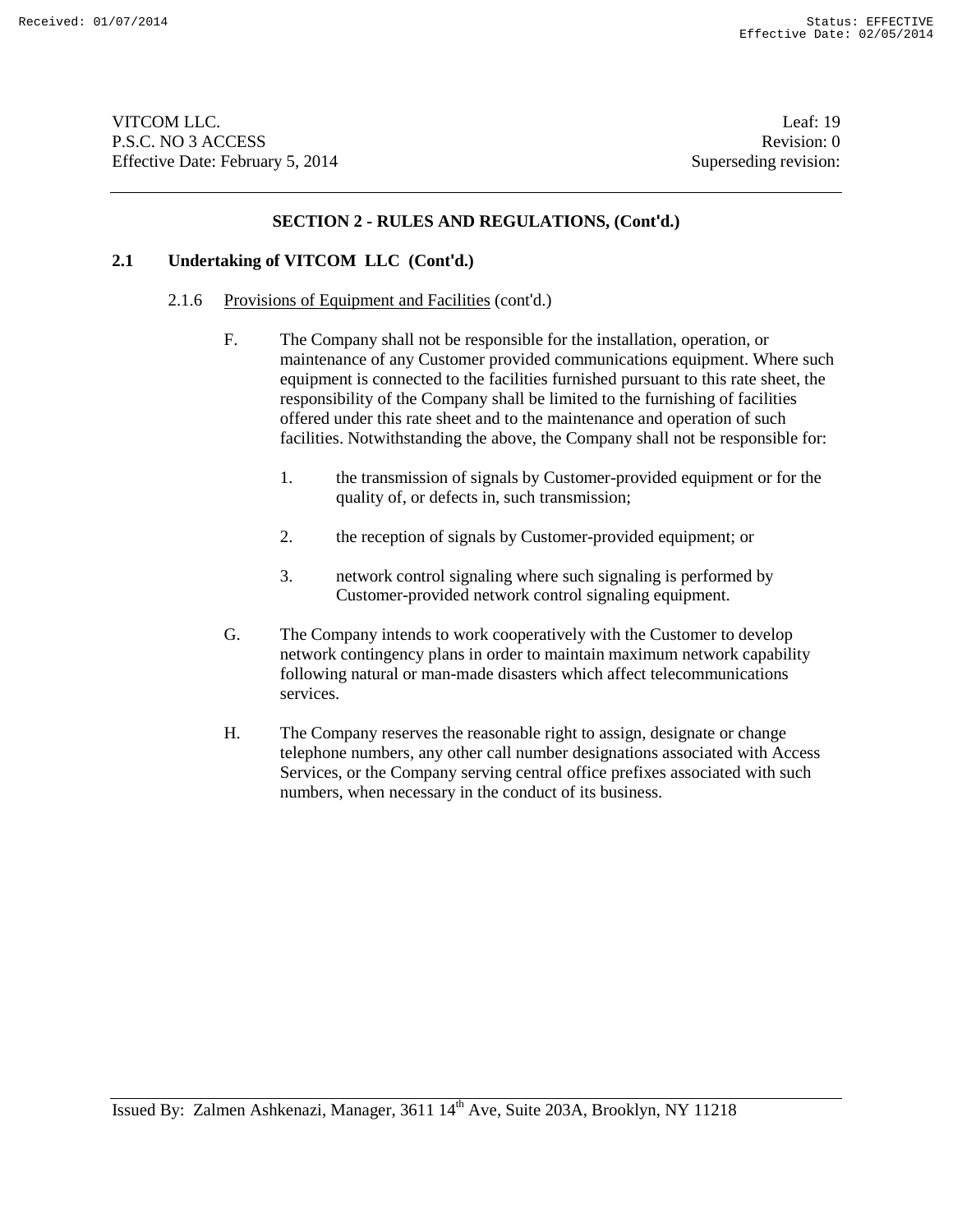VITCOM LLC. Leaf: 20 P.S.C. NO 3 ACCESS Revision: 0 Effective Date: February 5, 2014 Superseding revision:

#### **SECTION 2 - RULES AND REGULATIONS, (Cont'd.)**

### **2.1 Undertaking of VITCOM LLC (Cont'd.)**

#### 2.1.7 Non-routine Installation

At the Customer's request, installation and/or maintenance may be performed outside the Company's regular business hours or in unusual locations. In such cases, charges based on cost of the actual labor, material, or other costs incurred by or charged to the Company will apply. If installation is started during regular business hours but, at the Customer's request, extends beyond regular business hours into time periods including, but not limited to, weekends, holidays, and/or night hours, additional charges may apply.

#### 2.1.8 Special Construction

Subject to the arrangement of the Company and to all of the regulations contained in this rate sheet, special construction of facilities may be undertaken on a reasonable efforts basis at the request of the Customer. Special construction is that construction undertaken and characterized by one or more of the following:

- A. where facilities are not presently available and there is no other requirement for the facilities so constructed;
- B. of a type other than that which the Company would normally utilize in the furnishing of its services;
- C. where facilities are to be installed over a route other than that which the Company would normally utilize in the furnishing of its services;
- D. where facilities are requested in a quantity greater than that which the Company would normally construct;
- E. where installation is on an expedited basis;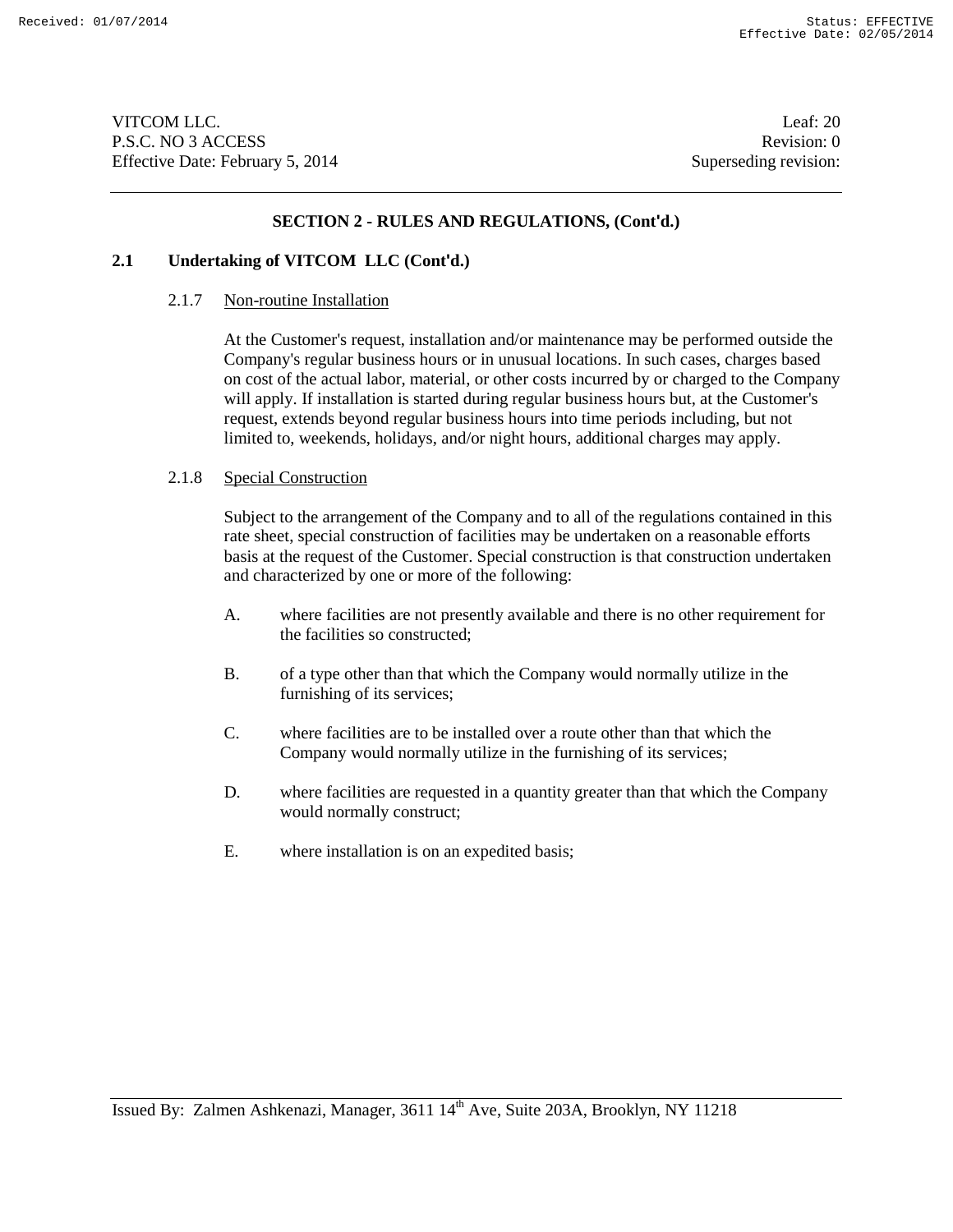VITCOM LLC. Leaf: 21 P.S.C. NO 3 ACCESS Revision: 0 Effective Date: February 5, 2014 Superseding revision:

#### **SECTION 2 - RULES AND REGULATIONS, (Cont'd.)**

#### **2.1 Undertaking of VITCOM LLC (Cont'd.)**

- 2.1.8 Special Construction (cont'd.)
	- F. on a temporary basis until permanent facilities are available;
	- G. installation involving abnormal costs; or
	- H. in advance of its normal construction schedules.

Special construction charges for Switched Access Service will be determined on an individual use basis.

#### 2.1.9 Ownership of Facilities

Title to all facilities provided in accordance with this rate sheet remains in the Company, its agents, contractors or suppliers.

#### **2.2 Prohibited Uses**

- 2.2.1 The services the Company offers shall not be used for any unlawful purposes or for any use as to which the Customer has not obtained all required governmental approvals, authorizations, licenses, consents and permits.
- 2.2.2 The Company may require applicants for service who intend to use the Company's offerings for resale and/or for shared use to file a letter with the Company confirming their use of the Company's offerings complies with relevant laws and applicable state regulations, policies, orders, and decisions; and if the Reseller intends to provide intrastate services, is certified with the appropriate state entity.
- 2.2.3 The Company may require a Customer to immediately shut down its transmission of signals if said transmission is causing interference to others.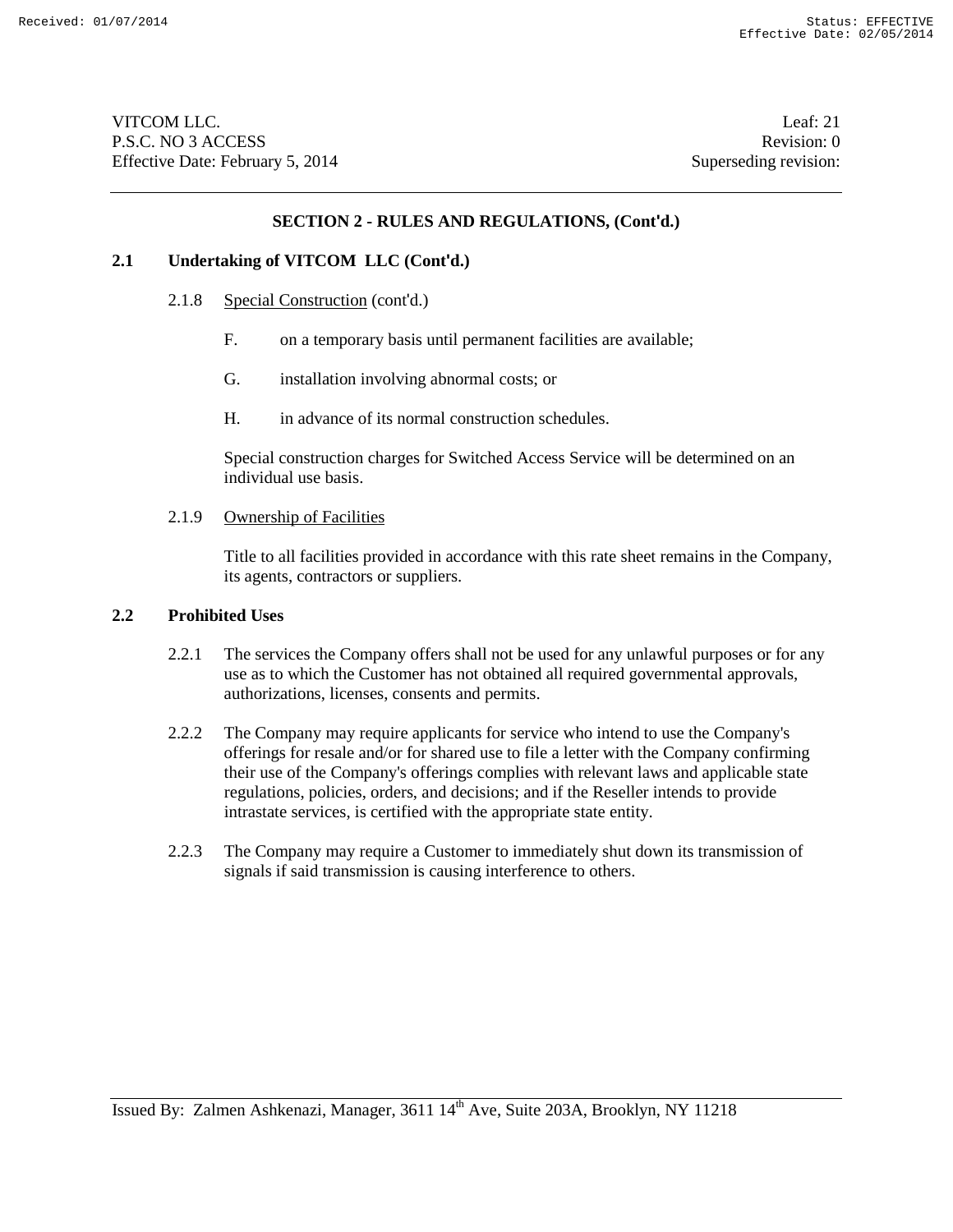VITCOM LLC. Leaf: 22 P.S.C. NO 3 ACCESS Revision: 0 Effective Date: February 5, 2014 Superseding revision:

### **SECTION 2 - RULES AND REGULATIONS, (Cont'd.)**

### **2.3 Obligations of the Customer**

- 2.3.1 The Customer shall be responsible for:
	- A. the payment of all applicable charges pursuant to this rate sheet;
	- B. reimbursing the Company for damage to, or loss of, the Company's facilities or equipment caused by the acts or omissions of the Customer; or the noncompliance by the Customer with these regulations; or by fire or theft or other casualty on the Customer Premises, unless caused by the negligence or willful misconduct of the employees or agents of the Company. The Company will, upon reimbursement for damages to its facilities or equipment, cooperate with the Customer in prosecuting a claim against the person causing such damage and the Customer shall be subjugated in the Company's right of recovery of damages to the extent of such payment;
	- C. providing at no charge, as specified from time to time by the Company, any needed personnel, equipment, space, and power to operate Company facilities and equipment installed on the Customer Premises, and the level of heating and air conditioning necessary to maintain the proper operating environment on such Premises;
	- D. obtaining, maintaining, and otherwise having full responsibility for all rights-ofway and conduit necessary for installation of fiber optic cable and associated equipment used to provide Access Services to the Customer from the cable building entrance or property line to the location of the equipment space described in 2.3.l.C above. Any costs associated with obtaining and maintaining the rights-of-way described herein, including the costs of altering the structure to permit installation of the Company-provided facilities, shall be owned entirely by, or may be charged by the Company to, the Customer. The Company may require the Customer to demonstrate its compliance with this subsection prior to accepting an order for service;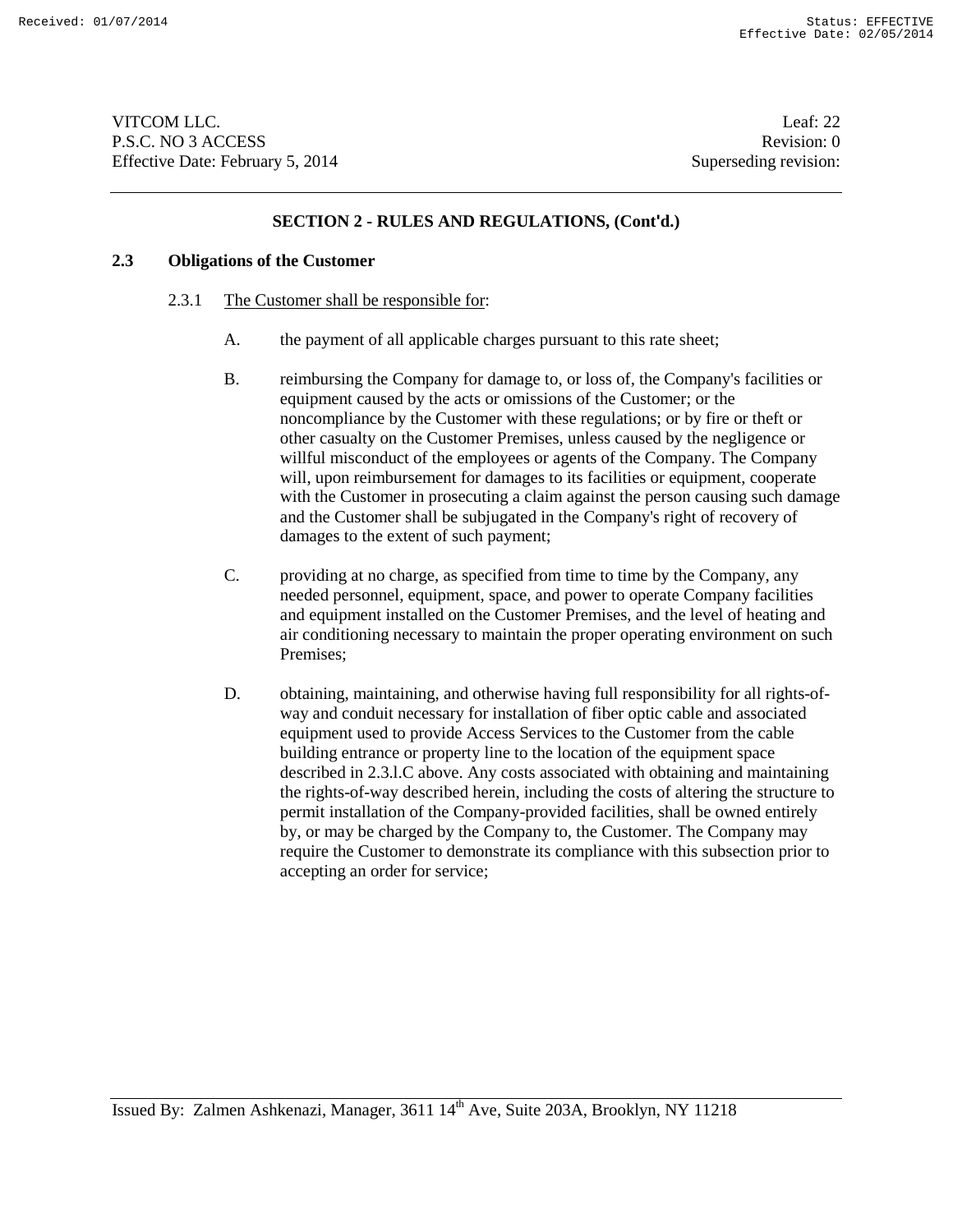VITCOM LLC. Leaf: 23 P.S.C. NO 3 ACCESS Revision: 0 Effective Date: February 5, 2014 Superseding revision:

#### **SECTION 2 - RULES AND REGULATIONS, (Cont'd.)**

#### **2.3 Obligations of the Customer, (Cont'd.)**

- 2.3.1 The Customer shall be responsible for (cont'd.):
	- E. providing a safe place to work and complying with all laws and regulations regarding the working conditions on the Premises at which Company employees and agents shall be installing or maintaining the Company's facilities and equipment. The Customer may be required to install and maintain Company facilities and equipment within a hazardous area if, in the Company's opinion, injury or damage to the Company employees or property might result from installation or maintenance by the Company. The Customer shall be responsible for identifying, monitoring, removing, and disposing of any hazardous material (e.g. friable asbestos) prior to any construction or installation work;
	- F. complying with all laws and regulations applicable to, and obtaining all consents, approvals, licenses, and permits as may be required with respect to, the location of Company facilities and equipment in any Customer Premises or the rights-ofway for which Customer is responsible obtaining under Section 2.3.1.D above; and granting or obtaining permission for Company agents or employees to enter the Customer Premises at any time for the purpose of installing, inspecting, maintaining, repairing, or upon termination of service as stated herein, removing the facilities or equipment of the Company; and
	- G. not creating or allowing to be placed or maintained any liens or other encumbrances on the Company's equipment or facilities.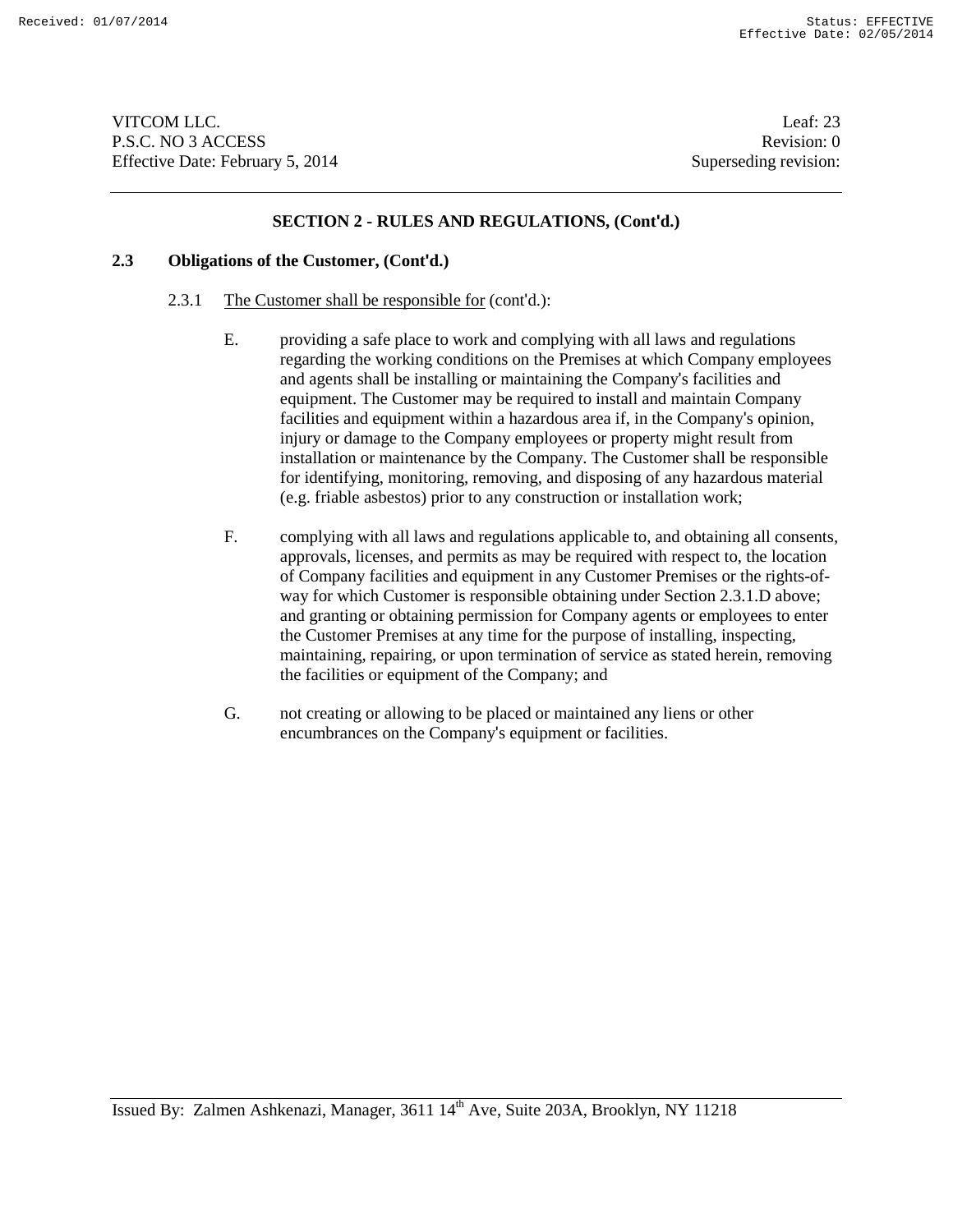VITCOM LLC. Leaf: 24 P.S.C. NO 3 ACCESS Revision: 0 Effective Date: February 5, 2014 Superseding revision:

#### **SECTION 2 - RULES AND REGULATIONS, (Cont'd.)**

# **2.3 Obligations of the Customer, (Cont'd.)**

# 2.3.2 Claims

With respect to any service or facility provided by the Company, Customer shall indemnify, defend and hold harmless the Company from all claims, actions, damages, liabilities, costs, and expenses, including reasonable attorneys' fees for:

- A. any loss, destruction or damage to property of the Company or any third party, or the death of or injury to persons, including, but not limited to employees or invitees of either the Company or the Customer, to the extent caused by or resulting from the negligent or intentional act or omission of the Customer, its employees, agents, representatives or invitees;
- B. any claim, loss, damage, expense or liability for infringement of any copyright, patent, trade secret, or any proprietary or intellectual property right of any third party, arising from any act or omission by the Customer, including, without limitation, use of the Company's services and facilities in a manner not contemplated by the agreement between the Customer and the Company.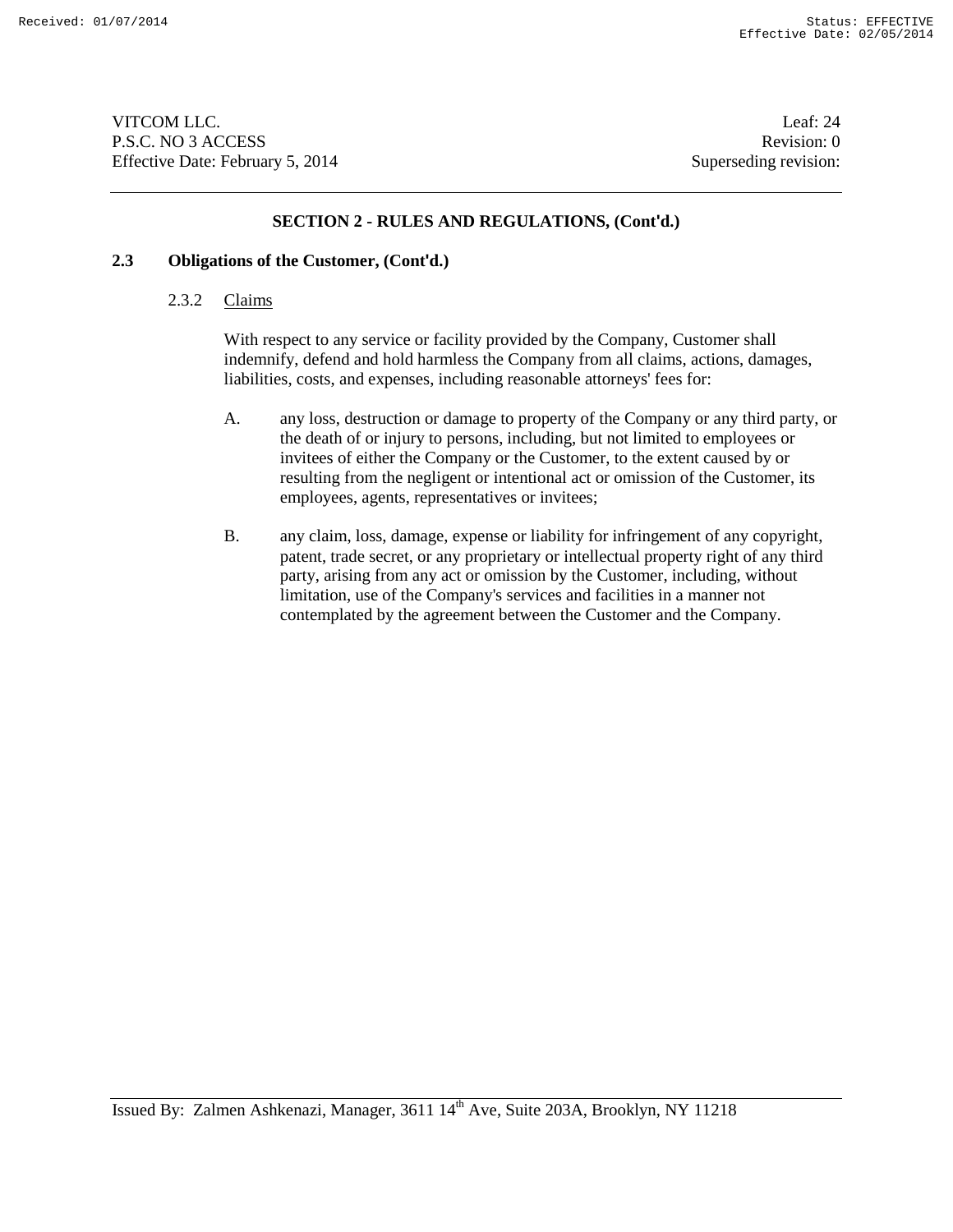VITCOM LLC. Leaf: 25 P.S.C. NO 3 ACCESS Revision: 0 Effective Date: February 5, 2014 Superseding revision:

### **SECTION 2 - RULES AND REGULATIONS, (Cont'd.)**

#### **2.3 Obligations of the Customer (Cont'd.)**

#### 2.3.3 Jurisdictional Reporting

The jurisdictional reporting requirements will be as specified below. When a Customer orders Access Service, its projected Percent Interstate Usage (PIU) must be provided in whole numbers to the Company. These whole number percentages will be used by the Company to apportion the use and/or charges between interstate and intrastate until a revised report is received as set forth herein. Reported or default PIU factors are used only where the call detail is insufficient to determine the appropriate jurisdiction of the traffic.

A. Originating Access: Originating access minutes is only traffic originating from the Company Local Switching Center(s). The Customer should provide the Company with a projected PIU factor on a quarterly basis.

If no PIU for originating minutes is submitted as specified herein, then the projected PIU will be set on a default basis of 50 percent interstate traffic and 50 percent intrastate traffic.

B. Terminating Access: For Feature Group D Switched Access Service(s), the Customer should provide the Company with a projected PIU factor by supplying the Company with an interstate percentage of terminating access minutes on a quarterly basis, as described in Sections 2.3.3.D below.

If no projected PIU factor is submitted by the Customer, then the projected PIU will be set on a default basis of 50 percent interstate traffic and 50 percent intrastate traffic.

C. Except where the Company measured access minutes are used as set forth above, the Customer reported Projected PIU factor as set forth above will be used until the Customer reports a different projected PIU factor, as set forth below.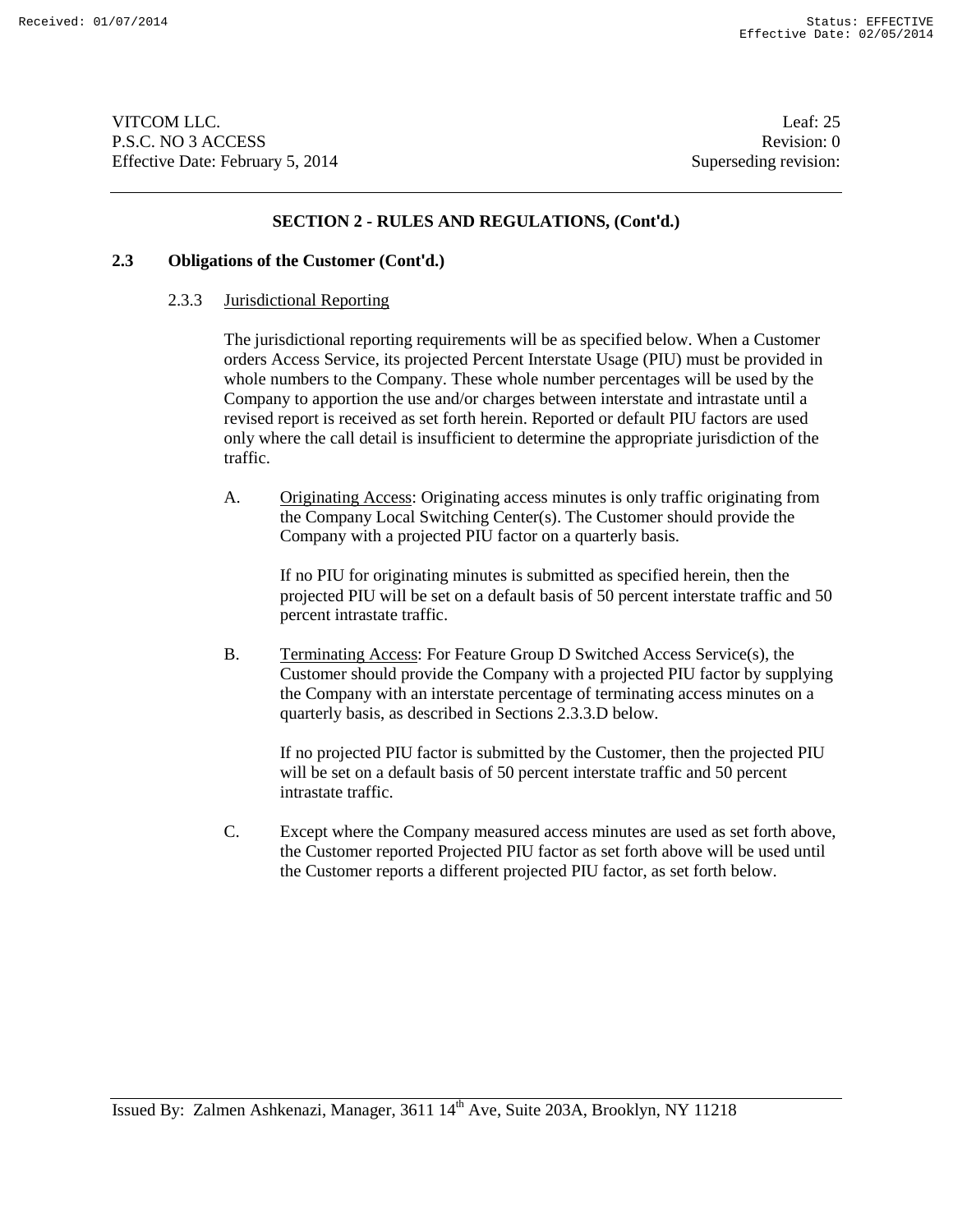VITCOM LLC. Leaf: 26 P.S.C. NO 3 ACCESS Revision: 0 Effective Date: February 5, 2014 Superseding revision:

#### **SECTION 2 - RULES AND REGULATIONS, (Cont'd.)**

# **2.3 Obligations of the Customer (Cont'd.)**

- 2.3.3 Jurisdictional Reporting (cont'd.)
	- D. Effective on the first of January, April, July and October of each year the Customer should update its interstate and intrastate jurisdictional report. The Customer should forward to the Company, to be received no later than 15 days after the first of each such month, a revised report showing the interstate and intrastate percentage of use for the past three months ending the last day of December, March, June, and September, respectively, for each service arranged for interstate use, based solely on the traffic originating from or terminating to the Company Local Switching Center. The revised report will serve as the basis for the next three months' billing and will be effective on the bill date for that service. If the Customer does not supply the reports for those services where reports are needed, the Company will assume the percentage to be the same as that provided previously. For those cases in which a quarterly report has never been received from the Customer, the Company will assume the percentages to be the same as those provided in 2.3.3A and 2.3.3B above.
	- E. Jurisdictional Reports Verification: For Switched Access Service, if a billing dispute arises or a regulatory commission questions the projected PIU factor, the Customer will provide the data issued to determine the projected PIU factor. The Customer will supply the data within 30 days of the Company request.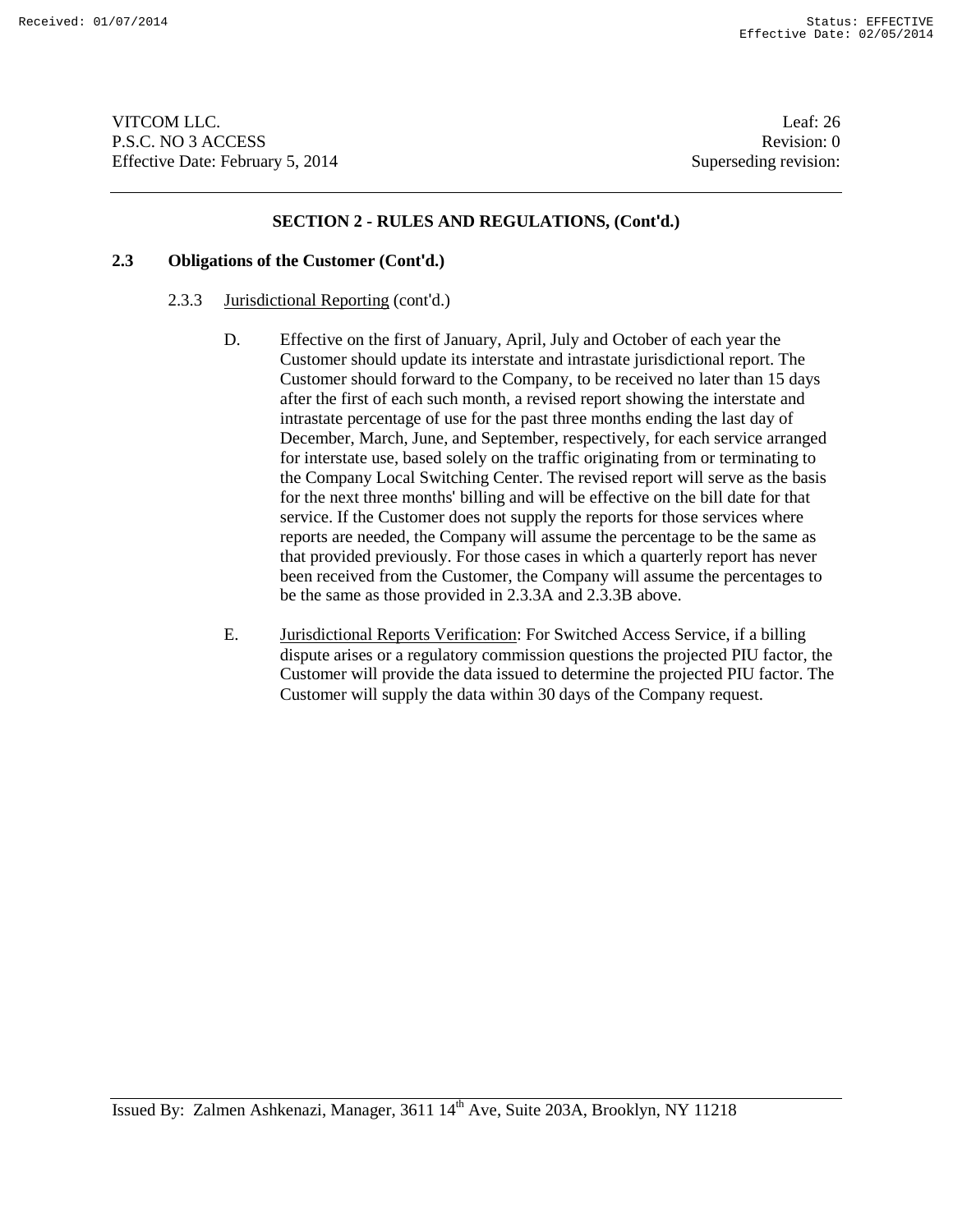VITCOM LLC. Leaf: 27 P.S.C. NO 3 ACCESS Revision: 0 Effective Date: February 5, 2014 Superseding revision:

#### **SECTION 2 - RULES AND REGULATIONS, (Cont'd.)**

### **2.3 Obligations of the Customer (Cont'd.)**

2.3.3 Jurisdictional Reporting (cont'd.)

(cont'd.)

The Customer shall keep records of call detail from which the percentage of interstate and intrastate use can be ascertained and, upon request of the Company, shall make the records available for inspection as reasonably necessary for purposes of verification of the percentages. The Company reserves the right to conduct an audit at any time during the year. The Customer, as its own expense, has the right to retain an independent auditing firm.

### **2.4 Customer Equipment and Channels**

2.4.1 General

A Customer may transmit or receive information or signals via the facilities of the Company.

#### 2.4.2 Station Equipment

A. The Customer is responsible for providing and maintaining any terminal equipment on the Customer Premises. The electric power consumed by such equipment shall be provided by, and maintained at the expense of, the Customer. All such terminal equipment must be registered with the FCC under 47 C.F.R., Part 68 and all wiring must be installed and maintained in compliance with those regulations. The Company will, where practicable, notify the Customer that temporary discontinuance of the use of a service may be required; however, where prior notice is not practicable, nothing contained herein shall be deemed to impair the Company's right to discontinue forthwith the use of a service temporarily if such action is reasonable under the circumstances. In case of such temporary discontinuance, the Customer will be promptly notified and afforded the opportunity to correct the condition which gave rise to the temporary discontinuance. During such period of temporary discontinuance, credit allowance for service interruptions as set forth in Section 2.6 following is not applicable.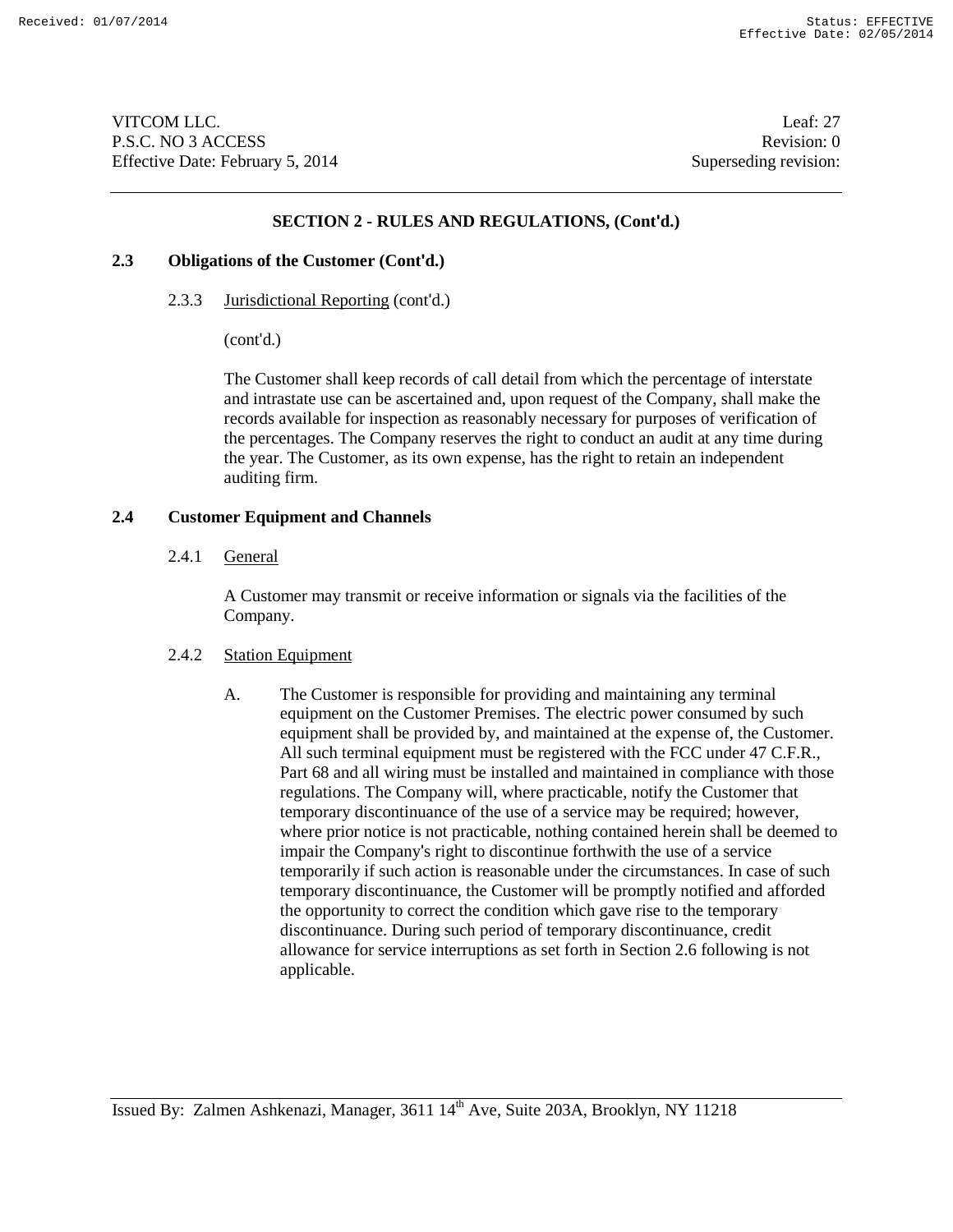VITCOM LLC. Leaf: 28 P.S.C. NO 3 ACCESS Revision: 0 Effective Date: February 5, 2014 Superseding revision:

### **SECTION 2 - RULES AND REGULATIONS, (Cont'd.)**

#### **2.4 Customer Equipment and Channels (Cont'd.)**

#### 2.4.2 Station Equipment (cont'd.)

- B. The Customer is responsible for ensuring that Customer-provided equipment connected to Company equipment and facilities is compatible with such equipment and facilities. The magnitude and character of the voltages and currents impressed on Company-provided equipment and wiring by the connection, operation, or maintenance of such equipment and wiring shall be such as not to cause damage to the Company-provided equipment and wiring or injury to the Company's employees or other persons. Any additional protective equipment required to prevent such damage or injury shall be provided by the Company at the Customer's expense.
- 2.4.3 Interconnection of Facilities
	- A. Any special interface equipment necessary to achieve compatibility between the facilities and equipment of the Company used for furnishing Access Services and the Channels, facilities, or equipment of others shall be provided at the Customer's expense.
	- B. Access Services may be connected to the services or facilities of other communications carriers only when authorized by, and in accordance with, the terms and conditions of the tariffs of the other communications carriers which are applicable to such connections.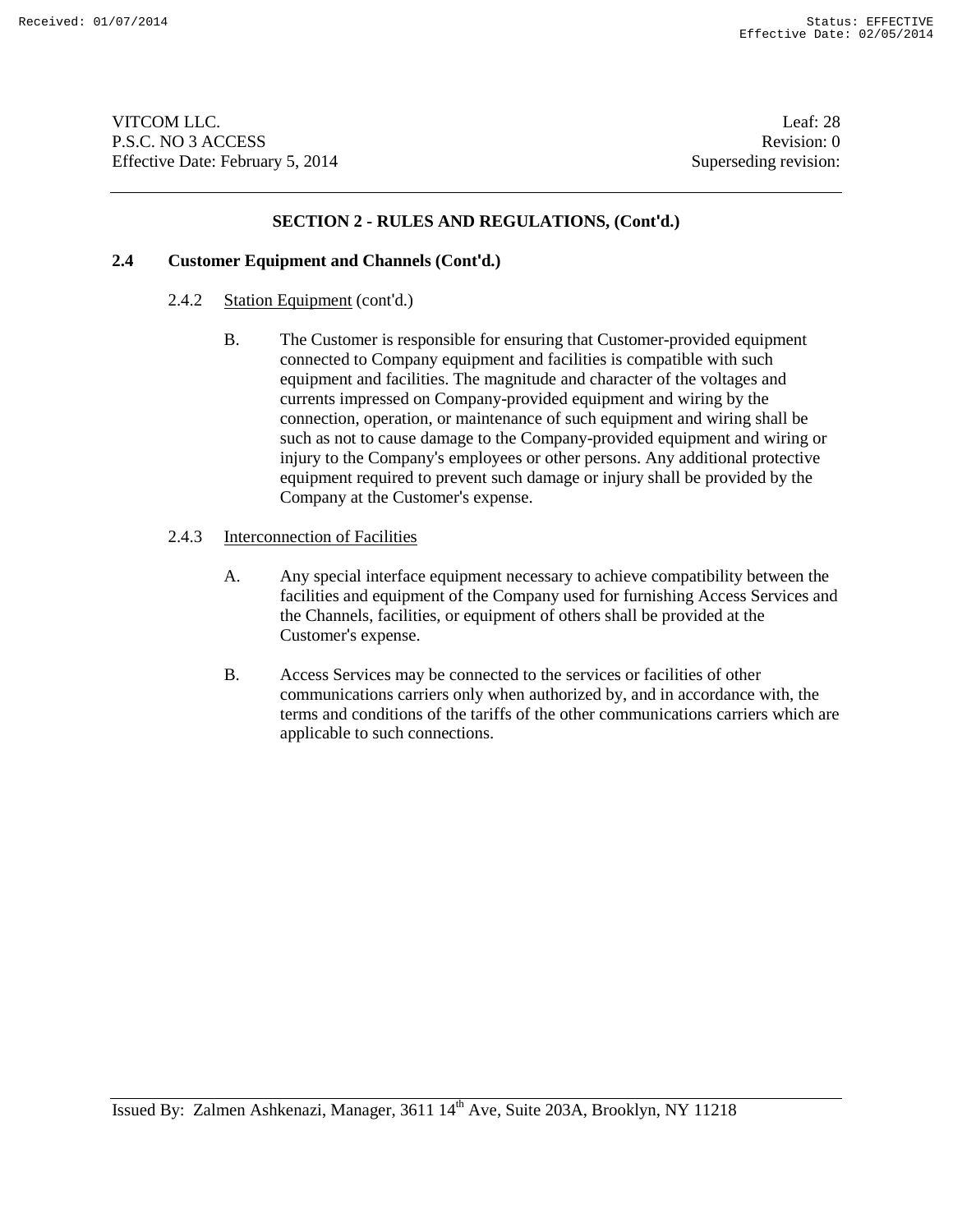VITCOM LLC. Leaf: 29 P.S.C. NO 3 ACCESS Revision: 0 Effective Date: February 5, 2014 Superseding revision:

# **SECTION 2 - RULES AND REGULATIONS, (Cont'd.)**

#### **2.4 Customer Equipment and Channels (Cont'd.)**

#### 2.4.4 Inspections

- A. Upon reasonable notification of the Customer, and at reasonable times, the Company may make such tests and inspections as may be necessary to determine that the Customer is complying with the requirements set forth in Section 2.4.2.B for the installation, operation, and wiring in the connection of Customer-provided facilities and equipment to Company-owned facilities and equipment. No credit will be allowed for any interruptions occurring during such inspections.
- B. If the protective requirements for Customer-provided equipment are not being complied with, the Company may take such action as it deems necessary to protect its facilities, equipment, and personnel. The Company will notify the Customer promptly if there is any need for further corrective action. Within ten days of receiving this notice, the Customer must take this corrective action and notify the Company of the action taken. If the Customer fails to do this, the Company may take whatever additional action is deemed necessary, including the suspension of service, to protect its facilities, equipment, and personnel from harm. The Company will, upon request 24 hours in advance, provide the Customer with a statement of technical parameters that the Customer's equipment must meet.

# **2.5 Payment Arrangements**

# 2.5.1 Payment for Service

The Customer is responsible for payment of all charges for services and facilities furnished by the Company to the Customer or its Joint or Authorized Users.

A. Taxes

The Customer is responsible for the payment of any sales, use, gross receipts, excise, access or other local, state and federal taxes, charges or surcharges (however designated) excluding taxes on the Company's net income imposed on or based upon the provision, sale or use of Access Services. All such taxes shall be separately designated on the Company's invoices.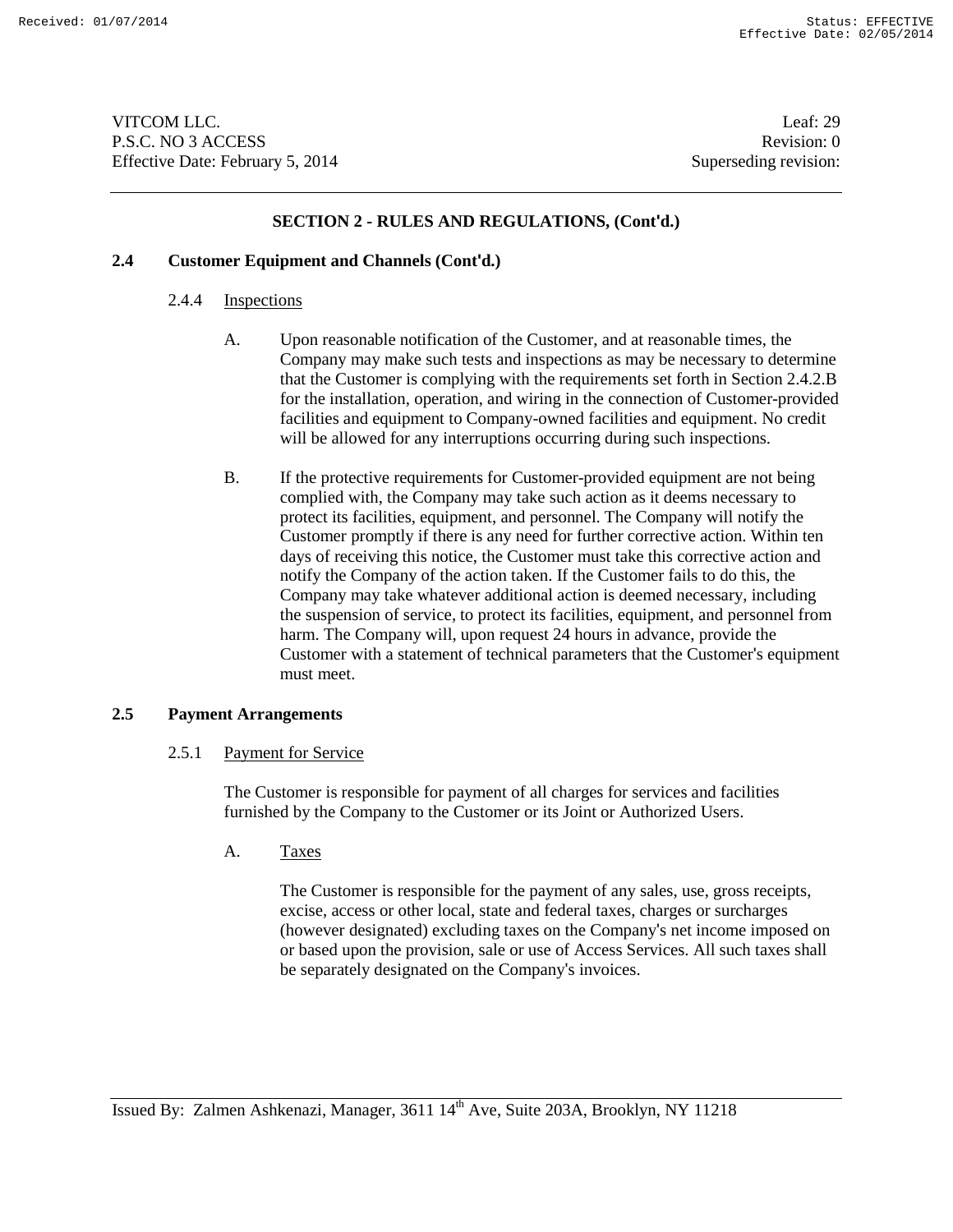VITCOM LLC. Leaf: 30 P.S.C. NO 3 ACCESS Revision: 0 Effective Date: February 5, 2014 Superseding revision:

#### **SECTION 2 - RULES AND REGULATIONS, (Cont'd.)**

# **2.5 Payment Arrangements (Cont'd.)**

#### 2.5.2 Billing and Collection of Charges

Unless otherwise specified herein, bills are due and payable upon receipt.

The Company shall bill on a current basis all charges incurred by, and credits due to, the Customer under this Tariff attributable to services established, provided, or discontinued during the preceding billing period. Any known unbilled charges for prior periods and any known adjustments also will be applied to the current bill.

Non-Recurring Charges are due and payable within 30 days after the invoice date.

The Company shall present invoices for all Charges monthly to the Customer.

Amounts not paid within 30 days after the date of invoice will be considered past due. The Company will assess a late payment charge equal to 1.5% per month for any past due balance that exceeds 30 days. If the Company becomes concerned at any time about the ability of a Customer to pay its bills, the Company may require that the Customer pay its bills within a specified number of days and make such payments in cash or the equivalent of cash.

If a service is disconnected by the Company in accordance with Section 2.5.3 following and later restored, restoration of service will be subject to all applicable installation charges.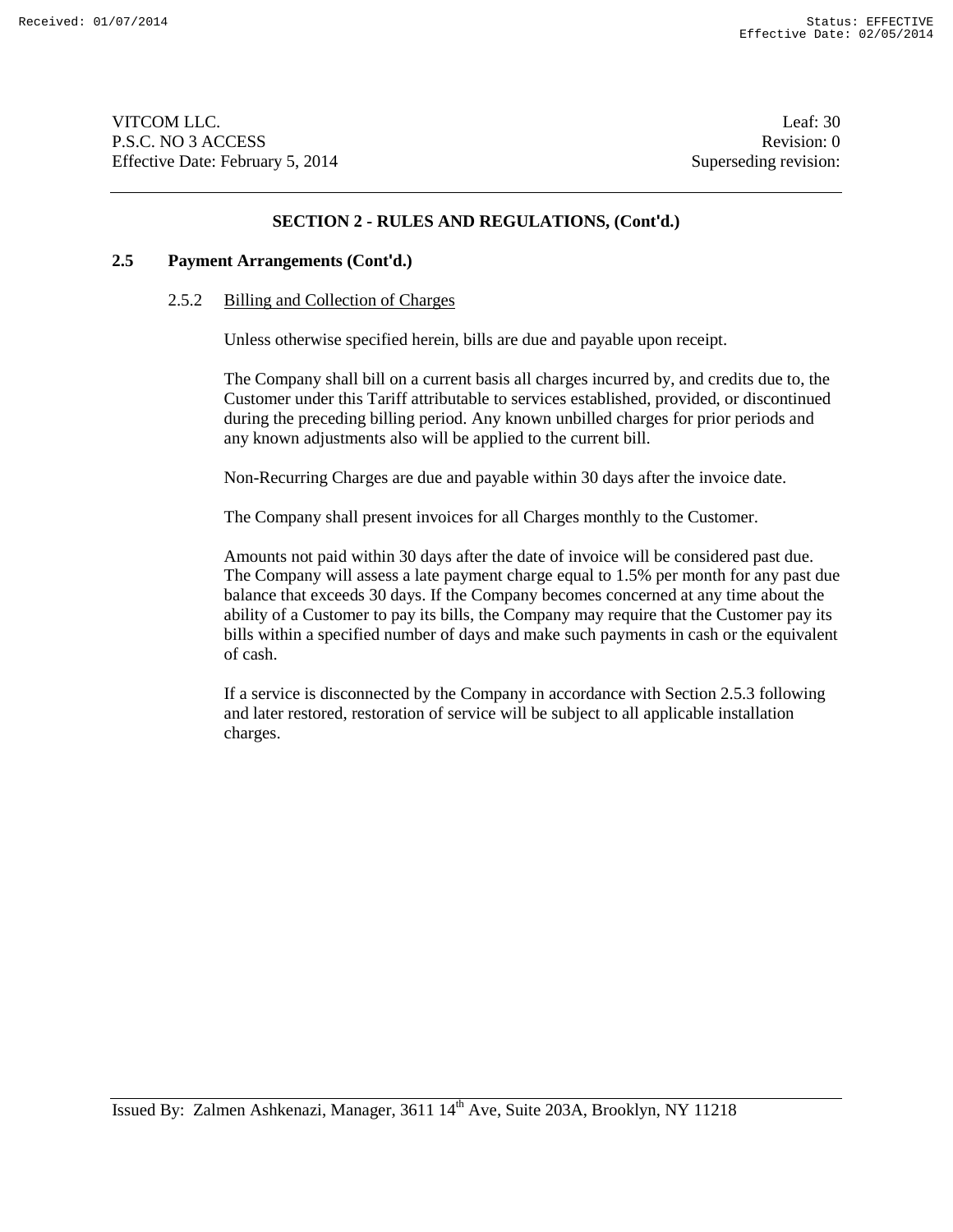VITCOM LLC. Leaf: 31 P.S.C. NO 3 ACCESS Revision: 0 Effective Date: February 5, 2014 Superseding revision:

### **SECTION 2 - RULES AND REGULATIONS, (Cont'd.)**

### **2.5 Payment Arrangements (Cont'd.)**

#### 2.5.2 Billing and Collection of Charges (cont'd.)

The Customer shall notify the Company of any disputed items on an invoice within 90 days of receipt of the invoice. If the Customer and the Company are unable to resolve the dispute to their mutual satisfaction, the Customer may file a complaint with the Commission in accordance with the Commission's rules of procedures.

Any disputed charges must be paid when due. After the dispute is settled, the Customer will be credited with any payments in excess of those actually due the Company. The Company will also remit interest for all such credited amounts. Interest will be paid at rate required by the Commission for customer deposits.

#### 2.5.3 Refusal and Discontinuance of Service

- A. Upon nonpayment of any amounts owing to the Company, the Company may, by giving requisite prior written notice to the Customer discontinue or suspend service without incurring any liability.
- B. Upon violation of any of the other material terms or conditions for furnishing service the Company may, by giving 30 days' prior notice in writing to the Customer, discontinue or suspend service without incurring any liability if such violation continues during that period.
- C. Upon condemnation of any material portion of the facilities used by the Company to provide service to a Customer or if a casualty renders all or any material portion of such facilities inoperable beyond feasible repair, the Company, by notice to the Customer, may discontinue or suspend service without incurring any liability.
- D. Upon any governmental prohibition, or required alteration of the services to be provided or any violation of an applicable law or regulation, the Company may immediately discontinue service without incurring any Liability.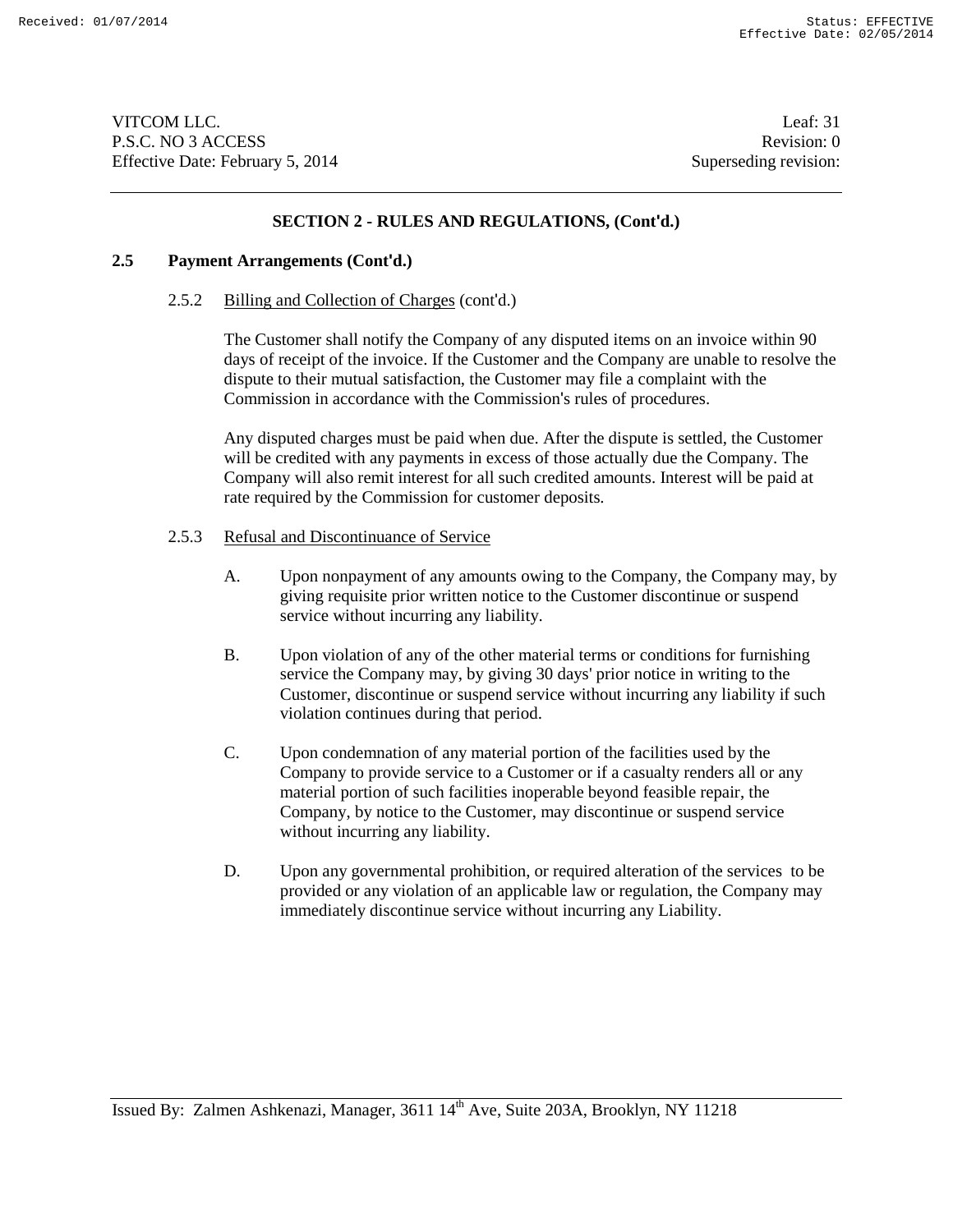VITCOM LLC. Leaf: 32 P.S.C. NO 3 ACCESS Revision: 0 Effective Date: February 5, 2014 Superseding revision:

### **SECTION 2 - RULES AND REGULATIONS, (Cont'd.)**

# **2.5 Payment Arrangements (Cont'd.)**

- 2.5.3 Refusal and Discontinuance of Service (cont'd.)
	- E. Upon the Company's discontinuance of service to the Customer under Section 2.5.3.A or 2.5.3.B above, the Company, in addition to all other remedies that may be available to the Company at law or in equity or under any other provision of this rate sheet, may declare all future monthly and other charges which would have been payable by the Customer during the remainder of the term for which such services would have otherwise been provided to the Customer to be immediately due and payable.
	- F. The Company may discontinue the furnishings of any and/or all service(s) to Customer, without incurring any liability:
		- 1. Immediately and without notice if the Company deems that such action is necessary to prevent or to protect against fraud or to otherwise protect its personnel, agents, facilities or services. The Company may discontinue service pursuant to this sub-section 2.5.3.F.1.(a-e), if
			- (a) The Customer refuses to furnish information to the Company regarding the Customer's credit-worthiness, its past or current use of Common Carrier communications services or its planned use of service(s); or
			- (b) The Customer provides false information to the Company regarding the Customer's identity, address, credit-worthiness, past or current use of Common Carrier communications services, or its planned use of the Company's service(s); or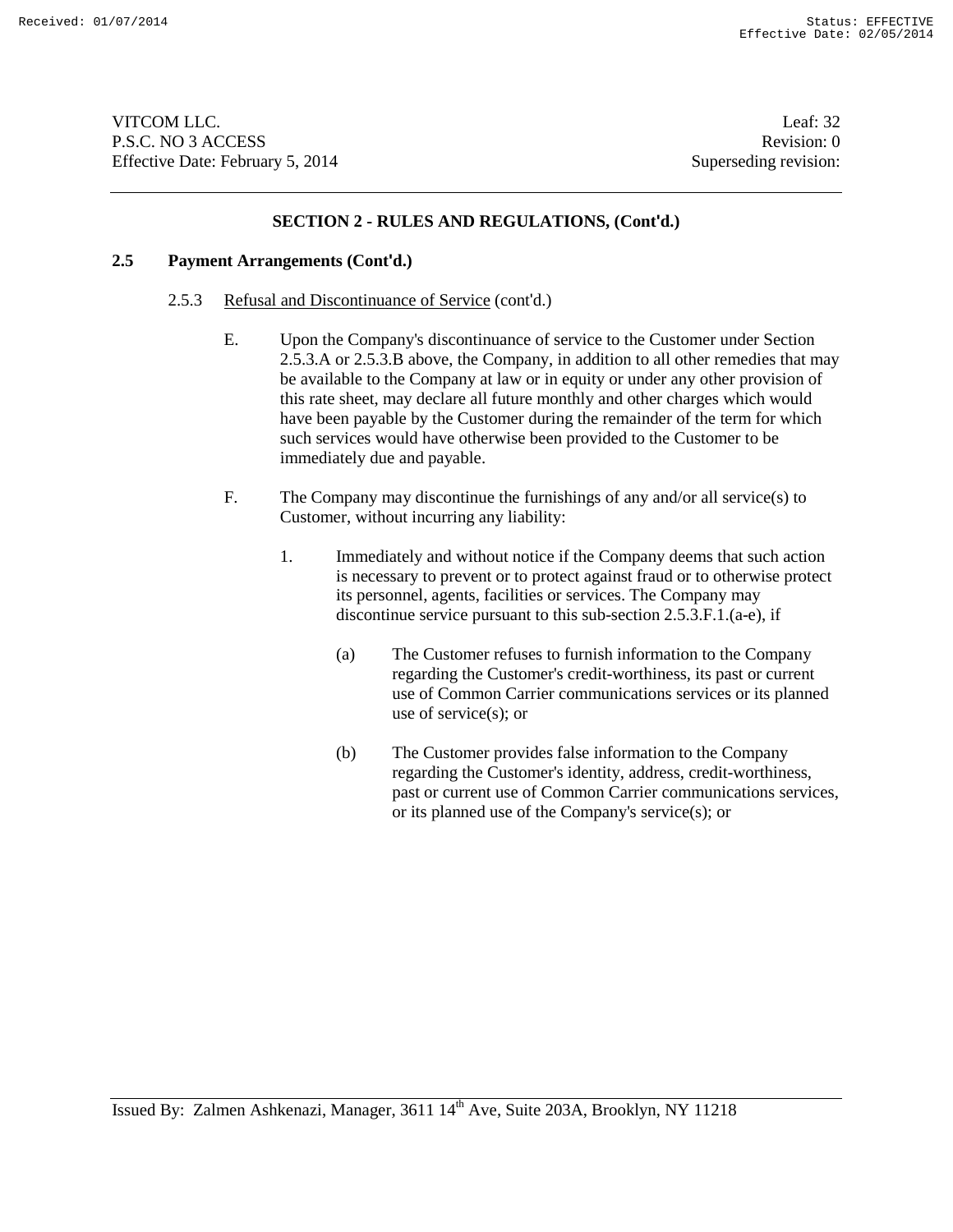VITCOM LLC. Leaf: 33 P.S.C. NO 3 ACCESS Revision: 0 Effective Date: February 5, 2014 Superseding revision:

#### **SECTION 2 - RULES AND REGULATIONS, (Cont'd.)**

# **2.5 Payment Arrangements (Cont'd.)**

- 2.5.3 Refusal and Discontinuance of Service (cont'd.)
	- F. (cont'd)
		- 1. (cont'd)
			- (c) The Customer states that it will not comply with a request of the Company for security for the payment for service(s) in accordance with Section 2.5.3.A above; or
			- (d) The Customer has been given written notice by the Company of any past due amount (which remains unpaid in whole or in part) for any of the Company's other Common Carrier communications services to which the Customer either subscribes or had subscribed or used; or
			- (e) The Customer uses, or attempts or use, service with the intent to void the payment, either in whole or in part, of the rate sheet charges for the service by:
				- I. Using or attempting to use service by rearranging, tampering with, or making connections to the Company's service not authorized by this rate sheet, or
				- II. Using tricks, schemes, false or invalid numbers, false credit devices, electronic devices; or
				- III. By delivering calls to or accepting calls from the Company's End User locations over Company switched local exchange services; or
				- IV. Continuing to have Company End Users presubscribed to the Customer; or
				- V. Any other Fraudulent means or devices; or

2. Upon ten (10) days' written notice to the Customer of any sum thirty (30) days past due;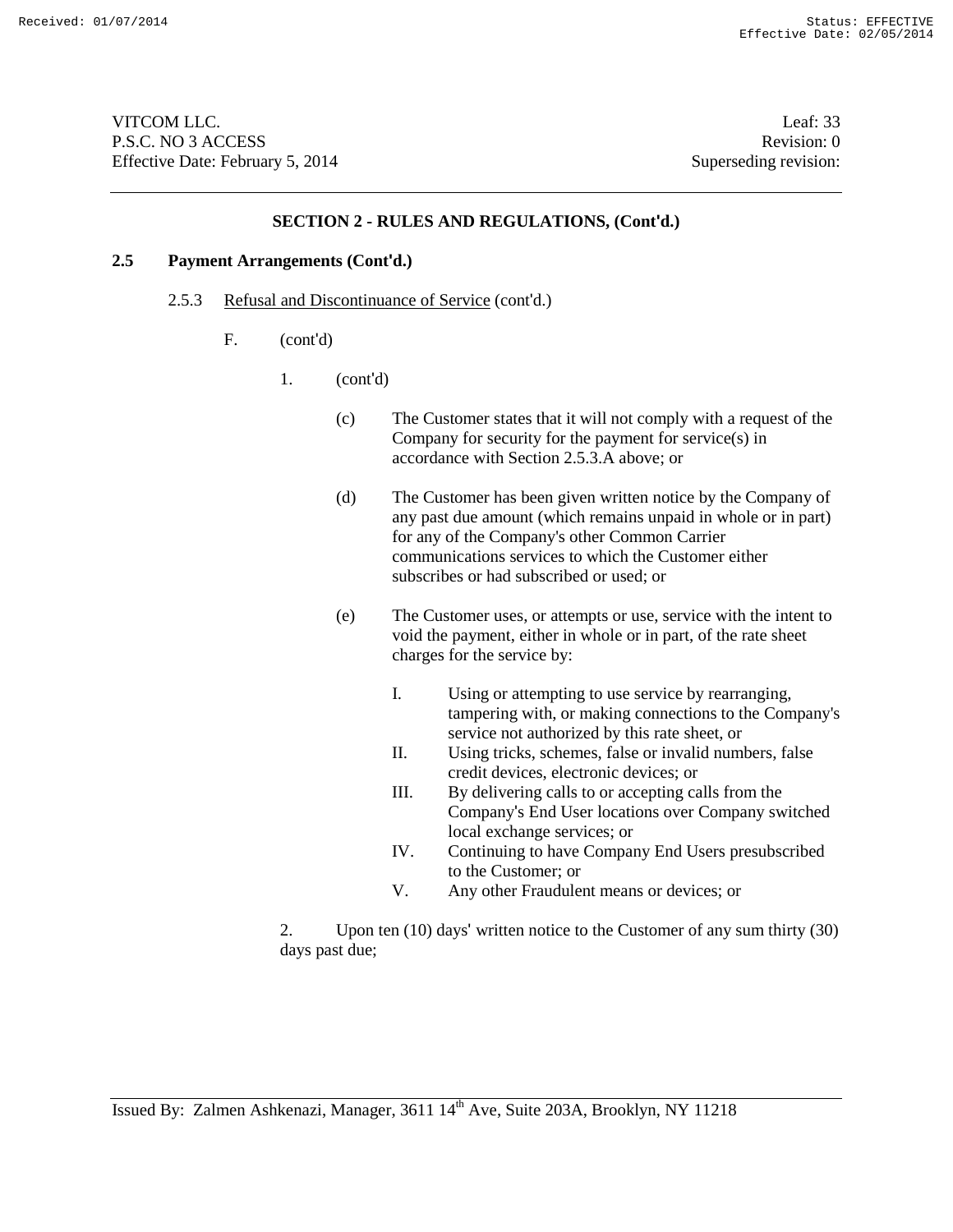VITCOM LLC. Leaf: 34 P.S.C. NO 3 ACCESS Revision: 0 Effective Date: February 5, 2014 Superseding revision:

#### **SECTION 2 - RULES AND REGULATIONS, (Cont'd.)**

### **2.5 Payment Arrangements (Cont'd.)**

- 2.5.3 Refusal and Discontinuance of Service (cont'd.)
	- F. (cont'd)
		- 3. Upon ten (10) days' written notice to the Customer, after failure of the Customer to comply with a request made by the Company for security for the payment of service in accordance with Section 2.5.3.A, above; or
		- 4. Seven (7) days after sending the Customer written notice of noncompliance with any provision of this rate sheet if the noncompliance is not corrected within that seven (7) day period. The discontinuance of service(s) by the Company pursuant to this Section does not relieve the Customer of any obligation to pay the Company for charges due and owing for service(s) furnished up to the time of discontinuance.
	- G. In the event the Company incurs fees or expenses, including attorney's fees, in collecting, or attempting to collect, any charges owed the Company, the Customer will be liable to the Company for the payment of all such fees and expenses reasonably incurred.

#### 2.5.4 Cancellation of Application for Service

Where, prior to cancellation by the Customer, the Company incurs any expenses in installing the service or in preparing to install the service that it otherwise would not have incurred, a charge equal to the costs the Company incurred, less net salvage, shall apply, but in no case shall this charge exceed the sum of the charge for the minimum period of services ordered, including installation charges, and all charges others levy against the company that would have been chargeable to the Customer had service begun.

The special charges described will be calculated and applied on a case-by-case basis.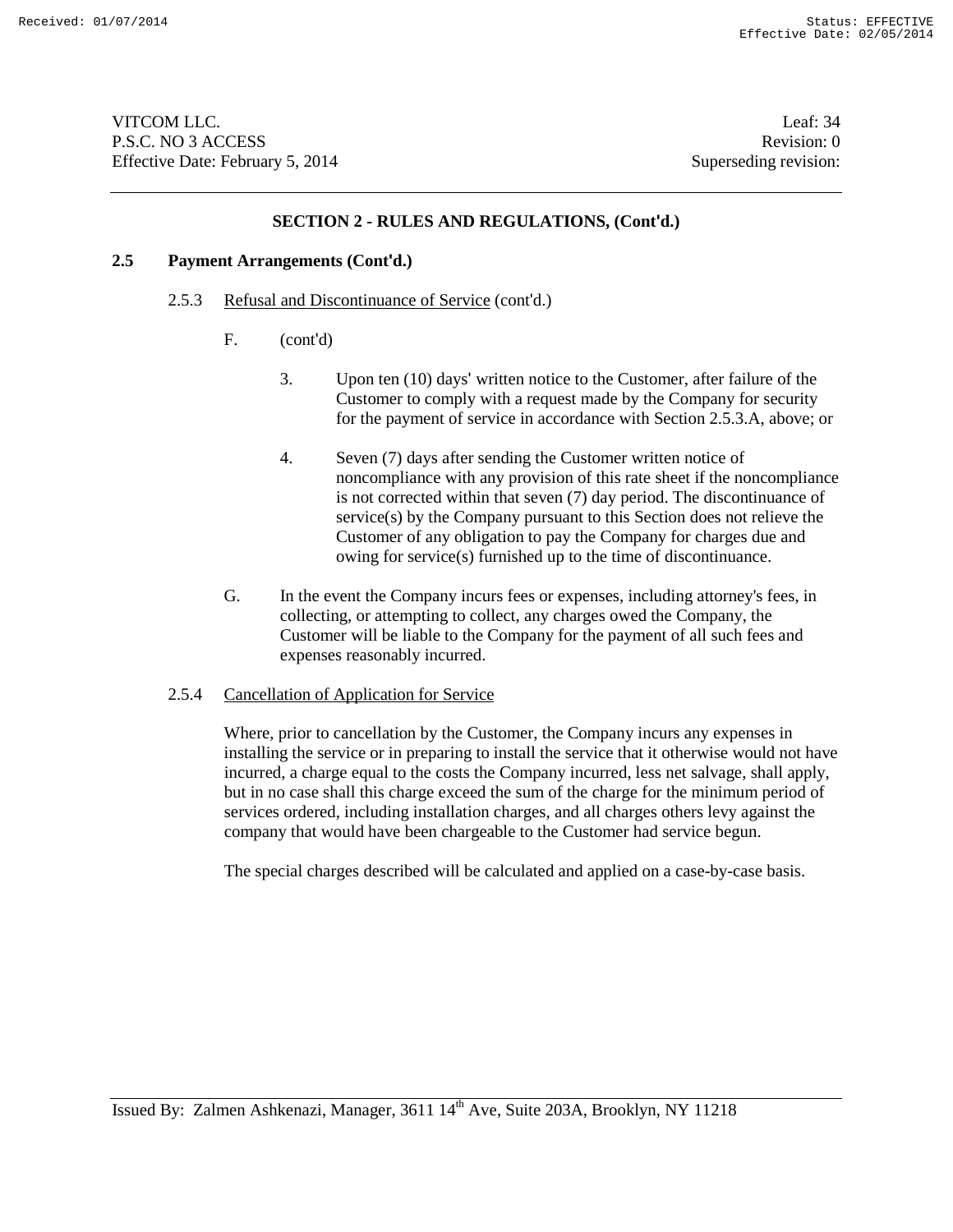VITCOM LLC. Leaf: 35 P.S.C. NO 3 ACCESS Revision: 0 Effective Date: February 5, 2014 Superseding revision:

### **SECTION 2 - RULES AND REGULATIONS, (Cont'd.)**

#### **2.6 Allowances for Interruptions in Service**

Interruptions in service which are not due to the negligence of or noncompliance with the provisions of this rate sheet by, the Customer or the operation or malfunction of the facilities, power, or equipment provided by the Customer, will be credited to the Customer as set forth in 2.6.1 for the part of the service that the interruption affects.

The credit allowance will be calculated by the Company after the Customer notifies the Company of service interruption. The amount of the allowance will depend on the length of the outage and the service impacted. Service Outage conditions are defined as complete loss of call origination and/or receipt capability. Credit Allowances, if any, will be deducted from the charges payable by the IXC and will be expressly indicated on the next invoice. A Service Outage begins when the IXC reports the outage to the Company.

A Service Outage ends when the affected circuit and/or associated Company equipment is fully operational in accordance with the technical specifications.

Credit allowances do not apply to outages (i) caused by the IXC; (ii) due to failure of equipment provided by the IXC; (iii) during any period in which the Company is not given access to the service premises; (iv) failures of LEC facilities or equipment which are carrying the failures resulting from the activities or negligence of LEC employees; (vi) inability to gain access to the IXC's equipment; and (vii) due to mutually agreed upon maintenance and repair.

Credit Allowances received by the Company from the LEC for Off-Net facility outages which affects the IXC's Switched Services will be passed through to the IXC in the form of a credit on the next invoice.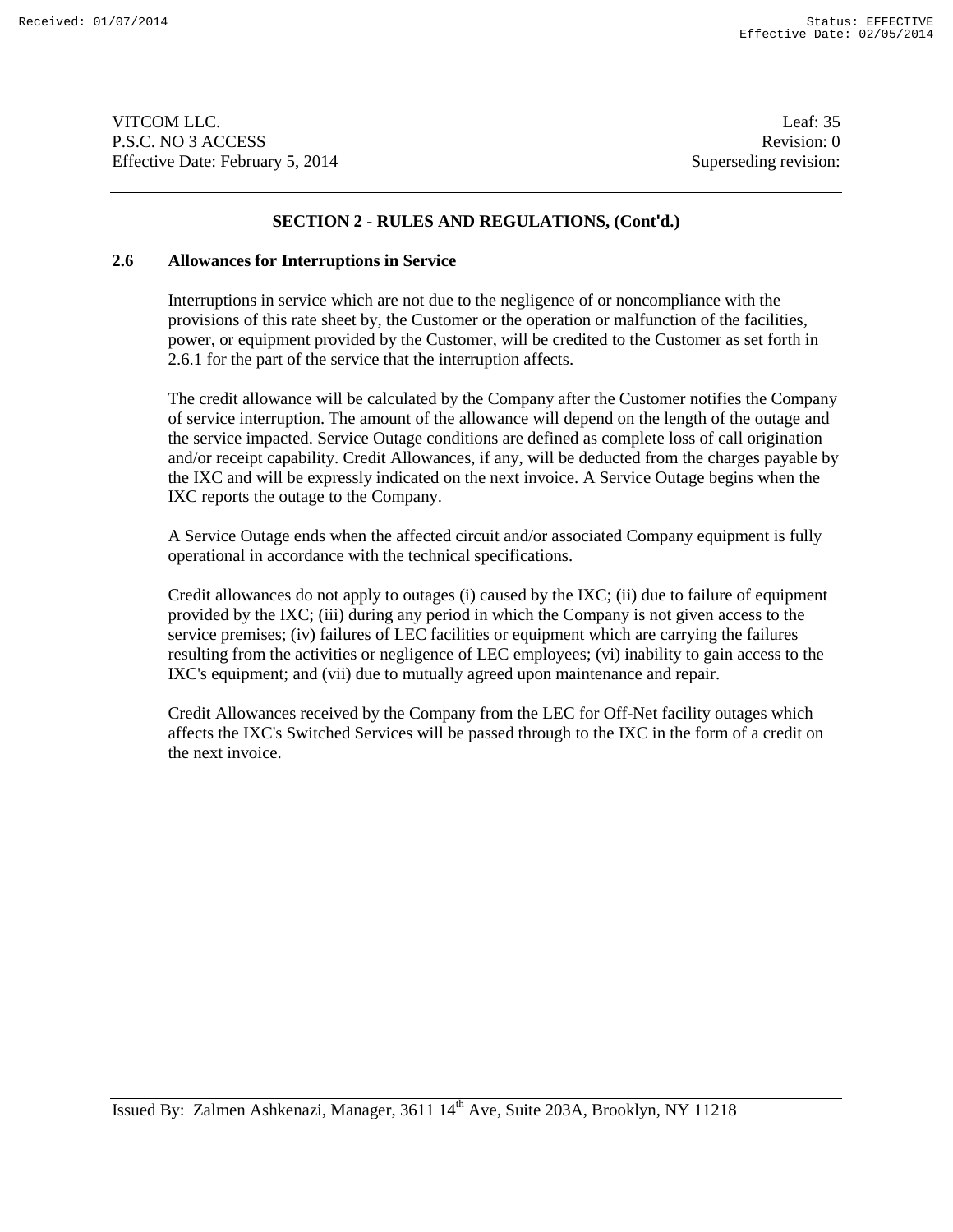VITCOM LLC. Leaf: 36 P.S.C. NO 3 ACCESS Revision: 0 Effective Date: February 5, 2014 Superseding revision:

### **SECTION 2 - RULES AND REGULATIONS, (Cont'd.)**

# **2.6 Allowances for Interruptions in Service, (Cont'd.)**

# 2.6.1 Limitations on Allowances

No credit allowance will be made for:

- A. interruptions due to the negligence of, or noncompliance with the provisions of this rate sheet by, the Customer, Authorized User, Joint-User, or other Common Carrier providing service connected to the service of Company;
- B. interruptions due to the negligence of any person other than the Company, including, but not limited to, the Customer or other Common Carriers connected to the Company's facilities;
- C. interruptions due to the failure or malfunction of non-Company equipment;
- D. interruptions of service during any period in which the Company is not given full and free access to its facilities and equipment for the purpose of investigating and correcting interruptions;
- E. interruptions of service during a period in which the Customer continues to use the service on an impaired basis;
- F. interruptions of service during any period when the Customer has released service to the Company for maintenance purposes or for implementation of a Customer order for a change in service arrangements;
- G. interruption of service due to circumstances or causes beyond the control of the Company.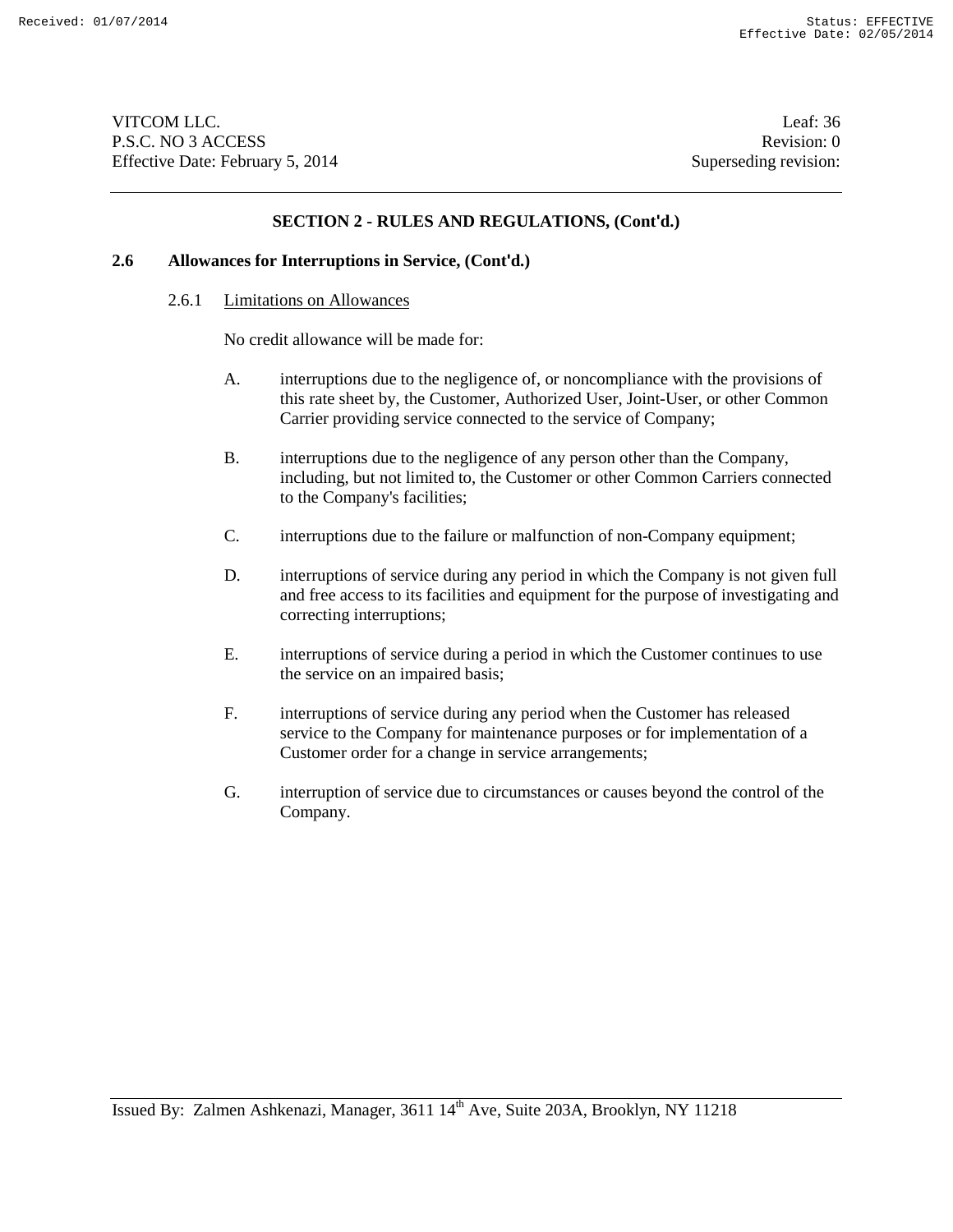VITCOM LLC. Leaf: 37 P.S.C. NO 3 ACCESS Revision: 0 Effective Date: February 5, 2014 Superseding revision:

# **SECTION 2 - RULES AND REGULATIONS, (Cont'd.)**

### **2.7 Transfers and Assignments**

Neither the Company nor the Customer may assign or transfer its rights or duties in connection with the services and facilities provided by the Company without the written consent of the other party, except that the Company may assign its rights and duties (a) to any subsidiary, parent Company or affiliate of the Company (b) pursuant to any sale or transfer of substantially all the assets of the Company; or pursuant to any financing, merger or reorganization of the Company.

# **2.8 Notices and Communications**

- 2.8.1 Delivery of calls to or acceptance of calls from the Company's End User locations over Company-switched local exchange services constitutes an order by the Customer to purchase switched access services as described herein. Similarly the selection by a Company's End User of the Customer as the presubscribed IXC constitutes an order of switched access by the Customer. In these cases, an invoice will be the first communication from the Company to the Customer. In other instances a Service Order may be used.
- 2.8.2 The Customer shall designate on the Service Order an address to which the Company shall mail or deliver all notices and other communications, except that the Customer may also designate a separate address to which the Company's bills for service shall be mailed.
- 2.8.3 The Company shall designate on the Service Order an address to which the Customer shall mail or deliver all notices and other communications, except that the Company may designate a separate address, on each bill for service, to which the Customer shall mail payment on that bill.
- 2.8.4 All notices or other communications required to be given pursuant to this rate sheet shall be in writing. Notices and other communications of either party, and all bills mailed by the Company, shall be presumed to have been delivered to the other party on the third business day following deposit of the notice, communication, or bill with the U.S. Mail or a private delivery service, prepaid and properly addressed, or when actually received or refused by the addressee, whichever occurs first.
- 2.8.5 The Company or the Customer shall advise the other party of any changes to the addresses designated for notices, other communications or billing, by following the procedures for giving notice set forth herein.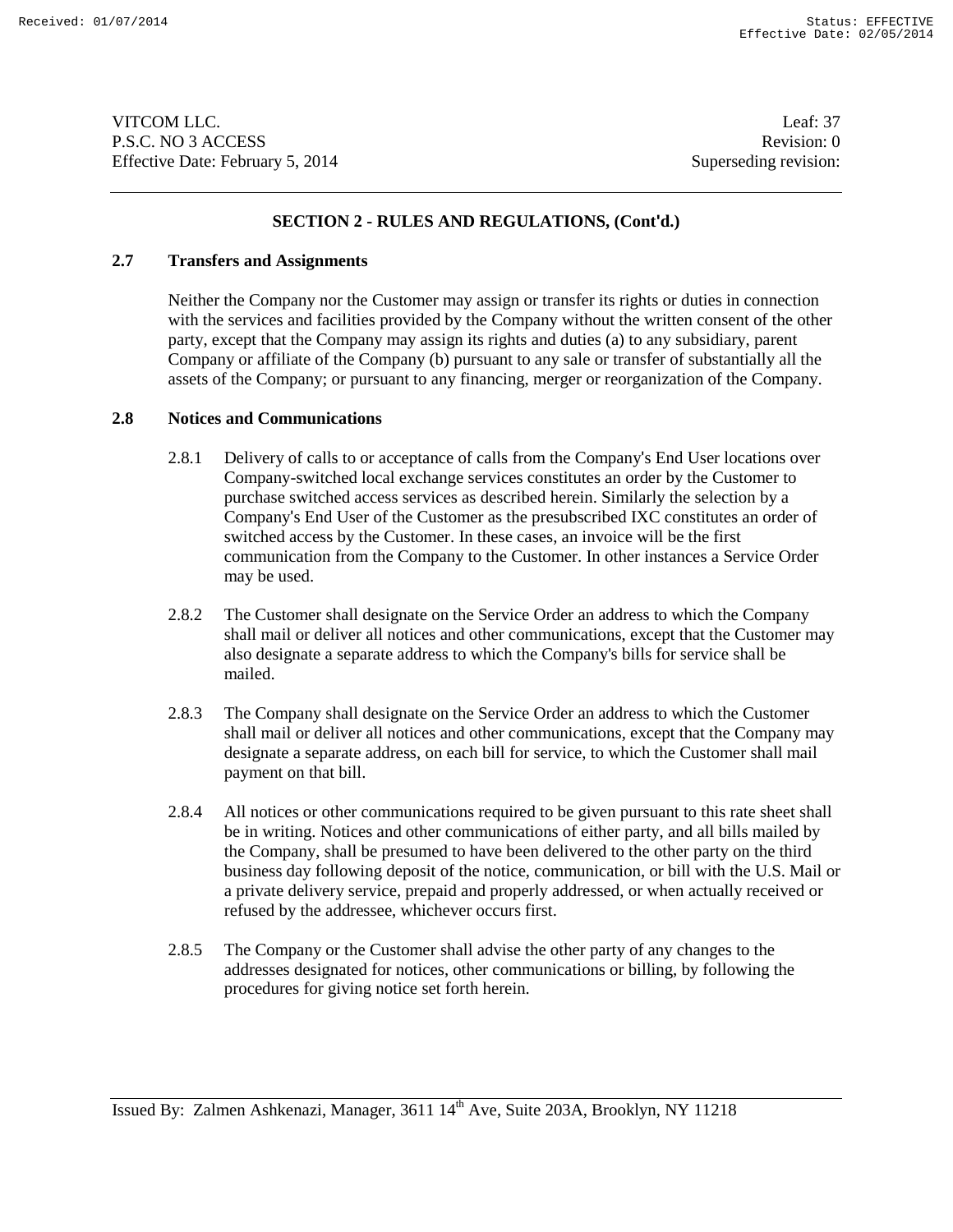VITCOM LLC. Leaf: 38 P.S.C. NO 3 ACCESS Revision: 0 Effective Date: February 5, 2014 Superseding revision:

# **SECTION 2 - RULES AND REGULATIONS, (Cont'd.)**

# **2.9 Meet Point Billing**

Meet Point Billing applies when more than one Exchange Telephone Company is involved in the provision of Access Service. All recurring and nonrecurring charges for services provided by each Exchange Telephone Company are billed under each company's applicable rates as set forth below. The Company accepts and adheres to the Ordering and Billing Forum guidelines, Multiple Exchange Carrier Access Billing (MECAB) and Multiple Exchange Carrier Ordering and Design (MECOD).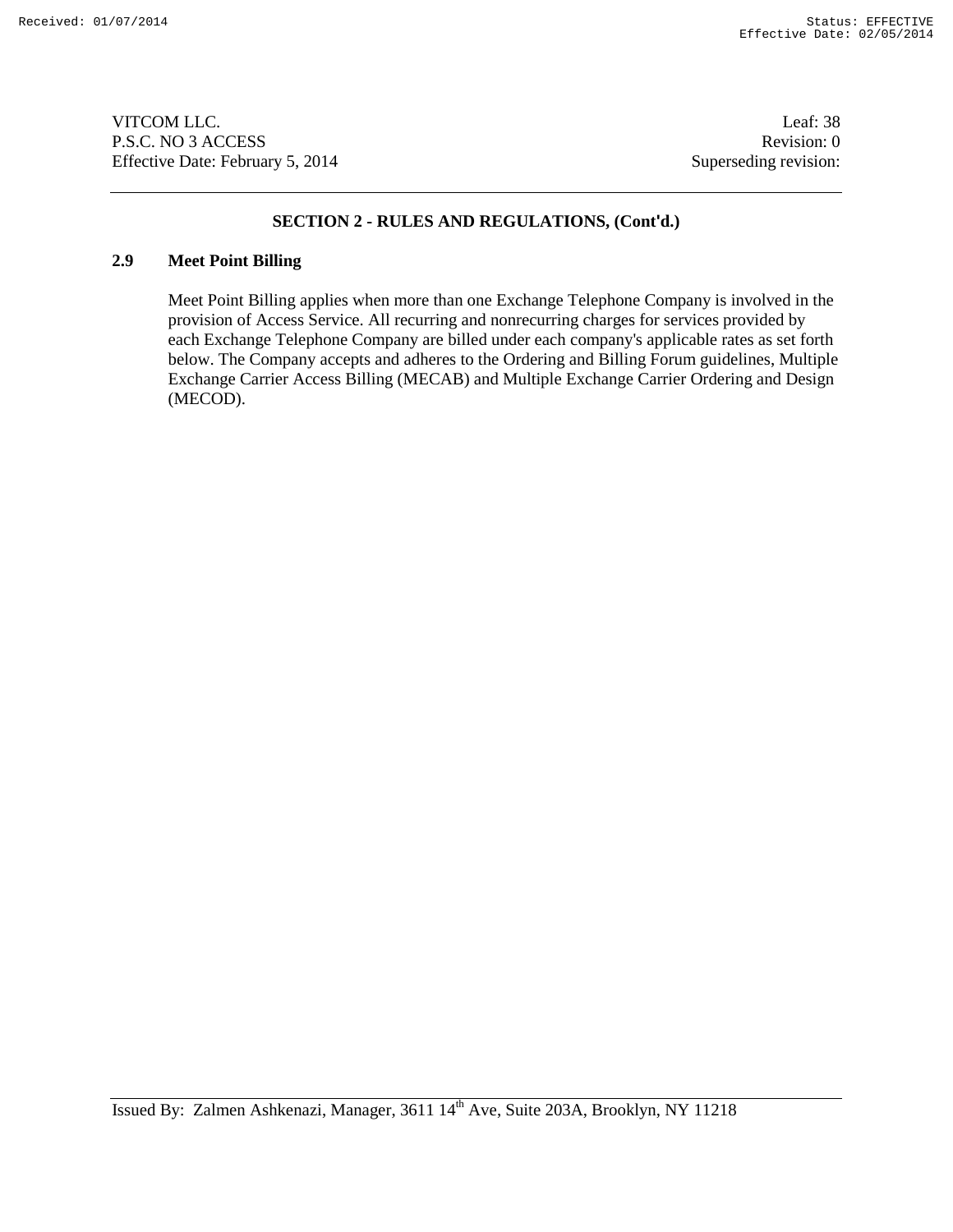VITCOM LLC. Leaf: 39 P.S.C. NO 3 ACCESS Revision: 0 Effective Date: February 5, 2014 Superseding revision:

#### **SECTION 3 - ORDERING OPTIONS FOR ACCESS SERVICE**

#### **3.1 General**

This section sets forth the regulations and order related charges for Access Service Requests (ASR) for Switched Access Service, as defined in this rate sheet. These charges are in addition to other applicable charges set forth in other sections of this rate sheet.

#### 3.1.1 Ordering Conditions

Customer may order switched access through a Constructive Order, as defined herein, or through an ASR.

The format and terms of the ASR will be as specified in the Industry Access Service Order Guidelines, unless otherwise specified herein.

#### 3.1.2 Minimum Period of Service

The minimum period for which Access Service is provided and for which charges are applicable is one month.

- A. The following changes will be treated as a discontinuance of the existing service and a request for installation of a new service. All associated Non-Recurring Charges will apply for the new service, and a new minimum period will be established:
	- 1. A change in the identity of the Customer of record; or
	- 2. A move by the Customer to a different building.
- B. When Access Service is disconnected prior to the expiration of the minimum period, charges are applicable for the balance of the minimum period. The Minimum Period Charge for monthly billed services will be determined as follows:

For Switched Access Service, the charge for a month or fraction thereof is equivalent to 50,000 billed minutes of use for the applicable service.

All applicable Non-Recurring Charges for the service will be billed in addition to the Minimum Period Charge.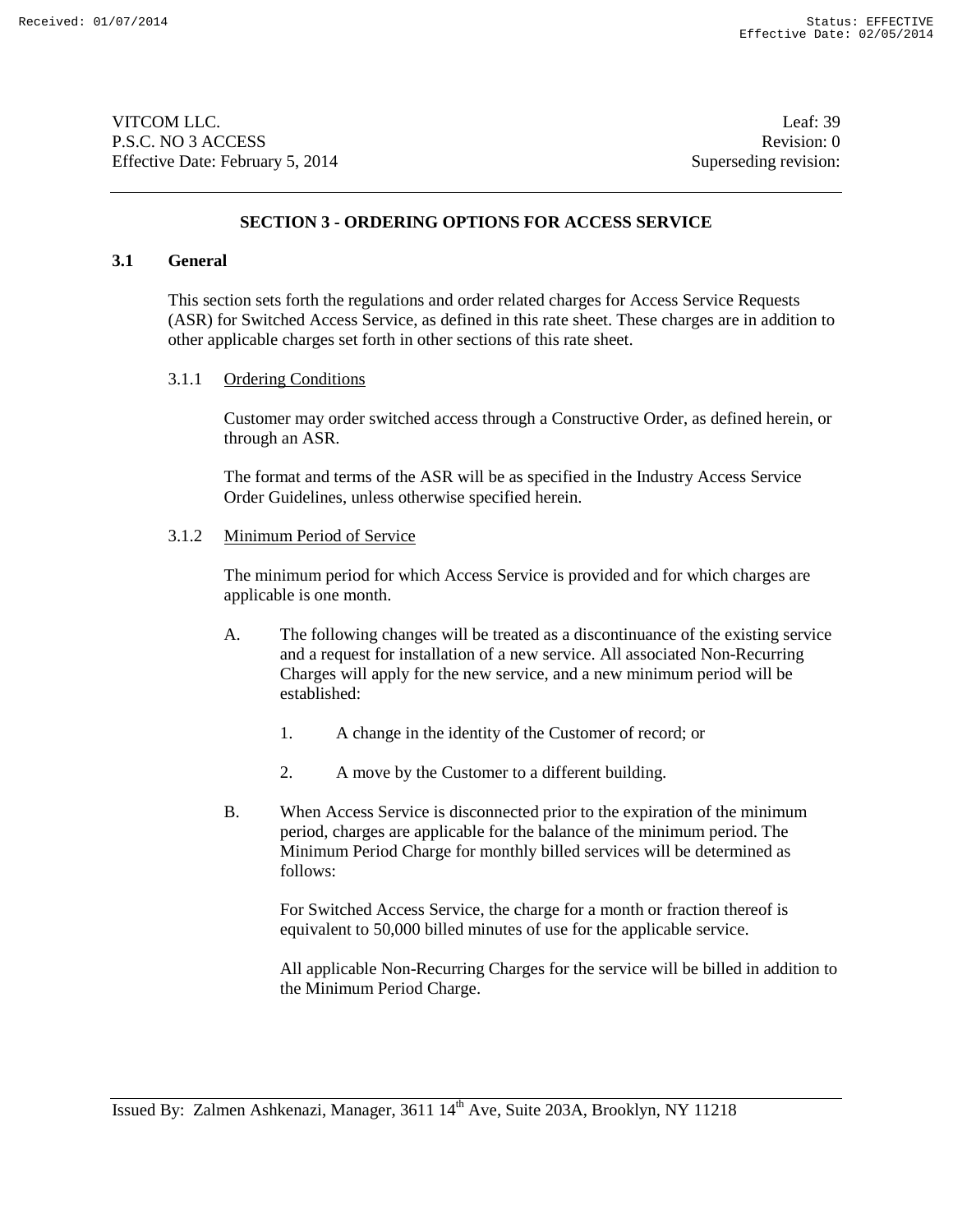VITCOM LLC. Leaf: 40 P.S.C. NO 3 ACCESS Revision: 0 Effective Date: February 5, 2014 Superseding revision:

# **SECTION 3 - ORDERING OPTIONS FOR ACCESS SERVICE, (Cont'd.)**

### **3.2 Miscellaneous Charges**

\_\_\_\_\_\_\_\_\_\_\_\_\_\_\_\_\_\_\_\_\_\_\_\_\_

| Customer Requested Due Date Change <sup>1, 2</sup>                        | \$50, per order                |
|---------------------------------------------------------------------------|--------------------------------|
| Customer Requested Expedite <sup>2</sup>                                  | \$250, per location, per order |
| Cancellation<br>(after 3 business days from order placement) <sup>2</sup> | Full NRCs $+$ \$250, per order |
| Design Change, DS0/DS1 <sup>2</sup>                                       | \$150, per circuit             |
| Design Change, DS3 and higher <sup>2</sup>                                | \$300, per circuit             |
| Administrative Processing <sup>2</sup>                                    | \$25, per order                |

 $\frac{1}{1}$  Company Due Date Change Policy - No due date change accepted at or after four (4) days prior to the current due date. If a Customer request is received during that time period, the supplemental charge will apply and, in addition, the billing will start on the current due date without exception.

<sup>&</sup>lt;sup>2</sup> For services involving facilities leased from other telecommunications providers, Supplementary Charges will be priced on an Individual Case Basis, and will be based upon a pass-through of all charges assessed by other providers, and the Company's administrative costs.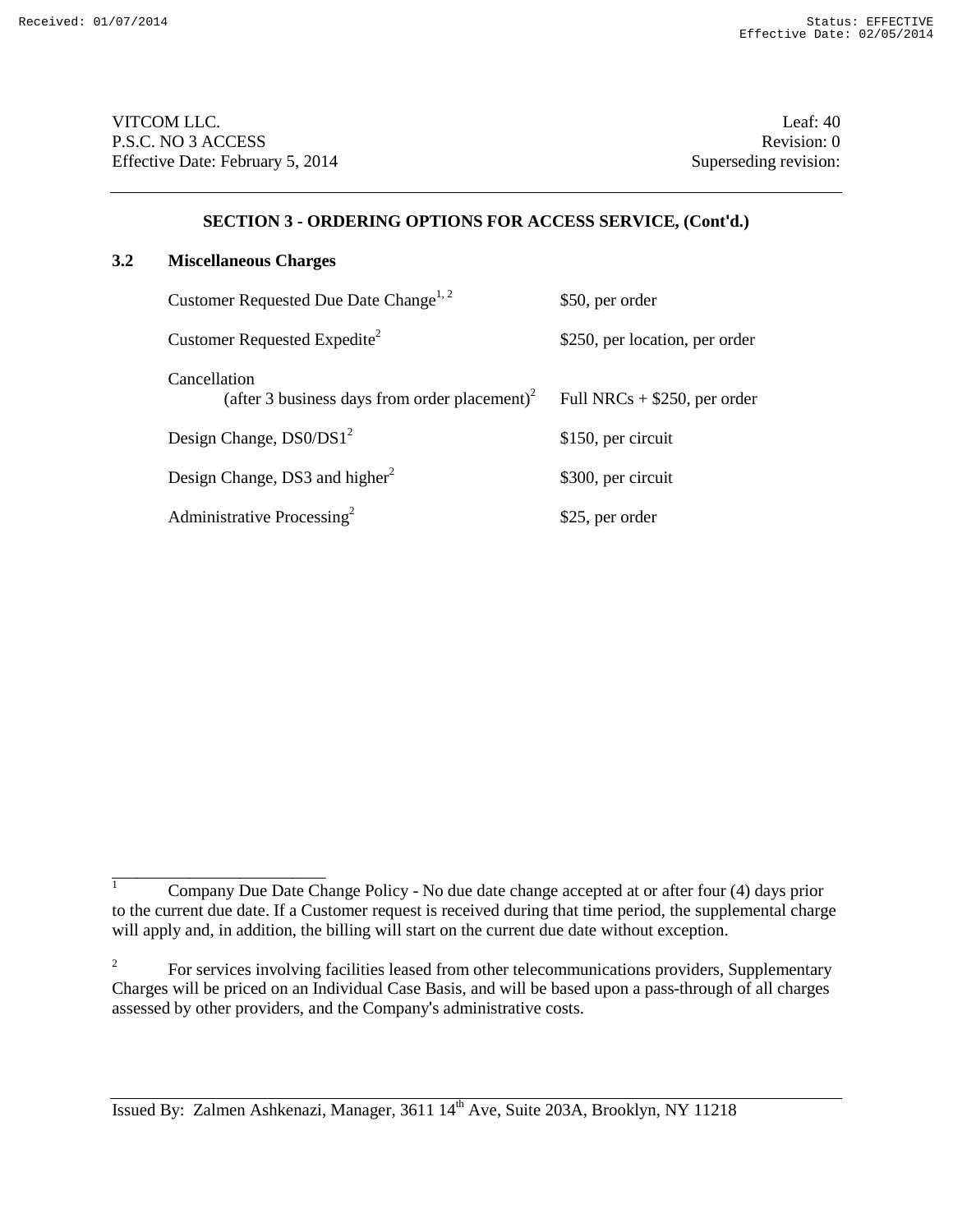VITCOM LLC. Leaf: 41 P.S.C. NO 3 ACCESS Revision: 0 Effective Date: February 5, 2014 Superseding revision:

# **SECTION 4 - SWITCHED ACCESS SERVICE**

### **4.1 General**

Switched Access Service, which is available to Customers for their use in furnishing their services to end users, provides a two-point communications path between a Customer's Premises and an End User's Premises. It provides for the use of common terminating, switching and transport facilities. Switched Access Service provides the ability to originate calls from an End User's Premises to a Customer's Premises, and to terminate calls from a Customer's Premises to an End User's Premises.

Switched Access Service is available when originating or terminating calls from or to an end user which subscribes to the Company's Local Exchange Services.

Rates and charges are set forth in Section 5. The application of rates for Switched Access Service is described in Section 5.

#### **4.2 Provision and Description of Switched Access Service Arrangements**

#### 4.2.1 Feature Group Access

FG Access is provisioned at the DS-1 level and provides trunk-side access to Local Switching Center switches, for the Customer's use in originating and terminating communications. Basic FG Access service will be provided with Multi-Frequency In Band Signaling (SS7 is also available, where capabilities exist).

All traffic is routed to and from the Company's local switching center via the Customer's tandem provider or via end office trucking, where available. Delivery of calls to, or acceptance of calls from, the Company's End User locations over Company-switched local exchange services shall constitute an agreement by the Customer to purchase switched access services as described herein. The Company reserves the right to require the Customer to submit an ASR for switched access.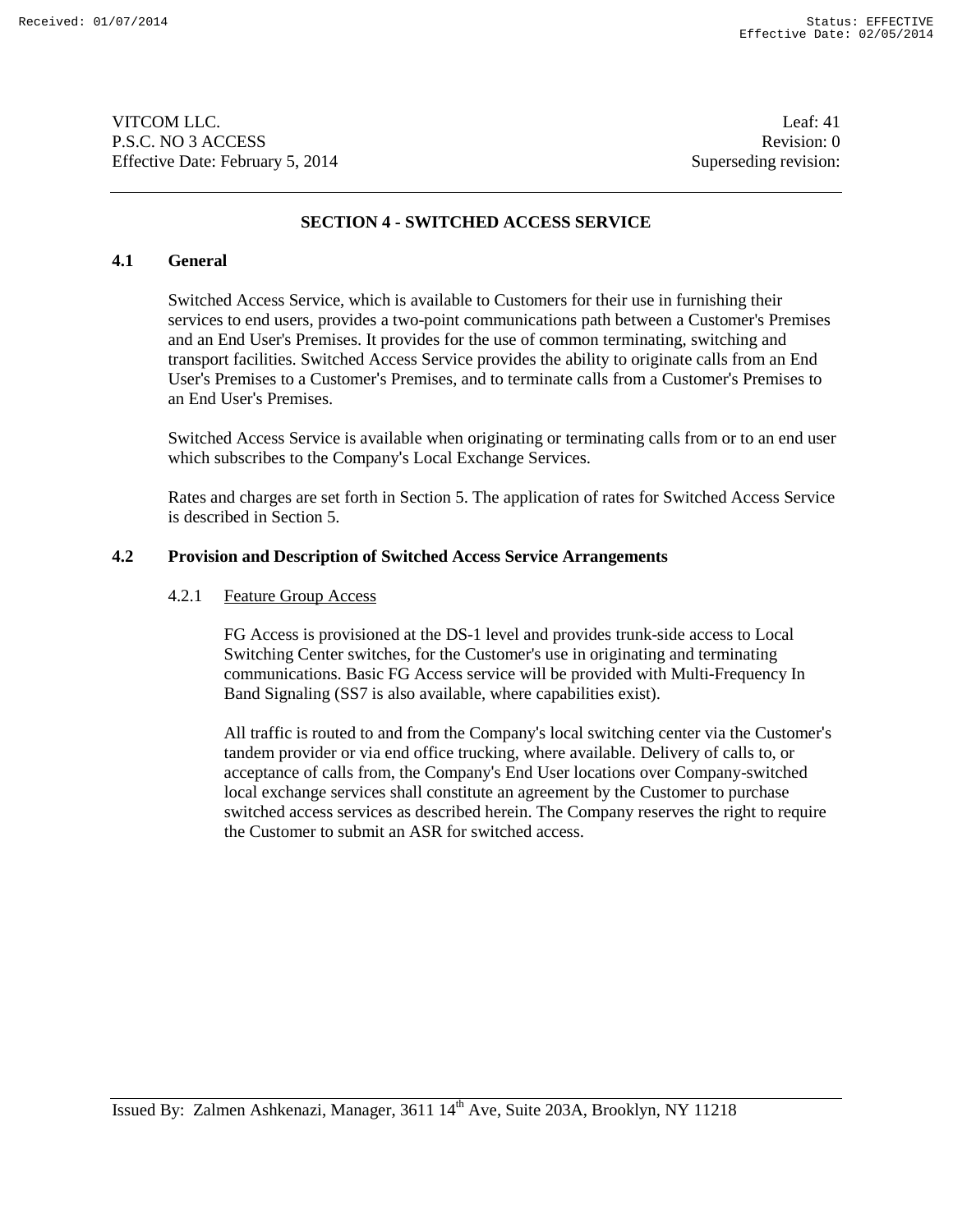VITCOM LLC. Leaf: 42 P.S.C. NO 3 ACCESS Revision: 0 Effective Date: February 5, 2014 Superseding revision:

# **SECTION 4 - SWITCHED ACCESS SERVICE, (Cont'd.)**

#### **4.2 Provision and Description of Switched Access Service Arrangements, (Cont'd.)**

#### 4.2.2 Manner of Provision

Trunks used for Switched Access Service may be configured for one-way (either originating only or terminating only) or for two-way directionality.

#### 4.2.3 Call Types

The following Switched Access Service call types are available:

- A. Originating FG Access
- B. Originating 800 FG Access
- C. Terminating FG Access

#### 4.2.4 Originating FG Access

The access code for FG Access switching is a uniform access code of the form 1+ or 011+ or 101XXXX. For 101XXXX dialing a single access code will be the assigned number of all FG Access provided to the Customer by the Company. When the access code is used, FG Access switching also provides for dialing the digit 0 for access to the Customer's operator service, 911 for access to emergency service, and/or the end of dialing digit (#) for cut-through access to the Customer's premises. The Company will provide originating FG access consistent with dialing parity obligations.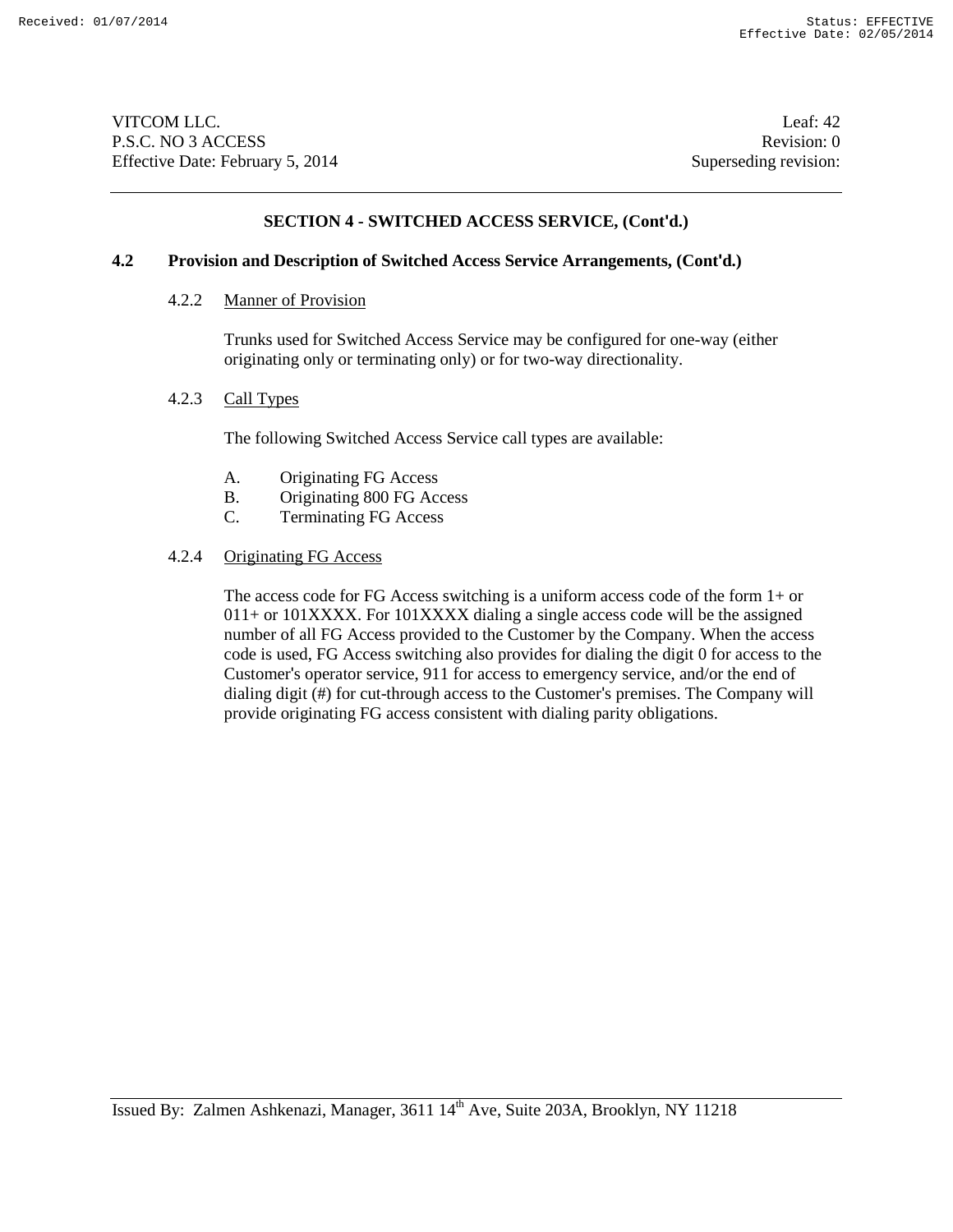VITCOM LLC. Leaf: 43 P.S.C. NO 3 ACCESS Revision: 0 Effective Date: February 5, 2014 Superseding revision:

# **SECTION 4 - SWITCHED ACCESS SERVICE, (Cont'd.)**

#### **4.2 Provision and Description of Switched Access Service Arrangements, (Cont'd.)**

#### 4.2.5 Originating 800 FG Access

800 Data Base Access Service is a service offering utilizing originating Trunk side Switched Access Service. When an  $8XX + NXX + XXXX$  call is originated by an End User, the Company will perform Customer identification based on screening of the full ten-digits of the 8XX number to determine the Customer location to which the call is to be routed.

#### 4.2.6 Terminating FG Access

FG Access, when used in the terminating direction, may only be used to access end users who are subscribing to the Company's Local Exchange Services. Calls in the terminating direction will not be completed to 950-0XXX or 950-1XXX access codes, local operator assistance (0- and 0+), Directory Assistance, (411 or 555-1212) service codes 611 and 911 and 101XXXX access codes.

### **4.3 Reports and Testing**

- 4.3.1 Design Layout Report: At the request of the Customer, the Company will provide to the Customer the makeup of the facilities and services provided from the Customer's Premises to the first point of switching. This information will be provided in the form of a Design Layout Report. The Design Layout Report will be provided to the Customer at no charge.
- 4.3.2 Acceptance Testing: At no additional charge, the Company will, at the Customer's request, cooperatively test, at the time of installation, the following parameters: loss, Cnotched noise, C-message noise, 3-tone slope, d.c. continuity and operational signaling.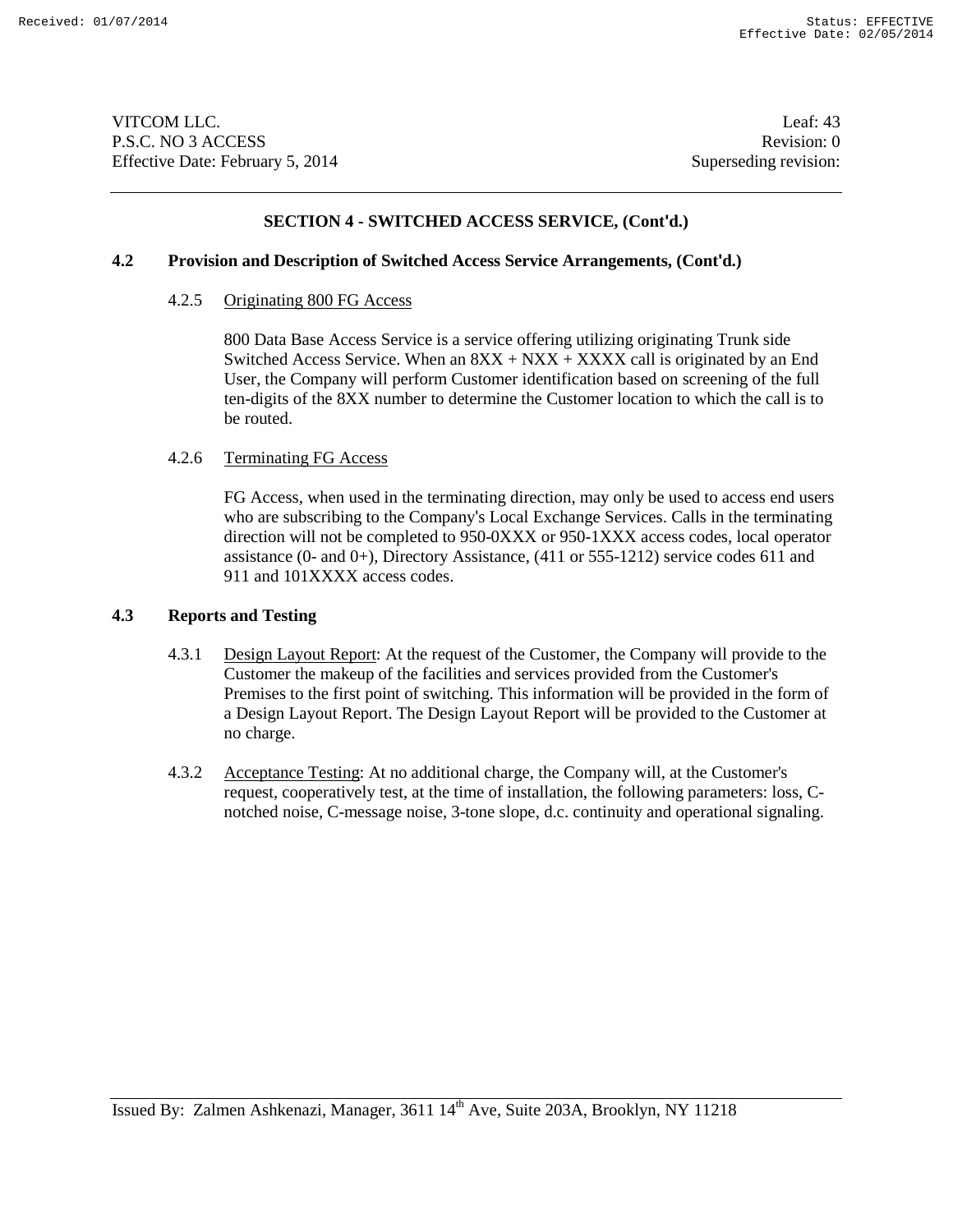VITCOM LLC. Leaf: 44 P.S.C. NO 3 ACCESS Revision: 0 Effective Date: February 5, 2014 Superseding revision:

# **SECTION 5 - SWITCHED ACCESS RATES**

# **5.1 General**

This section contains the specific regulations governing the rates and charges that apply for Switched Access Services:

There are three types of rates and charges that apply to Switched Access Service:

- Non-Recurring Charges: One-time charges that apply for a specific work activity.
- Recurring Charges: Fixed charges apply each month and depend on the number and type of facilities in place.
- Usage Charges: Charges that are applied on a per access minute basis. Usage rates are accumulated over a monthly period.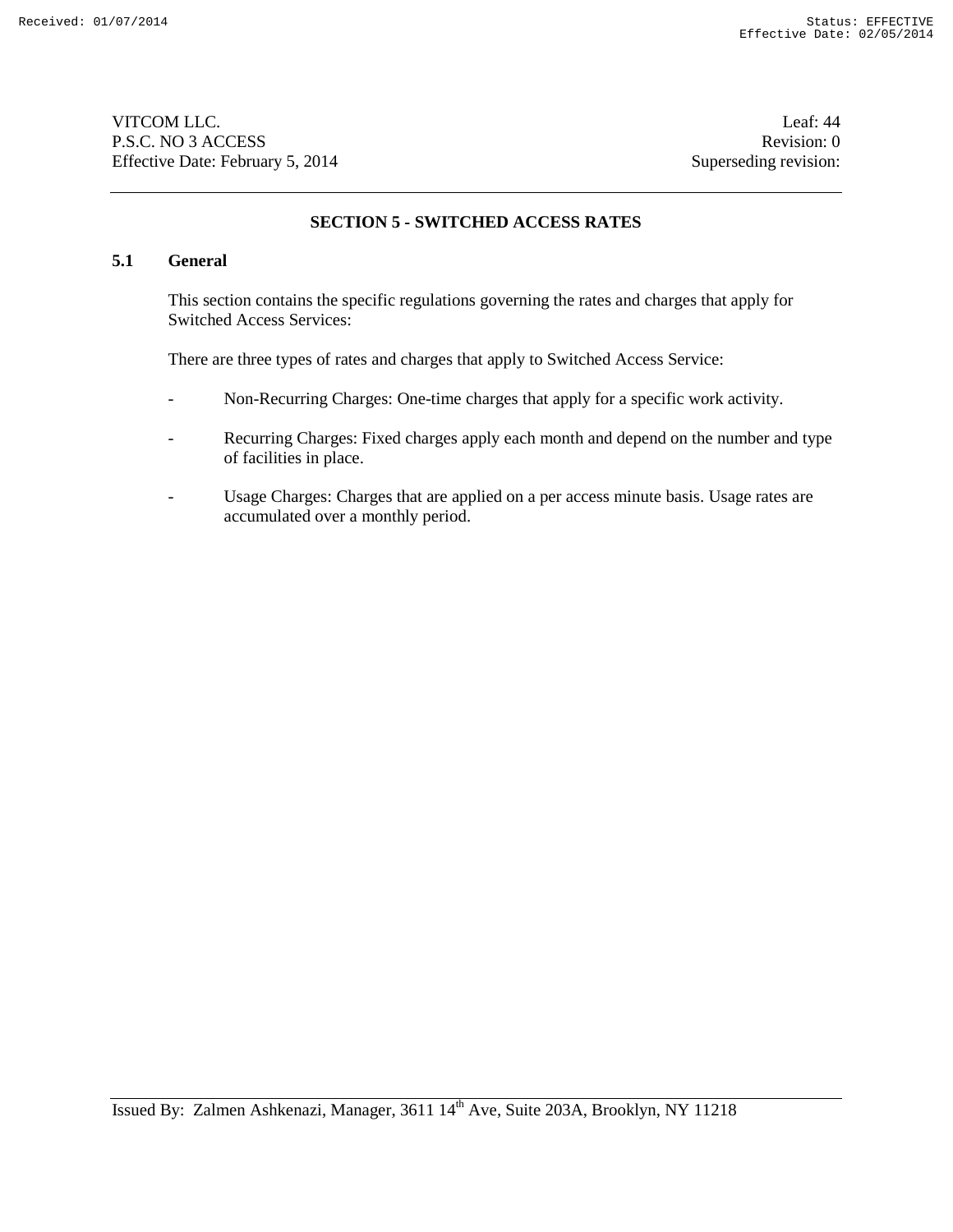VITCOM LLC. Leaf: 45 P.S.C. NO 3 ACCESS Revision: 0 Effective Date: February 5, 2014 Superseding revision:

# **SECTION 5 - SWITCHED ACCESS RATES, (Cont'd.)**

#### **5.2 Rate Categories**

- 5.2.1 There are several rate categories which apply to Switched Access Service:
	- Blended Carrier Switched Access Originating
	- Blended Carrier Switched Access Terminating
	- Toll-Free 8XX Data Base Access Service
	- VoIP-PSTN Access Service

The Company provides originating and terminating switched access service through a traffic sensitive rate elements from the following cost categories:

Local Switching The Local Switching rate category provides the local end office switching and end user termination functions necessary to complete the transmission of Switched Access communications to and from the end users served by the local end office. The Local Switching rate category includes the Local Switching, Line Termination, Intercept, and Information (i.e., Directory Assistance) functions.

The Shared Trunk Port provides for the termination of access minutes to an end office. Access minutes for all Switched Access Service subject to the Shared End Office Trunk Port will be multiplied by the per minute rate set forth in 5.4 following.

The Local Transport Facility rate provides for that portion of the voice frequency transmission path between the end office and the access tandem. This rate element is inherent in all Carrier Switched Access, regardless of Customer's direct connection to Verizon's tandem switches

The Tandem Switching rate provides for the use of the Company tandem switching facilities, or its functional equivalent. This rate element is inherent in all Carrier Switched Access, regardless of Customer's direct connection to Verizon's tandem switches

The Transitional Terminating Access Charge recoups, as provided for by State and Federal law, any lost revenue in excess of the required revenue reduction realized by changing to the interstate rate levels and rate structure as of the effective date of this Tariff.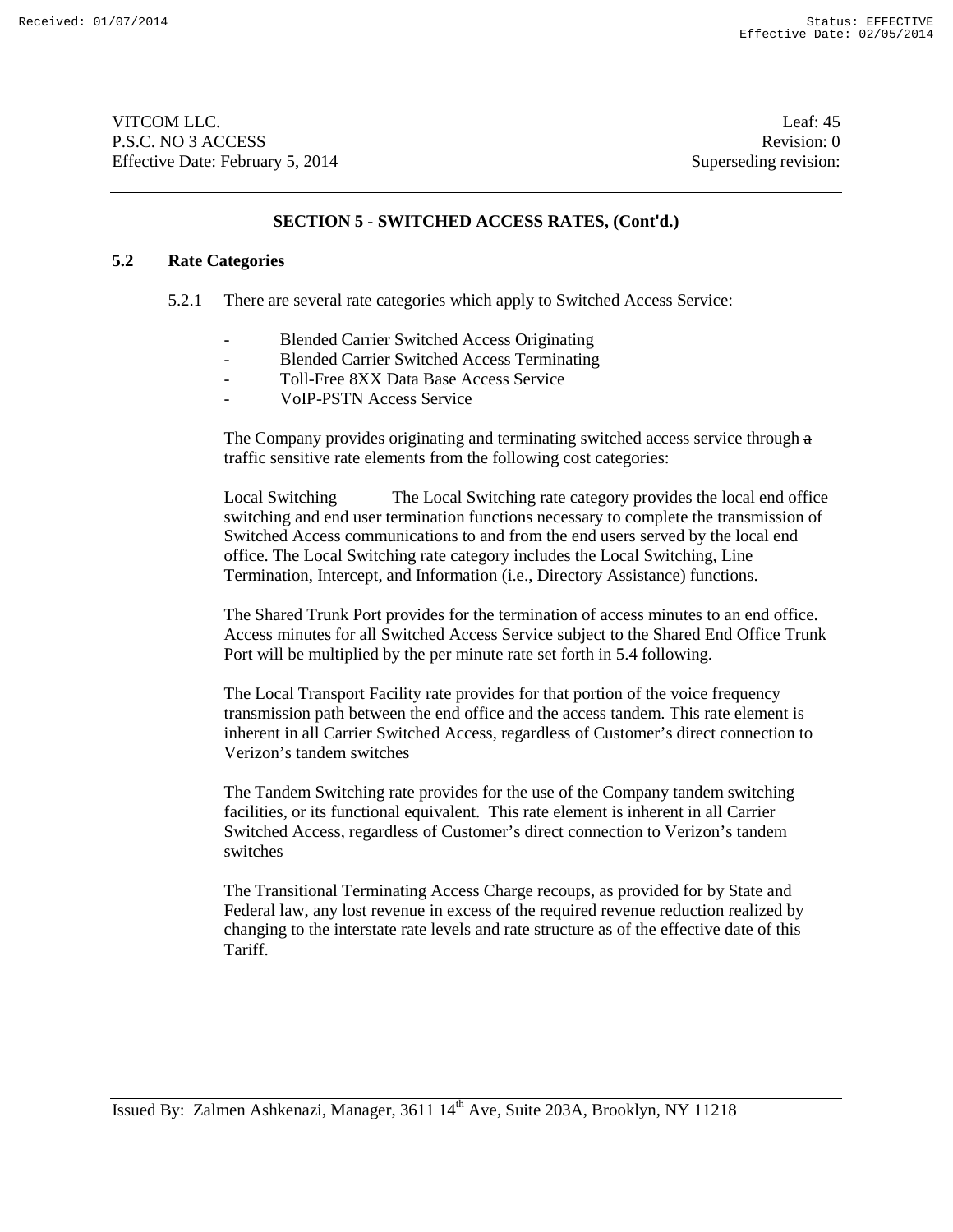VITCOM LLC. Leaf: 46 P.S.C. NO 3 ACCESS Revision: 0 Effective Date: February 5, 2014 Superseding revision:

### **SECTION 5 - SWITCHED ACCESS RATES, (Cont'd.)**

### **5.2 Rate Categories, (Cont'd.)**

5.2.2 Toll-Free 8XX Data Base Query

The Toll-Free 8XX Data Base Query Charge, will apply for each Toll-Free 8XX call query received at the Company's (or its provider's) Toll-Free 8XX data base.

5.2.3 Optional Features

Other optional features may be available on an Individual Case Basis (ICB).

#### 5.2.4 Identification and Rating of VoIP-PSTN Traffic

(A) Scope

(1) VoIP-PSTN traffic is defined as traffic exchanged over the public switched telephone network ("PSTN") facilities that originates and/or terminates in Internet protocol ("IP") format. This section governs the identification of toll VoIP-PSTN ("toll VoIP") traffic that in the absence of an interconnection agreement will be subject to interstate switched access rates in accordance with the Federal Communications Commission Report and Order in WC Docket Nos. 10-90, etc., FCC No. 11-161 released (Nov. 18, 2011) ("FCC Order") as it may hereinafter be amended or clarified. Specifically, this section establishes the method of distinguishing toll VoIP traffic from the customer's total intrastate access traffic, so that toll VoIP traffic will be billed in accordance with the FCC Order.

(2) This section will be applied to the billing of switched access charges to a customer that is a local exchange carrier only to the extent that the customer has also implemented billing of interstate access charges for VoIP-PSTN Traffic in accordance with the FCC Order.

(B) Rating of toll VoIP-PSTN traffic

The Telephone Company will bill toll VoIP-PSTN traffic which it identifies in accordance with this tariff section at rates equal to the Telephone Company's applicable tariffed interstate switched access rates.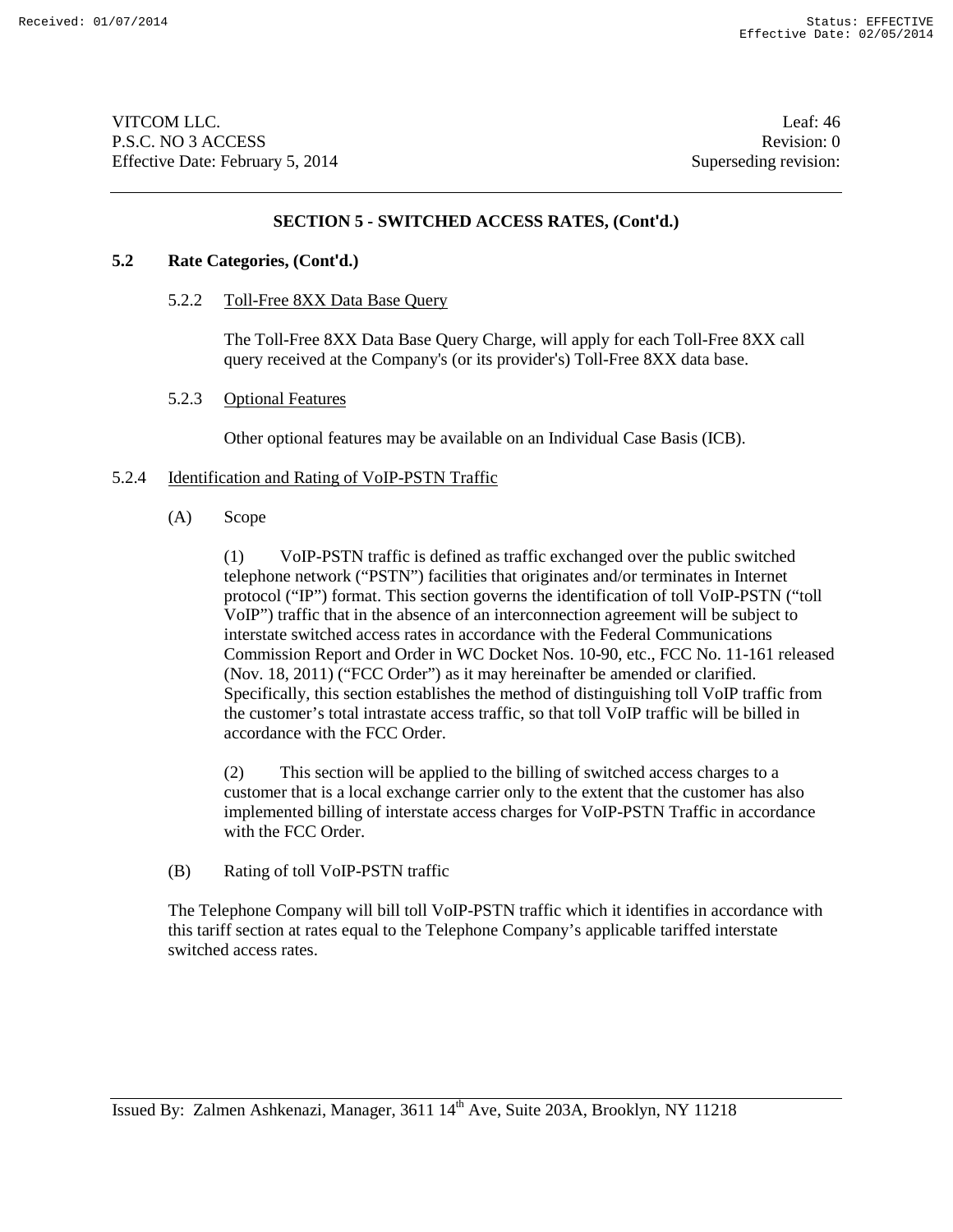VITCOM LLC. Leaf: 47 P.S.C. NO 3 ACCESS Revision: 0 Effective Date: February 5, 2014 Superseding revision:

# **5.2 Rate Categories, (Cont'd.)**

#### 5.2.4 Identification and Rating of VoIP-PSTN Traffic - (Cont'd)

(C) Calculation and Application of Percent-VoIP-Usage Factor

Vitcom will determine the number of Relevant VolP-PSTN Traffic minutes of use ("MOU") to which interstate rates will be applied under subsection (B), above, by applyinga Percent VolP Usage ("PVU") factor to the total intrastate access MOU exchanged between an Vitcom end user and the customer. The PVU will be derived and applied as follows:

(1) The customer will calculate and furnish to Vitcom a factor (the "PVU-C") representing the percentage of the total intrastate and interstate access MOU that the customer exchanges with Vitcom in the state, that (a) is sent to Vitcom and that originated in IP format; or (b) is received from Vitcom and terminated in IP format. This PVU-C shall be based on information such as the number of the customers retail VolP subscriptions in the state (e.g., as reported on FCC Form 477), traffrc studies, actual call detail, or other relevant and verifiable information.

(2) Vitcom will, likewise, calculate a factor (the "PVU-V") representing the percentage of Vitcom's total intrastate and interstate access MOU in the State that Vitcom originates or terminates on its network in IP format. This PVU-V shall be based on information, such as the number of Vitcom's retail VolP subscriptions in the state (e.g., as reported on FCC Form 477), traffic studies, actual call detail, or other relevant and verifiable information.

(3) Vitcom will use the PVU-C and PVU-V factors to calculate a PVU factor that represents the percentage of total intrastate and interstate access MOU exchanged between an Vitcom end user and the customer that is originated or terminated in IP format, whether at Xchange's end, at the customer's end, or at both ends. The PVU factor will be calculated as the sum of: (A) the PVU-C factor and (B) the PVU-V factor times (1.0 minus the PVU-C factor).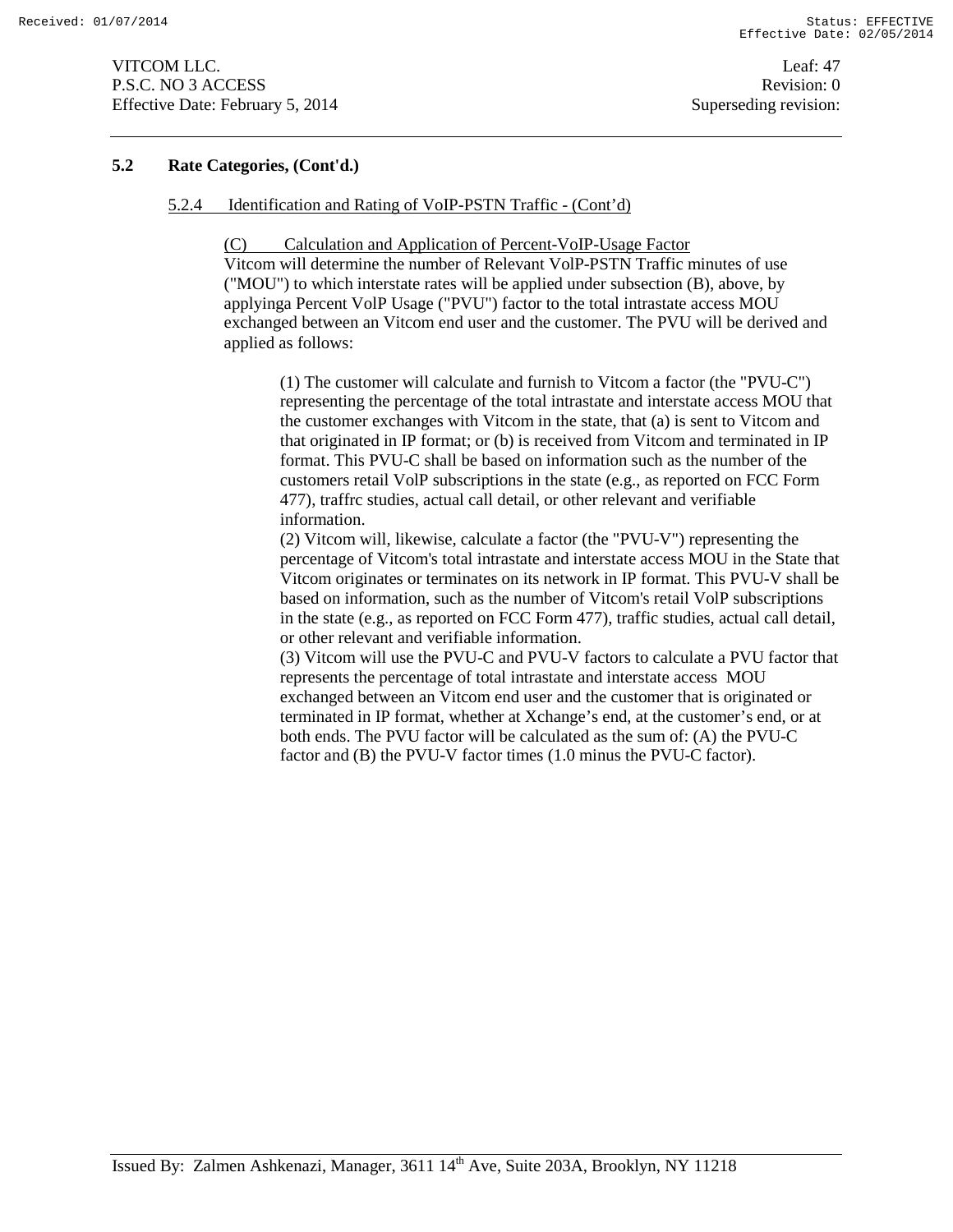#### 5.2. Rate Categories (cont'd)

# 5.2.4 Identification and Rating of VOIP-PSTN Traffic (cont'd) (C) Calculation and Application of Percent-VolP-Usage Factor (cont'd)

(4) Vitcom will apply the PVU factor to the total intrastate access MOU exchanged with the customer to determine the number of Relevant VolP-PSTN Traffic MOUs.

Example 1: The PVU-V is 10% and the PVU-C is 40%. The PVU factor is equal to  $40\% + (10\% \times 60\%) = 46\%$ . Vitcom will bill 46% of the customer's intrastate access MOU at its applicable tariffed interstate rates.

Example 2: The PVU-V is 100% and the PVU-C is 0%. The PVU factor is 0%  $+$  $(100\% \times 10\%) = 10\%$ . Vitcom will bill 10°% of the customer's intrastate access MOU at Vitcom's applicable tariffed interstate switched access rates.

Example 3: The PVU-C is 100%. No matter what the PVU-V factor is, the PVU is 100%. Vitcom will bill 100% of the customers intrastate access MOU at Vitcom's applicable tariffed interstate switched access rates.

(5) lf the customer does not furnish Xchange with a PVU-C pursuant to the preceding paragraph 1, Vitcom will utilize a PVU equal to the PVU-V.

(D) Initial PVU Factor

If the PVU factor is not available and/or cannot be implemented in Vitcom's billing systems by January 1,2012, once the factor is available and can he implemented Vitcom will adjust the customers' bills to reflect the PVU retroactively to January 1,2012. In calculating the initial PVU, Vitcom will take the customer-specified PVU-C into account retroactively to January 1,2012, provided that the customer provides the factor to Vitcom no later than April 15,2012; otherwise, it will set the initial PVU equal to the PVU-V, as specified in subsection  $(C)(5)$ , above..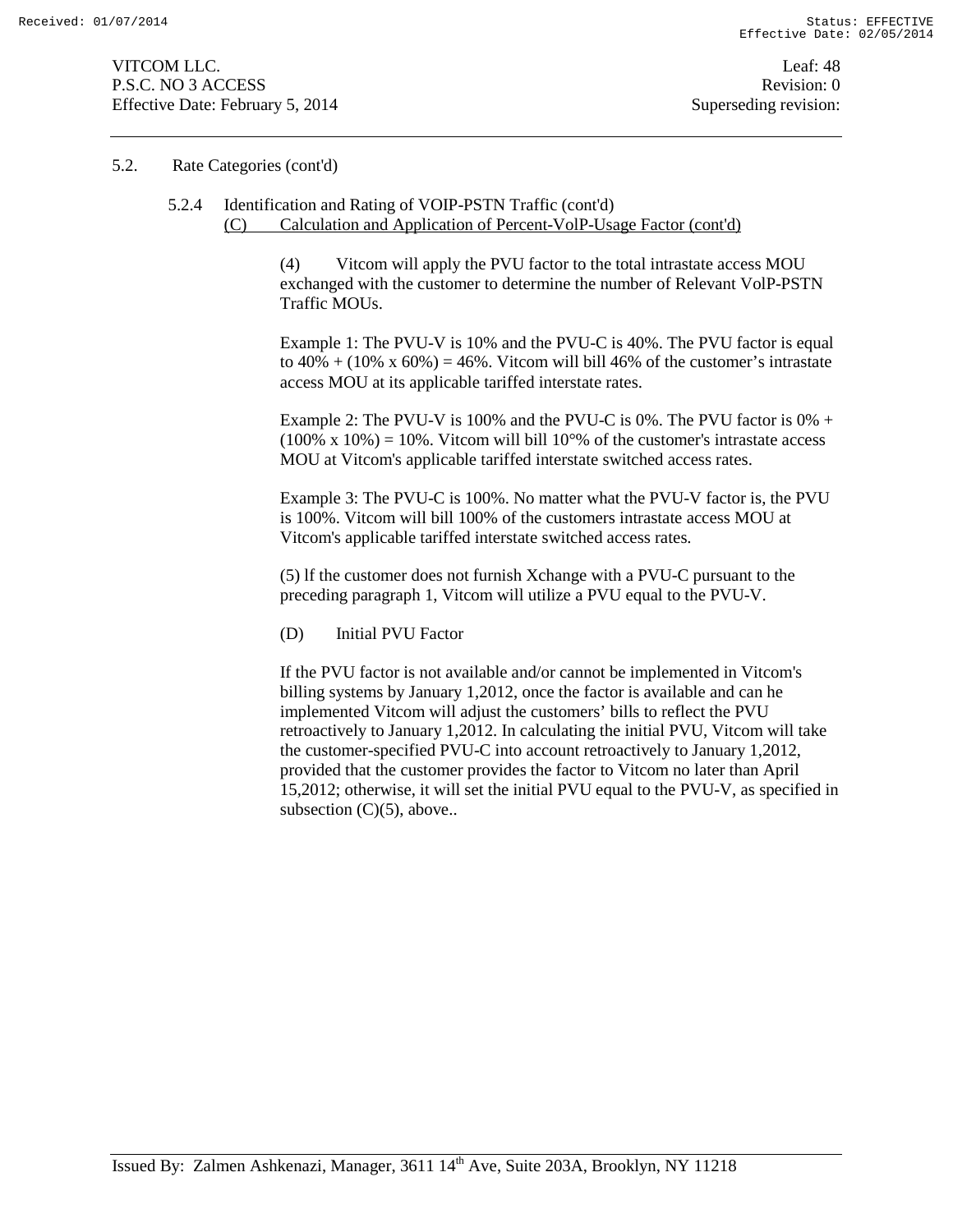VITCOM LLC. Leaf: 49 P.S.C. NO 3 ACCESS Revision: 0 Effective Date: February 5, 2014 Superseding revision:

# 5.2. Rate Categories (cont'd)

- 5.2.4 Identification and Rating of VOIP-PSTN Traffic (cont'd)
	- (E) PVU Factor Updates

The customer may update the PVU-C factor quarterly using the method set forth in subsection (C)(l), above. If the customer chooses to submit such updates, it shall forward to Vitcom, no later than 15 days after the first day of January, April, July and/or October of each year, a revised PVU-C factor based on data for the prior three months, ending the last day of December, March, June, and September, respectively. Vitcom will use the revised PVU-C to calculate a revised PVU. The revised PVU factor will apply prospectively and serve as the basis for billing until superseded by a new PVU.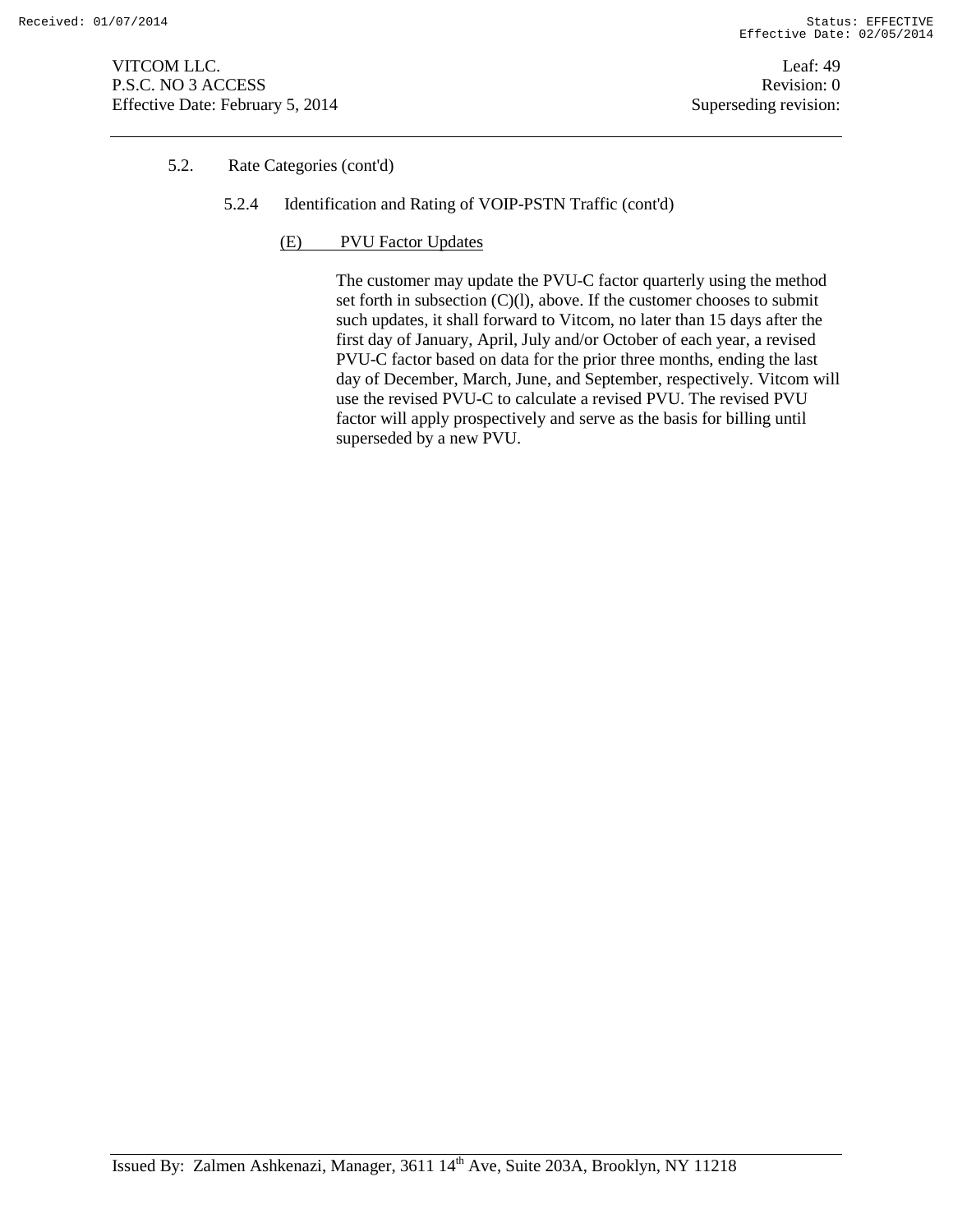# **SECTION 5 - SWITCHED ACCESS RATES, (Cont'd.)**

#### **5.3 Billing of Access Minutes**

When recording originating calls over FG Access with multi-frequency address signaling, usage measurement begins when the first wink supervisory signal is forwarded from the Customer's facilities. The measurement of originating call usage over FG Access ends when the originating FG Access entry switch receives disconnect supervision from either the originating End User's Local Switching Center - (indicating that the originating End User has disconnected), or the Customer's facilities, whichever is recognized first by the entry switch.

For terminating calls over FG Access with multi-frequency address signaling, the measurement of access minutes begins when a seizure signal is received from the Carrier's trunk group at the Point of Presence within the LATA. The measurement of terminating call usage over FG Access ends when a disconnect signal is received, indicating that either the originating or terminating user has disconnected.

When recording originating calls over FG Access with SS7 signaling, usage measurement begins with the transmission of the initial address message by the switch for direct trunk groups and with the receipt of an exit message by the switch for tandem trunk groups. The measurement of originating FG Access usage ends when the entry switch receives or sends a release message, whichever occurs first.

For terminating calls over FG Access with SS7 signaling, the measurement of access minutes begins when the terminating recording switch receives the initial address message from the terminating End User. On directly routed trunk groups or on tandem routed trunk groups, the Company switch receives the initial address message and sends the indication to the Customer in the form of an answer message. The measurement of terminating FG Access call usage ends when the entry switch receives or sends a release message, whichever occurs first.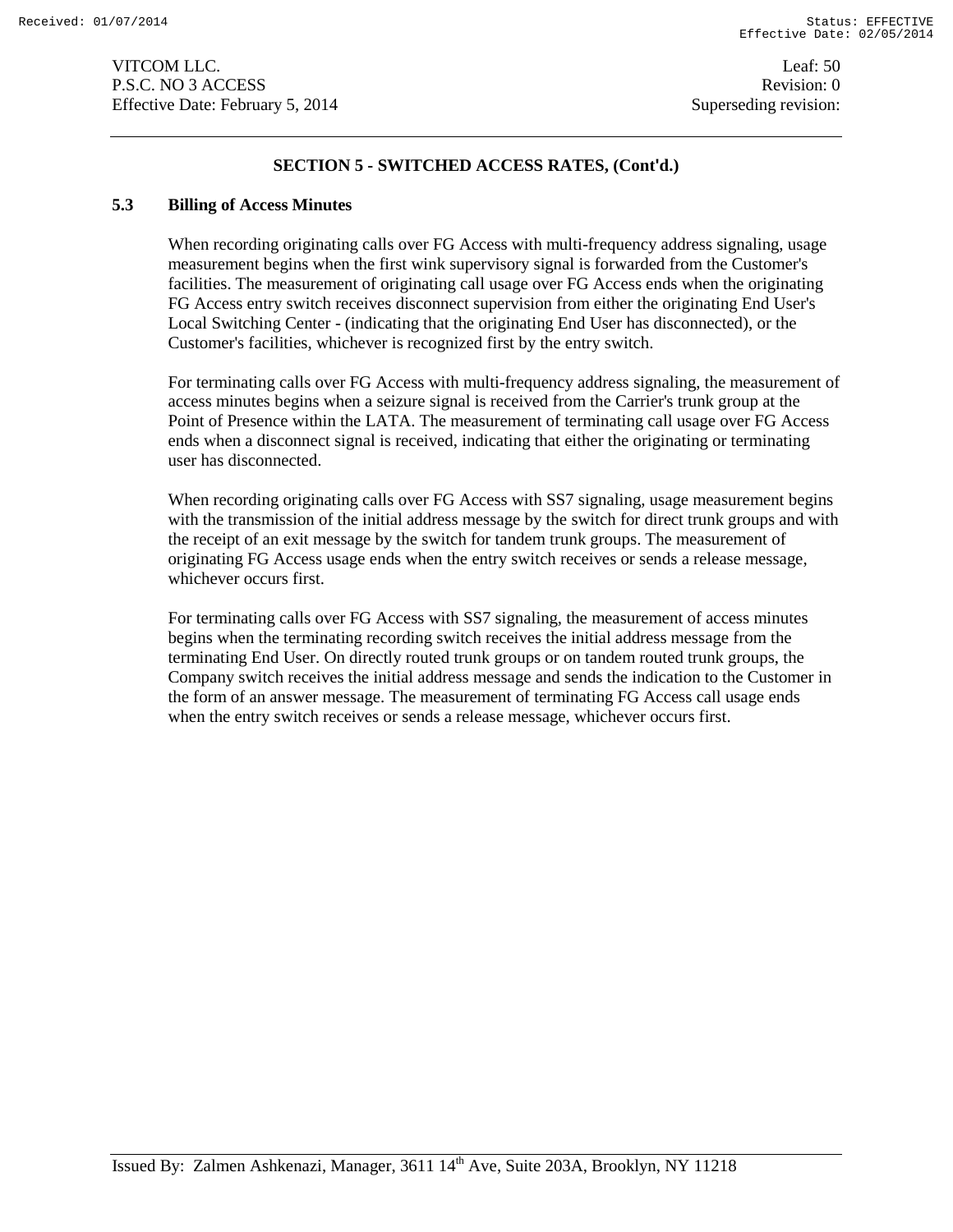# **SECTION 5 - SWITCHED ACCESS RATES, (Cont'd.)**

# **5.4 Rates and Charges**

Blended Originating per access minute  $$0.02085$ 

Terminating Rate:

For terminating switched access rates, see Verizon New York FCC Tariff No. 11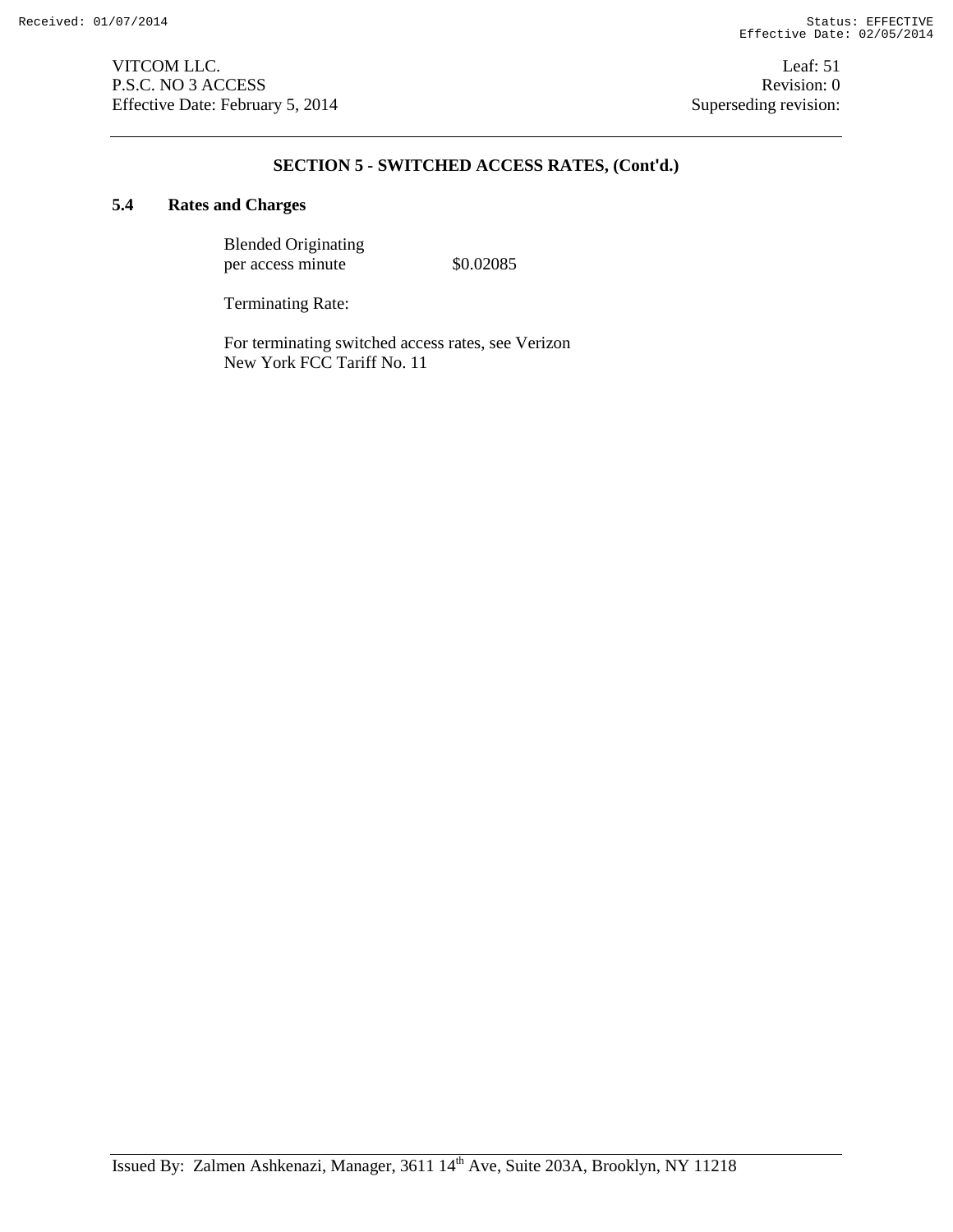# **SECTION 5 - SWITCHED ACCESS RATES, (Cont'd.)**

# **5.4 Rates and Charges, (Cont'd.)**

5.4.2 Toll-Free 8XX Data Base Query

Per Query \$0.0041

# 5.4.3 Switched Access Optional Features

*All Optional Features are offered on an Individual Case Basis (ICB).*

5.4.4 Co location Rates

Rack \$102.00 per month<br>Each AMP of electricity \$19.42 per month Each AMP of electricity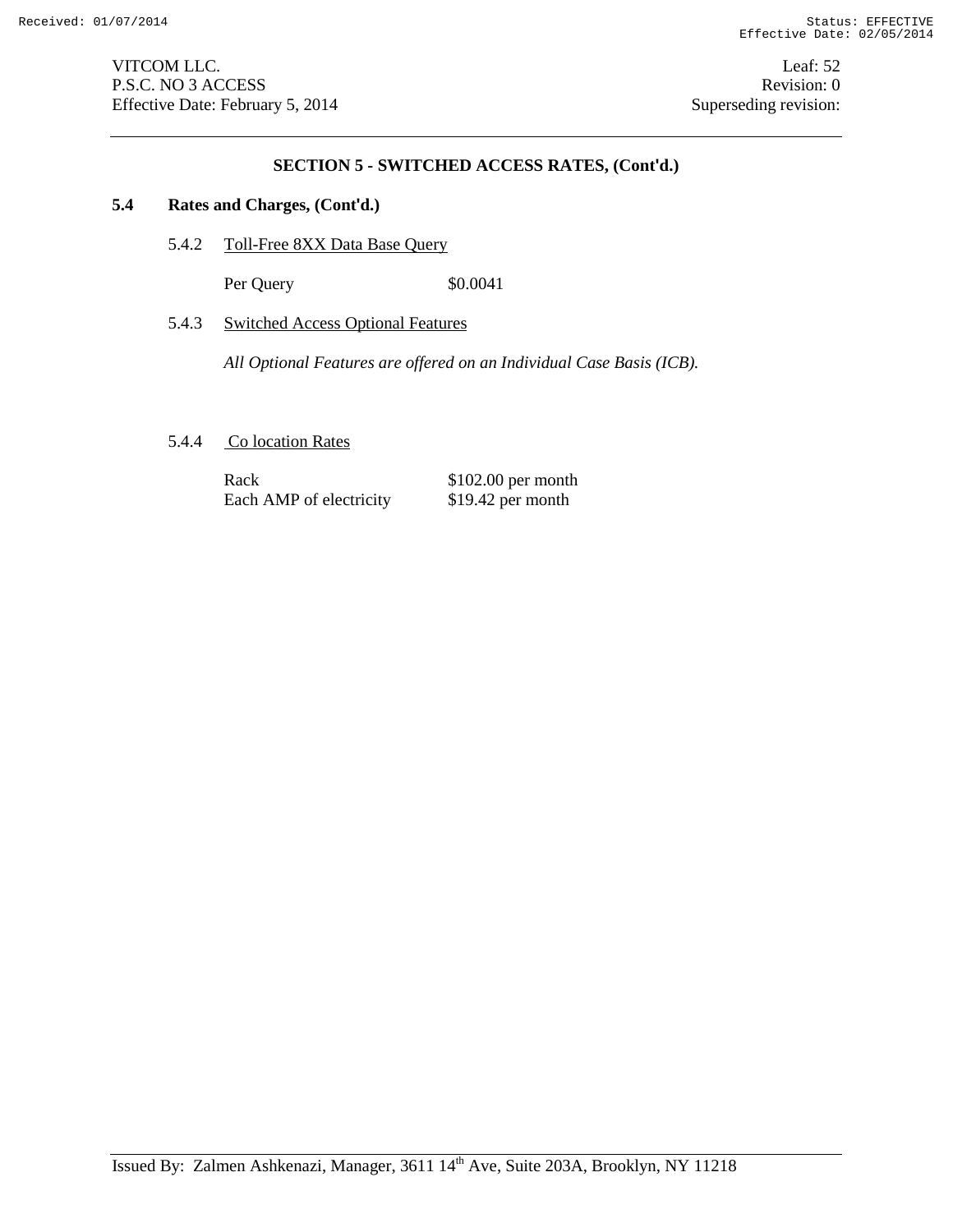# **SECTION 6 - LOCAL TRAFFIC EXCHANGE AND TERMINATION**

# **6.1 General**

This section establishes the methodology for the exchange and termination of local traffic for carriers that do not have an interconnection agreement with the Company.

# **6.2 Ordering Conditions**

The Customer may order switched access through a Constructive Order, as defined herein, or through an ASR. The format and terms of the ASR will be as specified in the Industry Access Service Order Guidelines, unless otherwise specified herein.

### **6.3 Local Traffic Compensation**

Local traffic exchange will be conducted under a Bill and Keep arrangement. All local traffic will be exchange d under a Meet Point Billing Arrangement unless and until either the Commission or FCC requires an alternative approach for the exchange of usage information for such traffic for use by all industry participants, pursuant to which the Company and the Terminating Carriers shall recover the costs of transporting and terminating such traffic on their networks from other parties in accordance with the then applicable regulations, including to the extent practicable, any Internet Service Provider access charge exemption. This provision does not apply to access traffic, transit traffic, or wireless traffic.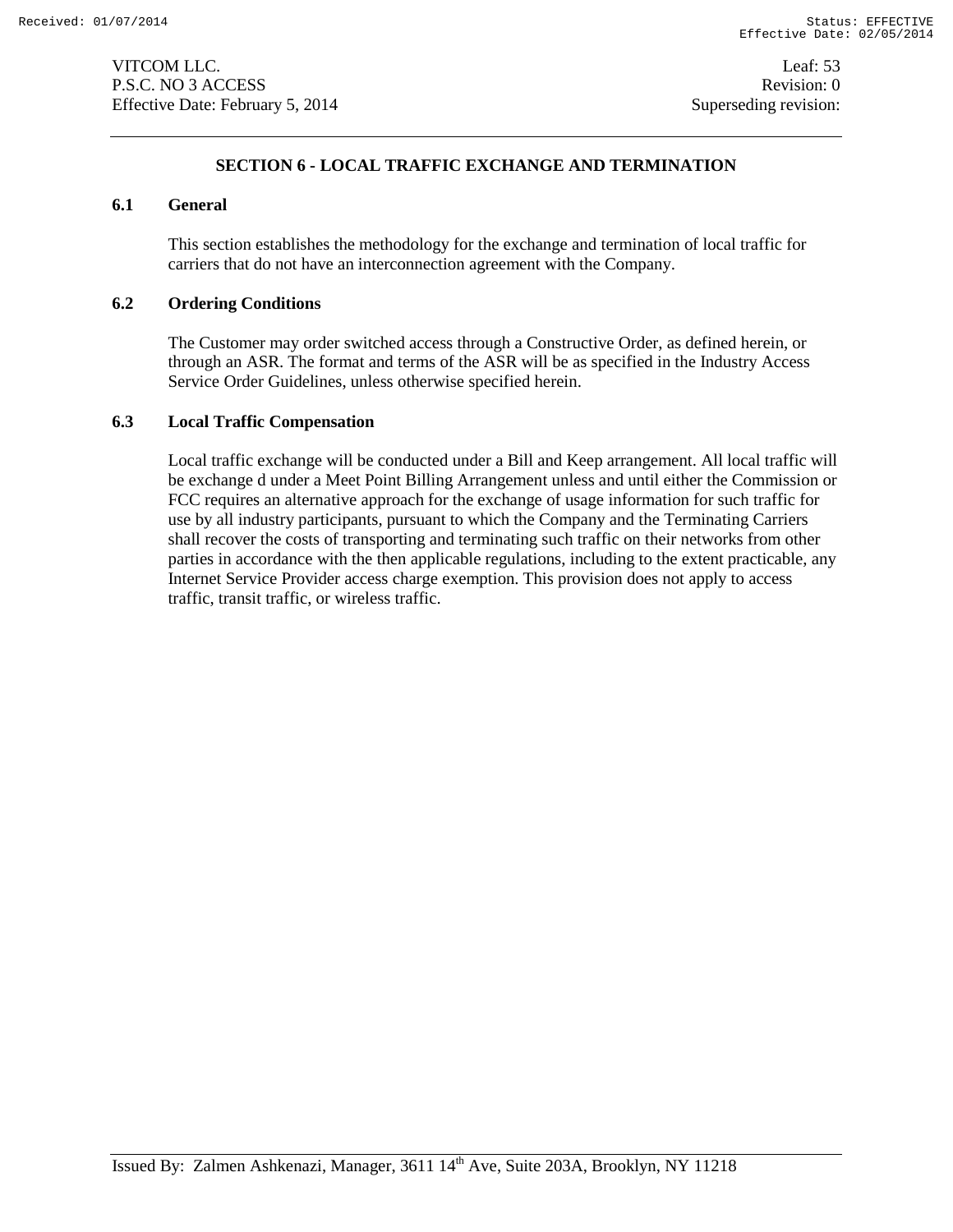VITCOM LLC. Leaf: 54 P.S.C. NO 3 ACCESS Revision: 0 Effective Date: February 5, 2014 Superseding revision:

# **SECTION 7 - CONTRACTS AND INDIVIDUAL CASE BASIS ARRANGEMENTS**

# **7.1 Contracts**

The Company may provide any of the services offered under this rate sheet, or combinations of services, to Customers on a contractual basis. The terms and conditions of each contract offering are subject to the agreement of both the Customer and Company. Such contract offerings will be made available to similarly situated Customers in substantially similar circumstances. Rates in other sections of this rate sheet do not apply to Customers who agree to contract arrangements, with respect to services within the scope of the contract.

Services provided under contract are not eligible for any promotional offerings which may be offered by the Company from time to time.

# **7.2 Individual Case Basis Arrangements**

Arrangements will be developed on an individual case basis (ICB) in response to a bona fide special request from a Customer or prospective Customer to develop a competitive bid for a service. ICB rates will be offered to the Customer in writing and on a non-discriminatory basis.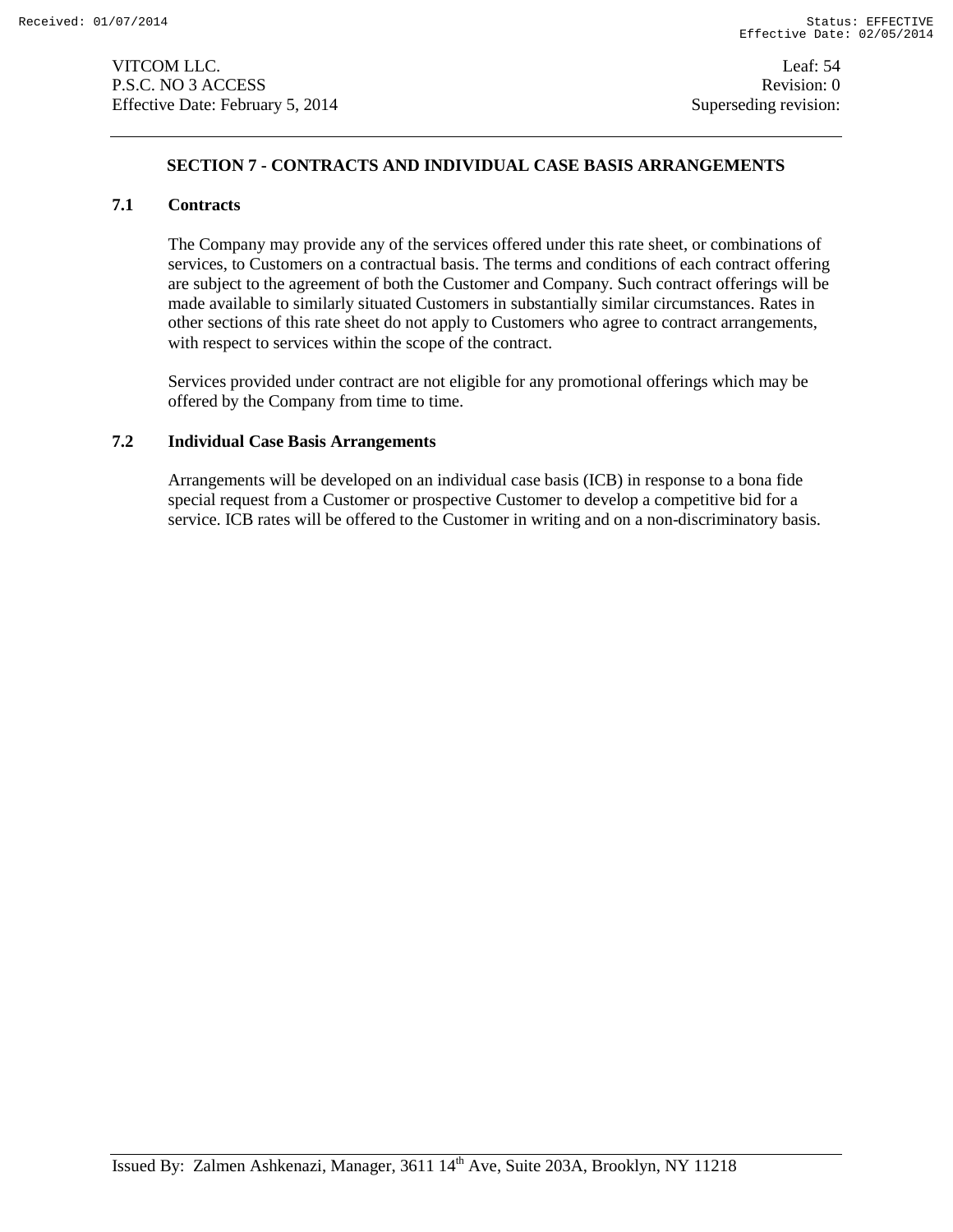# **SECTION 8 - MISCELLANEOUS SERVICES**

#### **8.1 Wireless Termination Service**

This tariff applies to intraMTA traffic originated by a Commercial Mobile Radio Service (CMRS) provider and terminated to end-user subscribers of the Company (i.e., wireless to wireline traffic) without the direct interconnection of the CMRS provider's and the Company's networks and where the CMRS provider is physically connected with and delivers traffic to a third party ILEC(s) which in turn delivers the traffic to the Company.

- 8.1.1 This service is provided to Commercial Mobile Radio Service (CMRS) providers licensed by the Federal Communications Commission (FCC).
- 8.1.2 Wireless Termination Service is limited to wireless-to-wireline traffic that originates and terminates within the same Major Trading Area (MTA) (i.e., intraMTA traffic). The Major Trading Area as defined in 47 C.F.R. paragraph 24-102 of the FCC Rules and Regulations.
- 8.1.3 Wireless Termination Service is not available to wireless-to-wireline traffic that originates and terminates in two different MTAs (i.e., interMTA traffic). In those situations where a CMRS provider terminates interMTA traffic to the end-user subscribers of the Company then the rates, terms and conditions of the appropriate access tariff of the Company (either intrastate or interstate) will apply.
- 8.1.4 These Regulations and Rates are in addition to the Regulations, Rate and Charges in other Company tariffs.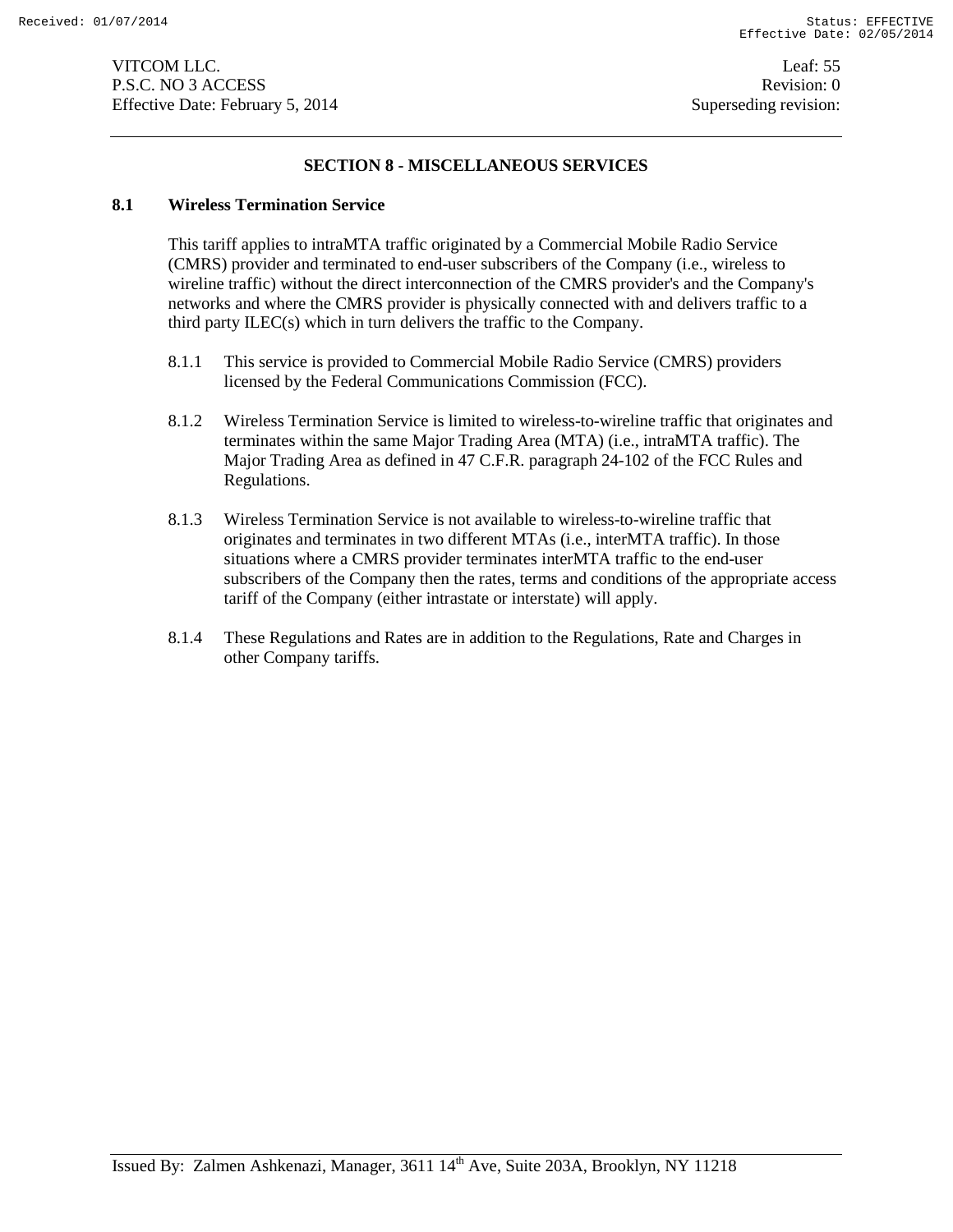### **SECTION 8 - MISCELLANEOUS SERVICES, (CONT'D.)**

#### **8.1 Wireless Termination Service, (cont'd.)**

- 8.1.5 This tariff applies except as otherwise provided in 1) an interconnection agreement between the CMRS provider and the Company approved by the Commission pursuant to the Act; or 2) a terminating traffic agreement between the CMRS provider and the Company approved by the Commission.
- 8.1.6 The Company shall issue a bill to the CMRS provider based on the best information available to the Company including, but not limited to, records of terminating traffic created by the Company at its end office or tandem switch. If possible, the CMRS provider will provide to the Company billing records in standard industry formats regarding calls it originates that terminate on the Company's network. Records will be provided at an individual call detail record, if possible, with sufficient information to identify the specific date and time of the call, the call duration, and the originating and terminating numbers. If a CMRS provider is unable to provide billing records of the calls that it originates to the Company, the Company may use usage reports and/or records generated by a third party ILEC whose network is used to transit the traffic as the basis for billing the CMRS provider. If the CMRS provider is unable to provide billing records, the CMRS provider will have the responsibility of providing, on a quarterly basis (or as otherwise agreed to by the Company), a report to the Company providing the percentage of the CMRS provider's traffic terminated to the Company that is intraMTA or interMTA traffic. The report will also detail what percentage of the interMTA traffic is intrastate and what percentage is interstate. Such reports shall be based on studies of actual traffic originated by the CMRS provider and terminated to the Company.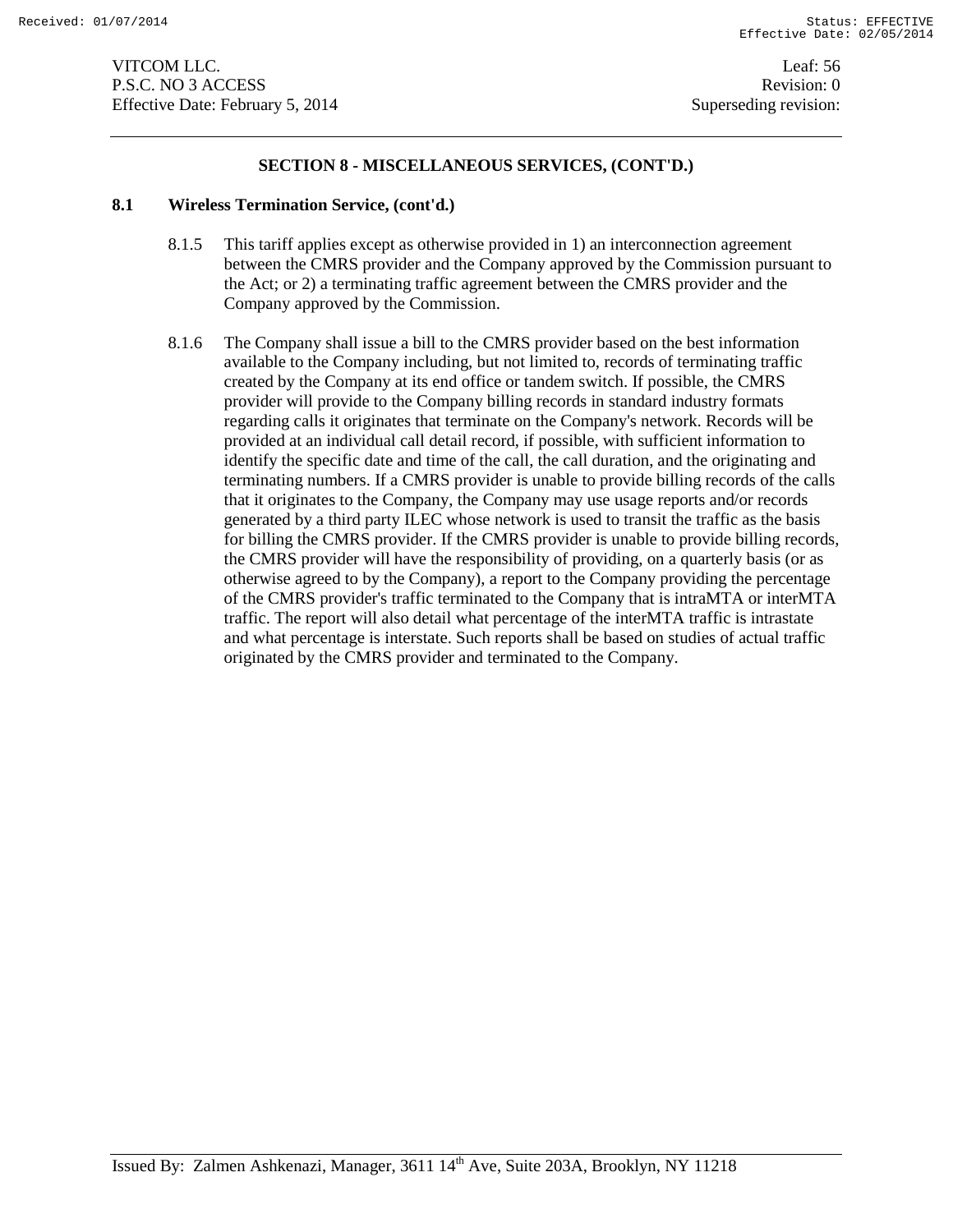### **SECTION 8 - MISCELLANEOUS SERVICES, (CONT'D.)**

#### **8.1 Wireless Termination Service, (cont'd.)**

- 8.1.7 Reports regarding the percentages of intraMTA or interMTA traffic (and the intrastate or interstate jurisdiction of interMTA traffic) shall be based on a reasonable traffic study conducted by the CMRS providers and available to the Company upon request. Such studies shall be conducted no less frequently than once each quarter to ensure that the CMRS provider is using an accurate intraMTA/interMTA percentage. The CMRS provider shall pay the Company for all charges in accordance with the rates set forth in this tariff. Such payments are to be received within thirty (30) days from the effective date of the billing statement. The CMRS provider shall pay a late charge on any undisputed charges which are not paid within the thirty (30) day period. The rate of the late charge shall be the lesser of 1.5% per month or the maximum amount allowed by law. The CMRS provider shall pay the Company the reasonable amount of the Company's expenses related to collection of overdue bills, such amounts to include reasonable attorney fees. The CMRS provider will be responsible for the accuracy and quality of its data as submitted to the Company. Upon reasonable written notice, the Company or its authorized representative shall have the right to conduct a review and verification of the CMRS provider to give assurances of compliance with the provisions of this tariff. This includes on-site verification reviews at the CMRS provider's or vendor locations. The review may consist of an examination and verification of data involving records, systems, procedures and other information related to the traffic originated by the CMRS provider and terminated to the Company. The CMRS provider will provide the Company with reasonable access to such information as is necessary to determine amounts payable under this tariff.
- 8.1.8 If the CMRS provider fails to comply with any of the terms and conditions of this tariff, including any payments to be made by it on the dates and times herein specified, the Company, may on five (5) day's written notice by Certified U .S. Mail to the CMRS provider, refuse additional applications for service and/or refuse to complete any pending orders for service by the non-complying CMRS provider at any time thereafter, or may discontinue the provision of the services to the non-complying CMRS provider at any time thereafter. In the case of such discontinuance, all applicable tariff charges shall become due. If the Company is unable to effectuate discontinuance of service at its own office it may request the assistance of other LECs with whom the Company's network is connected.